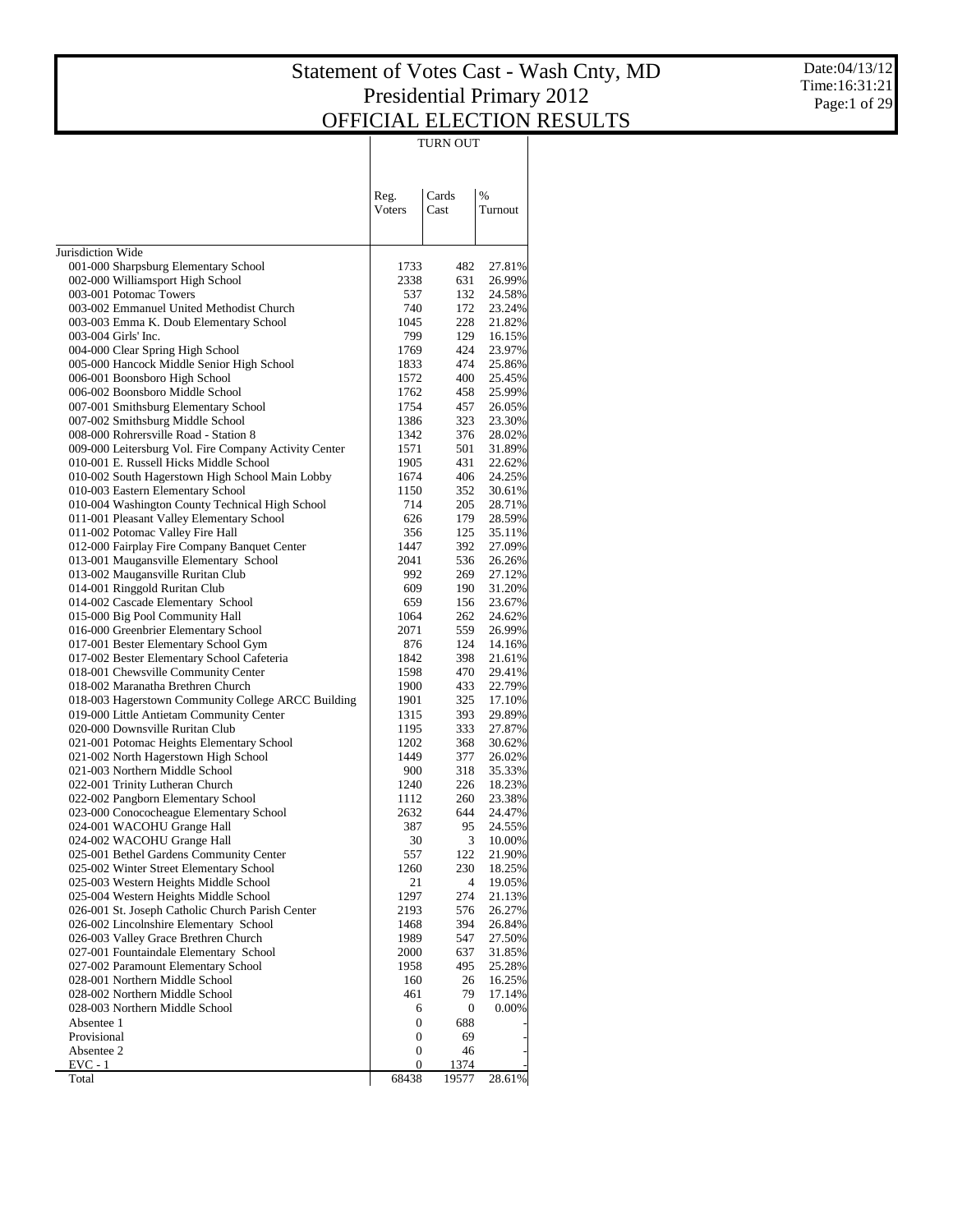|                                                                                                 |                       |                  |                  | PRESIDENT 6                     |                  |                  |
|-------------------------------------------------------------------------------------------------|-----------------------|------------------|------------------|---------------------------------|------------------|------------------|
|                                                                                                 |                       |                  |                  |                                 |                  |                  |
|                                                                                                 |                       |                  |                  |                                 |                  |                  |
|                                                                                                 | Reg.                  | Times            | Total            | Obama, Barack                   | Uncommitted to   |                  |
|                                                                                                 | Voters                | Counted          | Votes            |                                 | Any              |                  |
|                                                                                                 |                       |                  |                  |                                 |                  |                  |
| Jurisdiction Wide                                                                               |                       |                  |                  |                                 |                  |                  |
| 001-000 Sharpsburg Elementary School                                                            | 772                   | 190              | 179              | 139 77.65%                      | 40               | 22.35%           |
| 002-000 Williamsport High School                                                                | 1036                  | 209              | 196              | 124<br>63.27%                   | 72               | 36.73%           |
| 003-001 Potomac Towers                                                                          | 346                   | 73               | 68               | 83.82%<br>57                    | 11               | 16.18%           |
| 003-002 Emmanuel United Methodist Church                                                        | 420                   | 92               | 86               | 70<br>81.40%                    | 16               | 18.60%           |
| 003-003 Emma K. Doub Elementary School<br>003-004 Girls' Inc.                                   | 592<br>505            | 111<br>58        | 97<br>56         | 65.98%<br>64<br>80.36%          | 33<br>11         | 34.02%<br>19.64% |
| 004-000 Clear Spring High School                                                                | 674                   | 125              | 115              | 45<br>61.74%<br>71              | 44               | 38.26%           |
| 005-000 Hancock Middle Senior High School                                                       | 655                   | 113              | 109              | 64<br>58.72%                    | 45               | 41.28%           |
| 006-001 Boonsboro High School                                                                   | 641                   | 143              | 134              | 106 79.10%                      | 28               | 20.90%           |
| 006-002 Boonsboro Middle School                                                                 | 777                   | 181              | 168              | 135<br>80.36%                   | 33               | 19.64%           |
| 007-001 Smithsburg Elementary School                                                            | 617                   | 117              | 110              | 60.91%<br>67                    | 43               | 39.09%           |
| 007-002 Smithsburg Middle School                                                                | 550                   | 94               | 89               | 75.28%<br>67                    | 22               | 24.72%           |
| 008-000 Rohrersville Road - Station 8                                                           | 601                   | 131              | 122              | 91<br>74.59%                    | 31               | 25.41%           |
| 009-000 Leitersburg Vol. Fire Company Activity Center<br>010-001 E. Russell Hicks Middle School | 538<br>897            | 150<br>165       | 137<br>151       | 76.64%<br>105<br>116 76.82%     | 32<br>35         | 23.36%<br>23.18% |
| 010-002 South Hagerstown High School Main Lobby                                                 | 776                   | 160              | 149              | 109<br>73.15%                   | 40               | 26.85%           |
| 010-003 Eastern Elementary School                                                               | 510                   | 114              | 105              | 76 72.38%                       | 29               | 27.62%           |
| 010-004 Washington County Technical High School                                                 | 356                   | 85               | 78               | 61.54%<br>48                    | 30               | 38.46%           |
| 011-001 Pleasant Valley Elementary School                                                       | 285                   | 74               | 70               | 56 80.00%                       | 14               | 20.00%           |
| 011-002 Potomac Valley Fire Hall                                                                | 188                   | 60               | 52               | 43 82.69%                       | 9                | 17.31%           |
| 012-000 Fairplay Fire Company Banquet Center                                                    | 543                   | 130              | 121              | 83<br>68.60%                    | 38               | 31.40%           |
| 013-001 Maugansville Elementary School                                                          | 784<br>451            | 168<br>102       | 160<br>94        | 66.88%<br>107<br>71.28%         | 53<br>27         | 33.13%<br>28.72% |
| 013-002 Maugansville Ruritan Club<br>014-001 Ringgold Ruritan Club                              | 188                   | 43               | 42               | 67<br>73.81%<br>31              | 11               | 26.19%           |
| 014-002 Cascade Elementary School                                                               | 277                   | 52               | 52               | 35 67.31%                       | 17               | 32.69%           |
| 015-000 Big Pool Community Hall                                                                 | 360                   | 51               | 46               | 31 67.39%                       | 15               | 32.61%           |
| 016-000 Greenbrier Elementary School                                                            | 812                   | 158              | 150              | 78.00%<br>117                   | 33               | 22.00%           |
| 017-001 Bester Elementary School Gym                                                            | 522                   | 60               | 58               | 50 86.21%                       | 8                | 13.79%           |
| 017-002 Bester Elementary School Cafeteria                                                      | 984                   | 154              | 148              | 102 68.92%                      | 46               | 31.08%           |
| 018-001 Chewsville Community Center                                                             | 607                   | 131              | 122              | 87<br>71.31%                    | 35               | 28.69%           |
| 018-002 Maranatha Brethren Church<br>018-003 Hagerstown Community College ARCC Building         | 887<br>931            | 165<br>118       | 161<br>116       | 121<br>75.16%<br>99<br>85.34%   | 40<br>17         | 24.84%<br>14.66% |
| 019-000 Little Antietam Community Center                                                        | 503                   | 107              | 101              | 82 81.19%                       | 19               | 18.81%           |
| 020-000 Downsville Ruritan Club                                                                 | 467                   | 101              | 95               | 63.16%<br>60                    | 35               | 36.84%           |
| 021-001 Potomac Heights Elementary School                                                       | 617                   | 157              | 151              | 120 79.47%                      | 31               | 20.53%           |
| 021-002 North Hagerstown High School                                                            | 759                   | 190              | 175              | 127<br>72.57%                   | 48               | 27.43%           |
| 021-003 Northern Middle School                                                                  | 441                   | 140              | 135              | 110 81.48%                      | 25               | 18.52%           |
| 022-001 Trinity Lutheran Church                                                                 | 769                   | 120              | 112              | 94 83.93%                       | 18               | 16.07%           |
| 022-002 Pangborn Elementary School                                                              | 652<br>958            | 118<br>168       | 110<br>155       | 82 74.55%                       | 28               | 25.45%           |
| 023-000 Conococheague Elementary School<br>024-001 WACOHU Grange Hall                           | 168                   | 23               | 22               | 58.71%<br>91<br>16 72.73%       | 64<br>6          | 41.29%<br>27.27% |
| 024-002 WACOHU Grange Hall                                                                      | 13                    | 3                | 3                | 3 100.00%                       | $\boldsymbol{0}$ | $0.00\%$         |
| 025-001 Bethel Gardens Community Center                                                         | 439                   | 110              | 108              | 96.30%<br>104                   | $\overline{4}$   | 3.70%            |
| 025-002 Winter Street Elementary School                                                         | 764                   | 114              | 103              | 55.34%<br>57                    | 46               | 44.66%           |
| 025-003 Western Heights Middle School                                                           | 11                    | 2                | 2                | 2 100.00%                       | $\boldsymbol{0}$ | 0.00%            |
| 025-004 Western Heights Middle School                                                           | 733                   | 129              | 117              | 81.20%<br>95                    | 22               | 18.80%           |
| 026-001 St. Joseph Catholic Church Parish Center                                                | 1058                  | 212              | 193              | 62.18%<br>120                   | 73               | 37.82%           |
| 026-002 Lincolnshire Elementary School                                                          | 695                   | 165              | 153              | 121<br>79.08%                   | 32               | 20.92%<br>31.25% |
| 026-003 Valley Grace Brethren Church<br>027-001 Fountaindale Elementary School                  | 883<br>727            | 193<br>191       | 176<br>179       | 68.75%<br>121<br>81.56%<br>146  | 55<br>33         | 18.44%           |
| 027-002 Paramount Elementary School                                                             | 879                   | 162              | 155              | 120 77.42%                      | 35               | 22.58%           |
| 028-001 Northern Middle School                                                                  | 87                    | 8                | 8                | 8 100.00%                       | $\boldsymbol{0}$ | 0.00%            |
| 028-002 Northern Middle School                                                                  | 267                   | 29               | 29               | 86.21%<br>25                    | 4                | 13.79%           |
| 028-003 Northern Middle School                                                                  | 4                     | $\boldsymbol{0}$ | $\boldsymbol{0}$ | $\boldsymbol{0}$                | $\boldsymbol{0}$ |                  |
| Absentee 1                                                                                      | 0                     | 297              | 278              | 215<br>77.34%                   | 63               | 22.66%           |
| Provisional                                                                                     | 0                     | 26               | 26               | 96.15%<br>25                    | $\mathbf{1}$     | 3.85%            |
| Absentee 2                                                                                      | 0<br>$\boldsymbol{0}$ | 21               | 21               | 80.95%<br>17                    | 4                | 19.05%           |
| $EVC - 1$<br>Total                                                                              | 30976                 | 570<br>7133      | 545<br>6693      | 460<br>84.40%<br>5004<br>74.76% | 85<br>1689       | 15.60%<br>25.24% |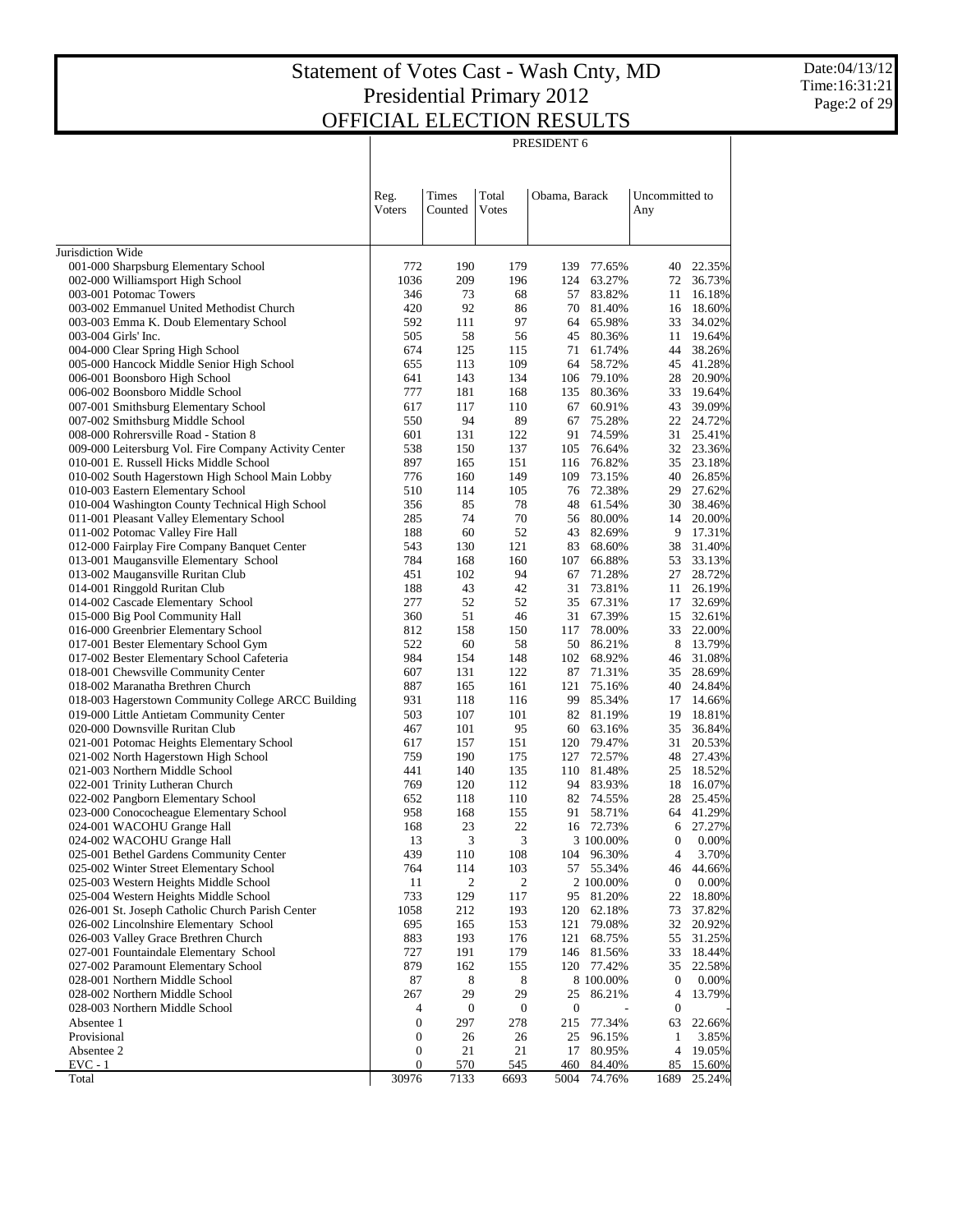Date:04/13/12 Time:16:31:21 Page:3 of 29

U.S. SENATOR

|                                                                              | Reg.<br>Voters        | Times<br>Counted | Total<br>Votes       | Blagmon,<br>Raymond Lev              |                | Cardin, Ben      |                        | Cusick, J.P.                     |                |
|------------------------------------------------------------------------------|-----------------------|------------------|----------------------|--------------------------------------|----------------|------------------|------------------------|----------------------------------|----------------|
|                                                                              |                       |                  |                      |                                      |                |                  |                        |                                  |                |
| Jurisdiction Wide                                                            |                       |                  |                      |                                      |                |                  |                        |                                  |                |
| 001-000 Sharpsburg Elementary School                                         | 772                   | 190              | 179                  | 6                                    | 3.35%          | 135              | 75.42%                 | 2                                | 1.12%          |
| 002-000 Williamsport High School                                             | 1036                  | 209              | 193                  | 3                                    | 1.55%          | 133              | 68.91%                 | 11                               | 5.70%          |
| 003-001 Potomac Towers                                                       | 346                   | 73               | 69                   | 8                                    | 11.59%         | 41               | 59.42%                 | 5                                | 7.25%          |
| 003-002 Emmanuel United Methodist Church                                     | 420                   | 92               | 87                   | 3                                    | 3.45%          | 68               | 78.16%                 | $\mathbf{1}$                     | 1.15%          |
| 003-003 Emma K. Doub Elementary School                                       | 592                   | 111              | 105                  | 9                                    | 8.57%          | 69               | 65.71%                 | $\mathbf{1}$                     | 0.95%          |
| 003-004 Girls' Inc.                                                          | 505                   | 58               | 56                   | 6                                    | 10.71%         | 30               | 53.57%                 | $\mathfrak{2}$                   | 3.57%          |
| 004-000 Clear Spring High School                                             | 674                   | 125              | 115                  | 5                                    | 4.35%          | 89               | 77.39%                 | 3                                | 2.61%          |
| 005-000 Hancock Middle Senior High School                                    | 655                   | 113              | 102                  | 3                                    | 2.94%          | 69               | 67.65%                 | $\overline{4}$                   | 3.92%          |
| 006-001 Boonsboro High School                                                | 641<br>777            | 143              | 140                  | 7                                    | 5.00%          | 112              | 80.00%                 | $\mathbf{1}$<br>5                | 0.71%          |
| 006-002 Boonsboro Middle School                                              | 617                   | 181<br>117       | 168<br>107           | 3<br>$\boldsymbol{0}$                | 1.79%<br>0.00% | 127<br>75        | 75.60%<br>70.09%       | 6                                | 2.98%<br>5.61% |
| 007-001 Smithsburg Elementary School<br>007-002 Smithsburg Middle School     | 550                   | 94               | 89                   | 3                                    | 3.37%          | 66               | 74.16%                 | 5                                | 5.62%          |
| 008-000 Rohrersville Road - Station 8                                        | 601                   | 131              | 124                  | 3                                    | 2.42%          | 98               | 79.03%                 | 3                                | 2.42%          |
| 009-000 Leitersburg Vol. Fire Company Activity Center                        | 538                   | 150              | 142                  | 5                                    | 3.52%          | 109              | 76.76%                 | $\overline{c}$                   | 1.41%          |
| 010-001 E. Russell Hicks Middle School                                       | 897                   | 165              | 151                  | 8                                    | 5.30%          | 103              | 68.21%                 | 6                                | 3.97%          |
| 010-002 South Hagerstown High School Main Lobby                              | 776                   | 160              | 151                  | $\tau$                               | 4.64%          | 110              | 72.85%                 | 5                                | 3.31%          |
| 010-003 Eastern Elementary School                                            | 510                   | 114              | 109                  | $\overline{2}$                       | 1.83%          | 84               | 77.06%                 | $\boldsymbol{2}$                 | 1.83%          |
| 010-004 Washington County Technical High School                              | 356                   | 85               | 82                   | 1                                    | 1.22%          | 61               | 74.39%                 | 3                                | 3.66%          |
| 011-001 Pleasant Valley Elementary School                                    | 285                   | 74               | 68                   | 3                                    | 4.41%          |                  | 56 82.35%              | $\boldsymbol{0}$                 | 0.00%          |
| 011-002 Potomac Valley Fire Hall                                             | 188                   | 60               | 54                   | 3                                    | 5.56%          | 33               | 61.11%                 | 5                                | 9.26%          |
| 012-000 Fairplay Fire Company Banquet Center                                 | 543                   | 130              | 119                  | 3                                    | 2.52%          | 84               | 70.59%                 | 7                                | 5.88%          |
| 013-001 Maugansville Elementary School                                       | 784                   | 168              | 157                  | 3                                    | 1.91%          | 118              | 75.16%                 | 3                                | 1.91%          |
| 013-002 Maugansville Ruritan Club                                            | 451                   | 102              | 96                   | 1                                    | 1.04%          | 68               | 70.83%                 | $\boldsymbol{2}$                 | 2.08%          |
| 014-001 Ringgold Ruritan Club                                                | 188                   | 43               | 37                   | 1                                    | 2.70%          | 21               | 56.76%                 | $\overline{4}$                   | 10.81%         |
| 014-002 Cascade Elementary School                                            | 277                   | 52               | 47                   | $\overline{2}$                       | 4.26%          | 29               | 61.70%                 | $\overline{2}$                   | 4.26%          |
| 015-000 Big Pool Community Hall                                              | 360                   | 51               | 47                   | 1                                    | 2.13%          | 35               | 74.47%                 | $\mathbf{1}$                     | 2.13%          |
| 016-000 Greenbrier Elementary School<br>017-001 Bester Elementary School Gym | 812<br>522            | 158<br>60        | 151<br>56            | 3<br>$\overline{2}$                  | 1.99%<br>3.57% | 117<br>33        | 77.48%<br>58.93%       | $\overline{4}$<br>5              | 2.65%<br>8.93% |
| 017-002 Bester Elementary School Cafeteria                                   | 984                   | 154              | 142                  | 4                                    | 2.82%          |                  | 102 71.83%             | 7                                | 4.93%          |
| 018-001 Chewsville Community Center                                          | 607                   | 131              | 122                  | 5                                    | 4.10%          | 84               | 68.85%                 | $\overline{4}$                   | 3.28%          |
| 018-002 Maranatha Brethren Church                                            | 887                   | 165              | 158                  | 4                                    | 2.53%          | 117              | 74.05%                 | 7                                | 4.43%          |
| 018-003 Hagerstown Community College ARCC Building                           | 931                   | 118              | 115                  | $\overline{4}$                       | 3.48%          | 86               | 74.78%                 | $\boldsymbol{0}$                 | 0.00%          |
| 019-000 Little Antietam Community Center                                     | 503                   | 107              | 106                  | $\overline{2}$                       | 1.89%          | 81               | 76.42%                 | 3                                | 2.83%          |
| 020-000 Downsville Ruritan Club                                              | 467                   | 101              | 95                   | 1                                    | 1.05%          | 66               | 69.47%                 | $\overline{4}$                   | 4.21%          |
| 021-001 Potomac Heights Elementary School                                    | 617                   | 157              | 152                  | 5                                    | 3.29%          | 122              | 80.26%                 | 5                                | 3.29%          |
| 021-002 North Hagerstown High School                                         | 759                   | 190              | 179                  | 6                                    | 3.35%          | 132              | 73.74%                 | 3                                | 1.68%          |
| 021-003 Northern Middle School                                               | 441                   | 140              | 128                  | $\overline{2}$                       | 1.56%          | 103              | 80.47%                 | 6                                | 4.69%          |
| 022-001 Trinity Lutheran Church                                              | 769                   | 120              | 112                  | $\overline{4}$                       | 3.57%          |                  | 82 73.21%              | 7                                | 6.25%          |
| 022-002 Pangborn Elementary School                                           | 652                   | 118              | 104                  | 4                                    | 3.85%          | 66               | 63.46%                 | 9                                | 8.65%          |
| 023-000 Conococheague Elementary School                                      | 958                   | 168              | 160                  | $\overline{4}$                       | 2.50%          | 102              | 63.75%                 | 11                               | 6.88%          |
| 024-001 WACOHU Grange Hall<br>024-002 WACOHU Grange Hall                     | 168<br>13             | 23<br>3          | 20<br>$\overline{c}$ | $\boldsymbol{0}$<br>$\boldsymbol{0}$ | 0.00%<br>0.00% |                  | 17 85.00%<br>2 100.00% | 1<br>$\boldsymbol{0}$            | 5.00%<br>0.00% |
| 025-001 Bethel Gardens Community Center                                      | 439                   | 110              | 100                  | $\overline{4}$                       | 4.00%          | 70               | 70.00%                 | 1                                | 1.00%          |
| 025-002 Winter Street Elementary School                                      | 764                   | 114              | 97                   | 10                                   | 10.31%         | 55               | 56.70%                 | 3                                | 3.09%          |
| 025-003 Western Heights Middle School                                        | 11                    | $\overline{c}$   | 2                    | $\boldsymbol{0}$                     | 0.00%          | $\mathbf{1}$     | 50.00%                 | $\boldsymbol{0}$                 | 0.00%          |
| 025-004 Western Heights Middle School                                        | 733                   | 129              | 117                  | 8                                    | 6.84%          | 82               | 70.09%                 | 3                                | 2.56%          |
| 026-001 St. Joseph Catholic Church Parish Center                             | 1058                  | 212              | 193                  | 7                                    | 3.63%          | 129              | 66.84%                 | 14                               | 7.25%          |
| 026-002 Lincolnshire Elementary School                                       | 695                   | 165              | 153                  | 6                                    | 3.92%          |                  | 112 73.20%             | 5                                | 3.27%          |
| 026-003 Valley Grace Brethren Church                                         | 883                   | 193              | 181                  | 8                                    | 4.42%          | 130              | 71.82%                 | 7                                | 3.87%          |
| 027-001 Fountaindale Elementary School                                       | 727                   | 191              | 175                  | $\overline{4}$                       | 2.29%          | 146              | 83.43%                 | 7                                | 4.00%          |
| 027-002 Paramount Elementary School                                          | 879                   | 162              | 147                  | 6                                    | 4.08%          | 109              | 74.15%                 | 5                                | 3.40%          |
| 028-001 Northern Middle School                                               | 87                    | 8                | 8                    | 1                                    | 12.50%         | 3                | 37.50%                 | $\boldsymbol{0}$                 | 0.00%          |
| 028-002 Northern Middle School                                               | 267                   | 29               | 27                   | $\overline{2}$                       | 7.41%          | 20               | 74.07%                 | $\boldsymbol{0}$                 | 0.00%          |
| 028-003 Northern Middle School                                               | 4                     | $\boldsymbol{0}$ | $\boldsymbol{0}$     | $\boldsymbol{0}$                     |                | $\boldsymbol{0}$ |                        | $\boldsymbol{0}$                 |                |
| Absentee 1                                                                   | $\boldsymbol{0}$      | 297              | 257                  | 9                                    | 3.50%          | 185              | 71.98%                 | 8                                | 3.11%          |
| Provisional<br>Absentee 2                                                    | $\boldsymbol{0}$<br>0 | 26<br>21         | 22<br>20             | $\boldsymbol{0}$<br>$\boldsymbol{0}$ | 0.00%<br>0.00% | 16<br>15         | 72.73%<br>75.00%       | $\boldsymbol{0}$<br>$\mathbf{0}$ | 0.00%<br>0.00% |
| $EVC - 1$                                                                    | 0                     | 570              | 539                  | 8                                    | 1.48%          | 464              | 86.09%                 | 13                               | 2.41%          |
| Total                                                                        | 30976                 | 7133             | 6634                 | 222                                  | 3.35%          | 4872             | 73.44%                 | 233                              | 3.51%          |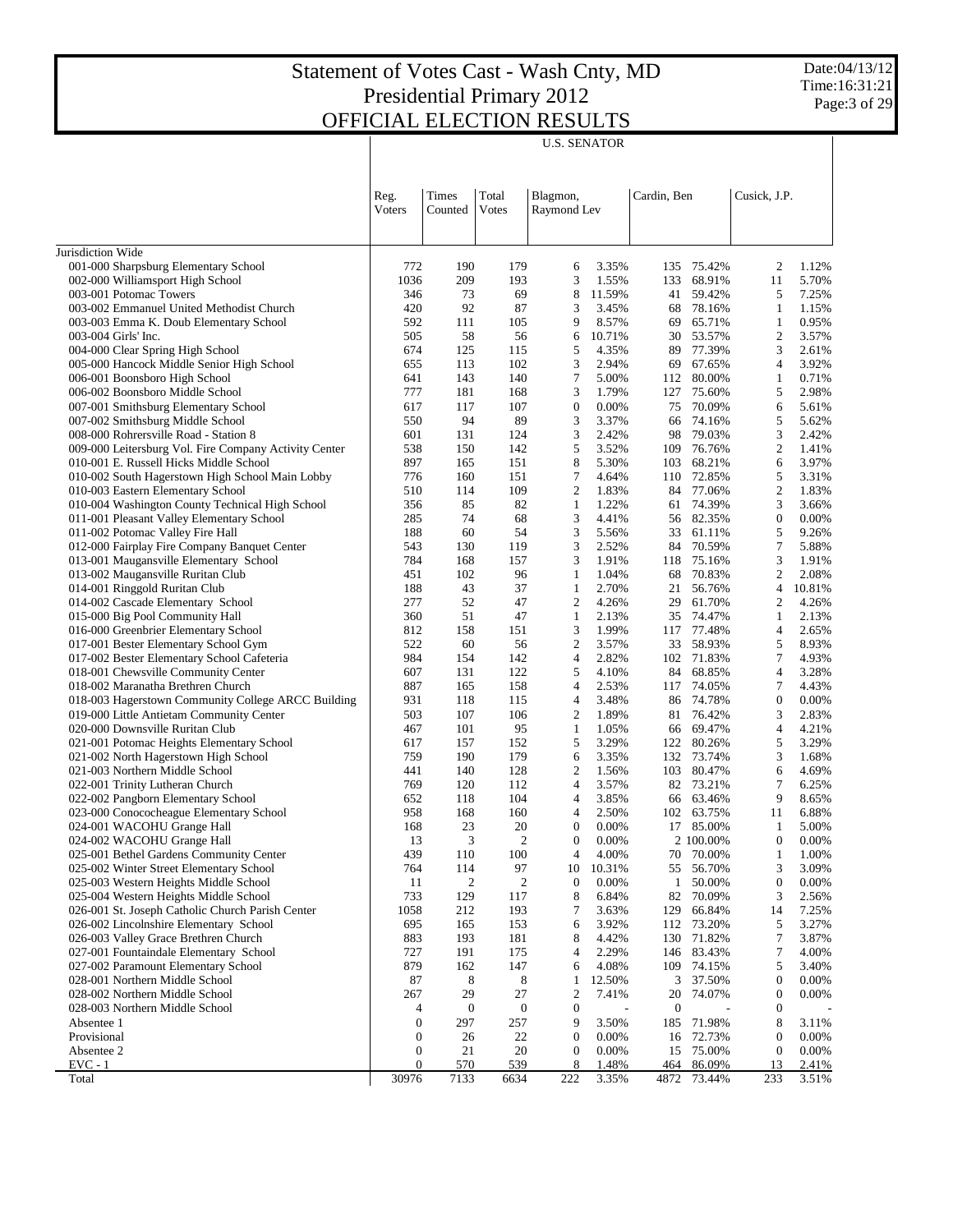$\overline{\phantom{a}}$ 

Date:04/13/12 Time:16:31:21 Page:4 of 29

 $\overline{1}$ 

|                                                                                   | Garner,<br>Christopher     |                | Jaffe, Ralph     |                | Muse, C. Anthony      |                | Taylor, Blaine   |                 | Tinus, Edward<br>Joseph        |                |
|-----------------------------------------------------------------------------------|----------------------------|----------------|------------------|----------------|-----------------------|----------------|------------------|-----------------|--------------------------------|----------------|
| Jurisdiction Wide                                                                 |                            |                |                  |                |                       |                |                  |                 |                                |                |
| 001-000 Sharpsburg Elementary School                                              | 18                         | 10.06%         | 3                | 1.68%          | 1                     | 0.56%          | 11               | 6.15%           | 1                              | 0.56%          |
| 002-000 Williamsport High School                                                  | 20                         | 10.36%         | $\overline{4}$   | 2.07%          | 4                     | 2.07%          | 8                | 4.15%           | $\overline{4}$                 | 2.07%          |
| 003-001 Potomac Towers                                                            | 6                          | 8.70%          | 0                | 0.00%          | 1                     | 1.45%          | 4                | 5.80%           | $\mathbf{0}$                   | 0.00%          |
| 003-002 Emmanuel United Methodist Church                                          | $\overline{4}$             | 4.60%          | 2                | 2.30%          | $\boldsymbol{0}$      | 0.00%          | $\tau$           | 8.05%           | $\mathbf{0}$                   | 0.00%          |
| 003-003 Emma K. Doub Elementary School                                            | 7                          | 6.67%          | 1                | 0.95%          | $\overline{2}$        | 1.90%          | $\tau$           | 6.67%           | $\overline{2}$                 | 1.90%          |
| 003-004 Girls' Inc.                                                               | 3                          | 5.36%          | 1                | 1.79%          | 4                     | 7.14%          | 7                | 12.50%          | $\mathbf{0}$                   | 0.00%          |
| 004-000 Clear Spring High School                                                  | $\overline{7}$             | 6.09%          | 2                | 1.74%          | 3                     | 2.61%          | 6                | 5.22%           | $\mathbf{0}$                   | 0.00%          |
| 005-000 Hancock Middle Senior High School                                         | 9                          | 8.82%          | 3                | 2.94%          | 1                     | 0.98%          | 8                | 7.84%           | $\mathbf{0}$                   | 0.00%          |
| 006-001 Boonsboro High School                                                     | 13                         | 9.29%          | 1                | 0.71%          | $\boldsymbol{2}$      | 1.43%          | -1               | 0.71%           | $\mathbf{0}$                   | 0.00%          |
| 006-002 Boonsboro Middle School                                                   | 13                         | 7.74%          | 3                | 1.79%          | 5                     | 2.98%          | 5                | 2.98%           | $\mathbf{0}$                   | 0.00%          |
| 007-001 Smithsburg Elementary School                                              | 8                          | 7.48%          | 2                | 1.87%          | 3                     | 2.80%          | 8                | 7.48%           | $\overline{2}$<br>$\mathbf{0}$ | 1.87%          |
| 007-002 Smithsburg Middle School<br>008-000 Rohrersville Road - Station 8         | $\boldsymbol{2}$<br>$\tau$ | 2.25%<br>5.65% | 2<br>0           | 2.25%<br>0.00% | 7<br>5                | 7.87%<br>4.03% | 2<br>$\tau$      | 2.25%<br>5.65%  | 1                              | 0.00%<br>0.81% |
| 009-000 Leitersburg Vol. Fire Company Activity Center                             | 9                          | 6.34%          | 2                | 1.41%          | 3                     | 2.11%          | 6                | 4.23%           | 1                              | 0.70%          |
| 010-001 E. Russell Hicks Middle School                                            | 11                         | 7.28%          | 2                | 1.32%          | 5                     | 3.31%          | 12               | 7.95%           | $\mathbf{0}$                   | 0.00%          |
| 010-002 South Hagerstown High School Main Lobby                                   | 12                         | 7.95%          | 1                | 0.66%          | 4                     | 2.65%          | 8                | 5.30%           | 1                              | 0.66%          |
| 010-003 Eastern Elementary School                                                 | 6                          | 5.50%          | 2                | 1.83%          | 3                     | 2.75%          | 6                | 5.50%           | 1                              | 0.92%          |
| 010-004 Washington County Technical High School                                   | 7                          | 8.54%          | 1                | 1.22%          | 3                     | 3.66%          | $\boldsymbol{2}$ | 2.44%           | $\mathbf{0}$                   | 0.00%          |
| 011-001 Pleasant Valley Elementary School                                         | $\overline{4}$             | 5.88%          | $\boldsymbol{0}$ | 0.00%          | 2                     | 2.94%          | 2                | 2.94%           | $\mathbf{0}$                   | 0.00%          |
| 011-002 Potomac Valley Fire Hall                                                  | $\mathfrak{2}$             | 3.70%          | 3                | 5.56%          | 1                     | 1.85%          | 6                | 11.11%          | $\mathbf{0}$                   | 0.00%          |
| 012-000 Fairplay Fire Company Banquet Center                                      | 10                         | 8.40%          | 2                | 1.68%          | 1                     | 0.84%          | 6                | 5.04%           | $\boldsymbol{0}$               | 0.00%          |
| 013-001 Maugansville Elementary School                                            | 10                         | 6.37%          | 3                | 1.91%          | 7                     | 4.46%          | 8                | 5.10%           | $\mathbf{0}$                   | 0.00%          |
| 013-002 Maugansville Ruritan Club                                                 | 15                         | 15.63%         | 3                | 3.13%          | 1                     | 1.04%          | 1                | 1.04%           | $\mathfrak{2}$                 | 2.08%          |
| 014-001 Ringgold Ruritan Club                                                     | 5                          | 13.51%         | 2                | 5.41%          | $\boldsymbol{0}$      | 0.00%          | 1                | 2.70%           | $\mathbf{0}$                   | 0.00%          |
| 014-002 Cascade Elementary School                                                 | $\overline{4}$             | 8.51%          | 3                | 6.38%          | $\boldsymbol{0}$      | 0.00%          | $\overline{4}$   | 8.51%           | 1                              | 2.13%          |
| 015-000 Big Pool Community Hall                                                   | 3                          | 6.38%          | 2                | 4.26%          | 1                     | 2.13%          | 3                | 6.38%           | $\mathbf{0}$                   | 0.00%          |
| 016-000 Greenbrier Elementary School                                              | 11                         | 7.28%          | 1                | 0.66%          | 3                     | 1.99%          | 5                | 3.31%           | $\overline{2}$                 | 1.32%          |
| 017-001 Bester Elementary School Gym                                              | 8                          | 14.29%         | 1                | 1.79%          | $\mathfrak{2}$        | 3.57%          | 3                | 5.36%           | $\mathbf{0}$                   | 0.00%          |
| 017-002 Bester Elementary School Cafeteria                                        | 10                         | 7.04%          | 2                | 1.41%          | 2                     | 1.41%          | 5                | 3.52%           | 3                              | 2.11%          |
| 018-001 Chewsville Community Center                                               | 7                          | 5.74%          | $\overline{4}$   | 3.28%          | $\overline{2}$        | 1.64%          | 10               | 8.20%           | 2                              | 1.64%          |
| 018-002 Maranatha Brethren Church                                                 | 12                         | 7.59%          | 2                | 1.27%          | 5                     | 3.16%          | 8                | 5.06%           | 1                              | 0.63%          |
| 018-003 Hagerstown Community College ARCC Building                                | 7                          | 6.09%          | 2                | 1.74%          | 5                     | 4.35%          | 6                | 5.22%           | $\mathbf{0}$                   | 0.00%          |
| 019-000 Little Antietam Community Center                                          | $\overline{7}$             | 6.60%          | 1                | 0.94%          | 5                     | 4.72%          | 5                | 4.72%           | $\mathbf{0}$                   | 0.00%          |
| 020-000 Downsville Ruritan Club                                                   | 8<br>5                     | 8.42%<br>3.29% | 2<br>3           | 2.11%<br>1.97% | $\boldsymbol{2}$<br>2 | 2.11%<br>1.32% | 10               | 10.53%<br>3.95% | $\mathbf{0}$<br>$\overline{2}$ | 0.00%<br>1.32% |
| 021-001 Potomac Heights Elementary School<br>021-002 North Hagerstown High School | 10                         | 5.59%          | 5                | 2.79%          | 7                     | 3.91%          | 6<br>6           | 3.35%           | 2                              | 1.12%          |
| 021-003 Northern Middle School                                                    | 5                          | 3.91%          | 1                | 0.78%          | $\overline{c}$        | 1.56%          | $\overline{4}$   | 3.13%           | 2                              | 1.56%          |
| 022-001 Trinity Lutheran Church                                                   | 8                          | 7.14%          | 2                | 1.79%          | 5                     | 4.46%          | $\boldsymbol{0}$ | 0.00%           | 1                              | 0.89%          |
| 022-002 Pangborn Elementary School                                                | $\overline{7}$             | 6.73%          | 0                | 0.00%          | 9                     | 8.65%          | 5                | 4.81%           | $\boldsymbol{0}$               | 0.00%          |
| 023-000 Conococheague Elementary School                                           | 15                         | 9.38%          | 4                | 2.50%          | 5                     | 3.13%          | 7                | 4.38%           | 3                              | 1.88%          |
| 024-001 WACOHU Grange Hall                                                        | $\mathbf{1}$               | 5.00%          | 1                | 5.00%          | $\boldsymbol{0}$      | 0.00%          | $\theta$         | 0.00%           | $\mathbf{0}$                   | 0.00%          |
| 024-002 WACOHU Grange Hall                                                        | $\mathbf{0}$               | 0.00%          | $\mathbf{0}$     | 0.00%          | $\mathbf{0}$          | 0.00%          | $\overline{0}$   | 0.00%           | $\mathbf{0}$                   | 0.00%          |
| 025-001 Bethel Gardens Community Center                                           | 2                          | 2.00%          | 3                | 3.00%          | 5                     | 5.00%          | 9                | 9.00%           | $\boldsymbol{0}$               | 0.00%          |
| 025-002 Winter Street Elementary School                                           | 10                         | 10.31%         | 2                | 2.06%          | 2                     | 2.06%          | 8                | 8.25%           | 1                              | 1.03%          |
| 025-003 Western Heights Middle School                                             | $\boldsymbol{0}$           | 0.00%          | 0                | 0.00%          | 0                     | 0.00%          | 1                | 50.00%          | $\boldsymbol{0}$               | 0.00%          |
| 025-004 Western Heights Middle School                                             | 7                          | 5.98%          | $\overline{c}$   | 1.71%          | 7                     | 5.98%          | 5                | 4.27%           | 1                              | 0.85%          |
| 026-001 St. Joseph Catholic Church Parish Center                                  | 15                         | 7.77%          | 2                | 1.04%          | 7                     | 3.63%          | 17               | 8.81%           | $\mathbf{0}$                   | 0.00%          |
| 026-002 Lincolnshire Elementary School                                            | 12                         | 7.84%          | 1                | 0.65%          | 6                     | 3.92%          | 7                | 4.58%           | 1                              | 0.65%          |
| 026-003 Valley Grace Brethren Church                                              | 12                         | 6.63%          | 3                | 1.66%          | 4                     | 2.21%          | 16               | 8.84%           | $\mathbf{0}$                   | 0.00%          |
| 027-001 Fountaindale Elementary School                                            | $\overline{4}$             | 2.29%          | $\boldsymbol{0}$ | 0.00%          | 6                     | 3.43%          | $\overline{4}$   | 2.29%           | $\bf{0}$                       | 0.00%          |
| 027-002 Paramount Elementary School                                               | 10                         | 6.80%          | 4                | 2.72%          | 1                     | 0.68%          | 10               | 6.80%           | $\bf{0}$                       | 0.00%          |
| 028-001 Northern Middle School                                                    | 2                          | 25.00%         | 1                | 12.50%         | $\boldsymbol{0}$      | 0.00%          | $\boldsymbol{0}$ | 0.00%           | $\mathbf{0}$                   | 0.00%          |
| 028-002 Northern Middle School                                                    | $\boldsymbol{0}$           | 0.00%          | 1                | 3.70%          | 1                     | 3.70%          | $\mathbf{1}$     | 3.70%           | $\mathbf{0}$                   | 0.00%          |
| 028-003 Northern Middle School                                                    | $\boldsymbol{0}$           |                | $\boldsymbol{0}$ |                | $\boldsymbol{0}$      | $\overline{a}$ | $\bf{0}$         |                 | $\mathbf{0}$                   |                |
| Absentee 1                                                                        | 22                         | 8.56%          | 9                | 3.50%          | 4                     | 1.56%          | 10               | 3.89%           | $\overline{2}$                 | 0.78%          |
| Provisional                                                                       | 3                          | 13.64%         | 1                | 4.55%          | $\boldsymbol{0}$      | 0.00%          | -1               | 4.55%           | 1                              | 4.55%          |
| Absentee 2                                                                        | 1                          | 5.00%          | 0<br>3           | 0.00%          | $\boldsymbol{0}$      | 0.00%          | -1               | 5.00%           | $\mathbf{0}$                   | 0.00%          |
| $EVC - 1$                                                                         | 23<br>459                  | 4.27%<br>6.92% |                  | 0.56%<br>1.70% | 10<br>178             | 1.86%<br>2.68% | 10<br>326        | 1.86%<br>4.91%  | $\mathbf{0}$<br>40             | 0.00%<br>0.60% |
| Total                                                                             |                            |                | 113              |                |                       |                |                  |                 |                                |                |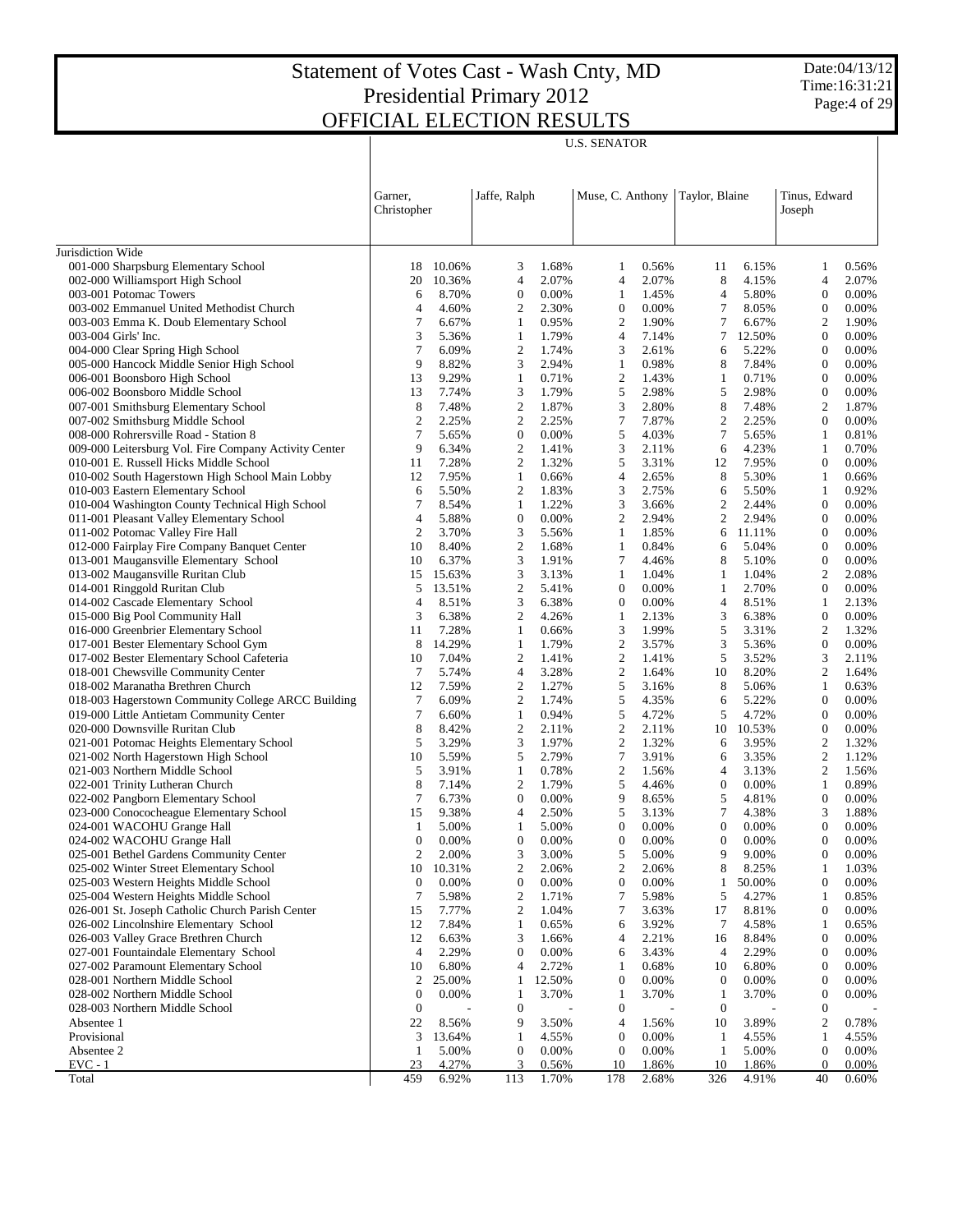Date:04/13/12 Time:16:31:21 Page:5 of 29

|                                                                                   | U.S. SENATOR          |                   |
|-----------------------------------------------------------------------------------|-----------------------|-------------------|
|                                                                                   | Young, Lih            |                   |
| Jurisdiction Wide                                                                 |                       |                   |
| 001-000 Sharpsburg Elementary School                                              | 2                     | 1.12%             |
| 002-000 Williamsport High School                                                  | 6                     | 3.11%             |
| 003-001 Potomac Towers                                                            | 4                     | 5.80%             |
| 003-002 Emmanuel United Methodist Church                                          | 2<br>7                | 2.30%             |
| 003-003 Emma K. Doub Elementary School<br>003-004 Girls' Inc.                     | 3                     | 6.67%<br>5.36%    |
| 004-000 Clear Spring High School                                                  | 0                     | $0.00\%$          |
| 005-000 Hancock Middle Senior High School                                         | 5                     | 4.90%             |
| 006-001 Boonsboro High School                                                     | 3                     | 2.14%             |
| 006-002 Boonsboro Middle School                                                   | 7                     | 4.17%             |
| 007-001 Smithsburg Elementary School                                              | 3                     | 2.80%             |
| 007-002 Smithsburg Middle School<br>008-000 Rohrersville Road - Station 8         | 2<br>$\overline{0}$   | 2.25%<br>$0.00\%$ |
| 009-000 Leitersburg Vol. Fire Company Activity Center                             | 5                     | 3.52%             |
| 010-001 E. Russell Hicks Middle School                                            | 4                     | 2.65%             |
| 010-002 South Hagerstown High School Main Lobby                                   | 3                     | 1.99%             |
| 010-003 Eastern Elementary School                                                 | 3                     | 2.75%             |
| 010-004 Washington County Technical High School                                   | $\overline{4}$        | 4.88%             |
| 011-001 Pleasant Valley Elementary School                                         | $\mathbf{1}$          | 1.47%             |
| 011-002 Potomac Valley Fire Hall<br>012-000 Fairplay Fire Company Banquet Center  | 1                     | 1.85%             |
| 013-001 Maugansville Elementary School                                            | 6<br>5                | 5.04%<br>3.18%    |
| 013-002 Maugansville Ruritan Club                                                 | 3                     | 3.13%             |
| 014-001 Ringgold Ruritan Club                                                     | 3                     | 8.11%             |
| 014-002 Cascade Elementary School                                                 | $\overline{c}$        | 4.26%             |
| 015-000 Big Pool Community Hall                                                   | $\mathbf{1}$          | 2.13%             |
| 016-000 Greenbrier Elementary School                                              | 5                     | 3.31%             |
| 017-001 Bester Elementary School Gym                                              | 2                     | 3.57%             |
| 017-002 Bester Elementary School Cafeteria<br>018-001 Chewsville Community Center | 7<br>$\overline{4}$   | 4.93%<br>3.28%    |
| 018-002 Maranatha Brethren Church                                                 | 2                     | 1.27%             |
| 018-003 Hagerstown Community College ARCC Building                                | 5                     | 4.35%             |
| 019-000 Little Antietam Community Center                                          | 2                     | 1.89%             |
| 020-000 Downsville Ruritan Club                                                   | 2                     | 2.11%             |
| 021-001 Potomac Heights Elementary School                                         | 2                     | 1.32%             |
| 021-002 North Hagerstown High School                                              | 8                     | 4.47%             |
| 021-003 Northern Middle School<br>022-001 Trinity Lutheran Church                 | 3<br>3                | 2.34%<br>2.68%    |
| 022-002 Pangborn Elementary School                                                | 4                     | 3.85%             |
| 023-000 Conococheague Elementary School                                           | 9                     | 5.63%             |
| 024-001 WACOHU Grange Hall                                                        | $\boldsymbol{0}$      | 0.00%             |
| 024-002 WACOHU Grange Hall                                                        | 0                     | $0.00\%$          |
| 025-001 Bethel Gardens Community Center                                           | 6                     | 6.00%             |
| 025-002 Winter Street Elementary School                                           | 6                     | 6.19%             |
| 025-003 Western Heights Middle School<br>025-004 Western Heights Middle School    | 0<br>2                | 0.00%<br>1.71%    |
| 026-001 St. Joseph Catholic Church Parish Center                                  | 2                     | 1.04%             |
| 026-002 Lincolnshire Elementary School                                            | 3                     | 1.96%             |
| 026-003 Valley Grace Brethren Church                                              | $\mathbf{1}$          | 0.55%             |
| 027-001 Fountaindale Elementary School                                            | 4                     | 2.29%             |
| 027-002 Paramount Elementary School                                               | 2                     | 1.36%             |
| 028-001 Northern Middle School                                                    | 1                     | 12.50%            |
| 028-002 Northern Middle School<br>028-003 Northern Middle School                  | 2<br>$\boldsymbol{0}$ | 7.41%             |
| Absentee 1                                                                        | 8                     | 3.11%             |
| Provisional                                                                       | 0                     | 0.00%             |
| Absentee 2                                                                        | 3                     | 15.00%            |
| $EVC - 1$                                                                         | 8                     | 1.48%             |
| Total                                                                             | 191                   | 2.88%             |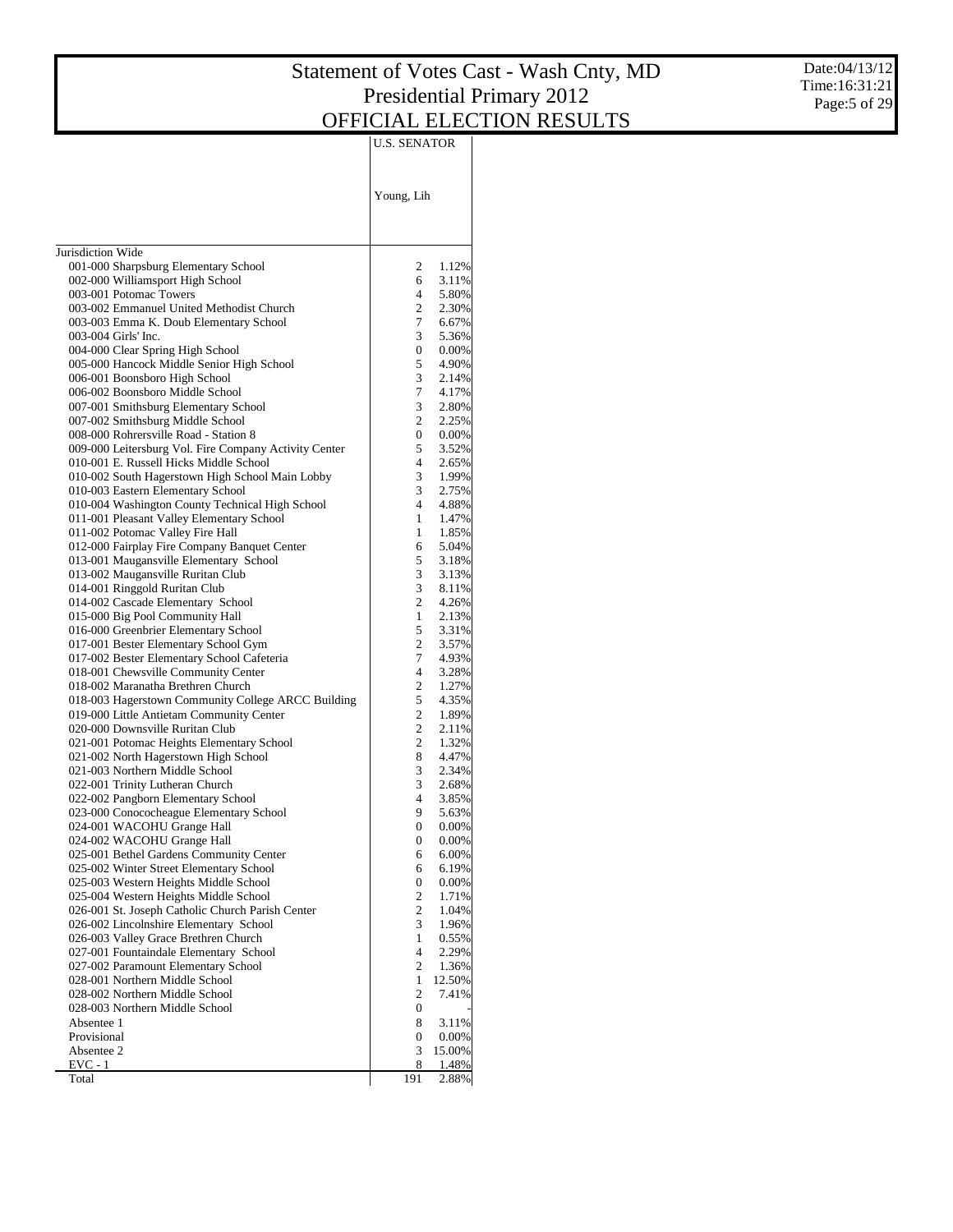|                                                                                                |                  |                  |                  |                         | <b>U.S. CONGRESS 6</b> |                  |                  |                  |                     |
|------------------------------------------------------------------------------------------------|------------------|------------------|------------------|-------------------------|------------------------|------------------|------------------|------------------|---------------------|
|                                                                                                | Reg.<br>Voters   | Times<br>Counted | Total<br>Votes   | Bailey, Charles         |                        | Delaney, John    |                  | Garagiola, Rob   |                     |
| Jurisdiction Wide                                                                              |                  |                  |                  |                         |                        |                  |                  |                  |                     |
| 001-000 Sharpsburg Elementary School                                                           | 772              | 190              | 183              | 19                      | 10.38%                 | 103              | 56.28%           | 30               | 16.39%              |
| 002-000 Williamsport High School                                                               | 1036             | 209              | 199              | 8                       | 4.02%                  | 106              | 53.27%           | 47               | 23.62%              |
| 003-001 Potomac Towers                                                                         | 346              | 73               | 70               | $\boldsymbol{2}$        | 2.86%                  | 54               | 77.14%           |                  | 10 14.29%           |
| 003-002 Emmanuel United Methodist Church                                                       | 420              | 92               | 90               | 3                       | 3.33%                  | 55               | 61.11%           | 18               | 20.00%              |
| 003-003 Emma K. Doub Elementary School                                                         | 592              | 111              | 106              | 13                      | 12.26%                 | 49               | 46.23%           |                  | 23 21.70%           |
| 003-004 Girls' Inc.                                                                            | 505              | 58               | 54               | 7                       | 12.96%                 | 40               | 74.07%           | 5                | 9.26%               |
| 004-000 Clear Spring High School                                                               | 674              | 125              | 124              | 5                       | 4.03%                  | 68               | 54.84%           | 32               | 25.81%              |
| 005-000 Hancock Middle Senior High School                                                      | 655<br>641       | 113<br>143       | 108<br>136       | 8<br>12                 | 7.41%<br>8.82%         | 58<br>69         | 53.70%<br>50.74% | 22               | 20.37%<br>26 19.12% |
| 006-001 Boonsboro High School<br>006-002 Boonsboro Middle School                               | 777              | 181              | 173              | 11                      | 6.36%                  | 108              | 62.43%           | 32               | 18.50%              |
| 007-001 Smithsburg Elementary School                                                           | 617              | 117              | 115              | 10                      | 8.70%                  | 67               | 58.26%           | 21               | 18.26%              |
| 007-002 Smithsburg Middle School                                                               | 550              | 94               | 93               | 8                       | 8.60%                  | 59               | 63.44%           | 13               | 13.98%              |
| 008-000 Rohrersville Road - Station 8                                                          | 601              | 131              | 128              | 12                      | 9.38%                  | 57               | 44.53%           |                  | 22 17.19%           |
| 009-000 Leitersburg Vol. Fire Company Activity Center                                          | 538              | 150              | 147              | 8                       | 5.44%                  | 80               | 54.42%           | 34               | 23.13%              |
| 010-001 E. Russell Hicks Middle School                                                         | 897              | 165              | 159              | 15                      | 9.43%                  | 94               | 59.12%           |                  | 33 20.75%           |
| 010-002 South Hagerstown High School Main Lobby                                                | 776              | 160              | 156              | 11                      | 7.05%                  | 92               | 58.97%           |                  | 30 19.23%           |
| 010-003 Eastern Elementary School                                                              | 510              | 114              | 110              | $\overline{4}$          | 3.64%                  | 64               | 58.18%           |                  | 20 18.18%           |
| 010-004 Washington County Technical High School                                                | 356              | 85               | 84               | $\overline{c}$          | 2.38%                  | 51               | 60.71%           | 14               | 16.67%              |
| 011-001 Pleasant Valley Elementary School                                                      | 285              | 74               | 72               | 3                       | 4.17%                  | 35               | 48.61%           |                  | 15 20.83%           |
| 011-002 Potomac Valley Fire Hall<br>012-000 Fairplay Fire Company Banquet Center               | 188<br>543       | 60<br>130        | 57<br>128        | 18<br>14                | 31.58%<br>10.94%       | 22<br>67         | 38.60%<br>52.34% | 8<br>27          | 14.04%<br>21.09%    |
| 013-001 Maugansville Elementary School                                                         | 784              | 168              | 165              | 8                       | 4.85%                  | 92               | 55.76%           | 41               | 24.85%              |
| 013-002 Maugansville Ruritan Club                                                              | 451              | 102              | 99               | 8                       | 8.08%                  | 67               | 67.68%           | 17               | 17.17%              |
| 014-001 Ringgold Ruritan Club                                                                  | 188              | 43               | 41               | 1                       | 2.44%                  | 22               | 53.66%           | 9                | 21.95%              |
| 014-002 Cascade Elementary School                                                              | 277              | 52               | 47               | $\boldsymbol{0}$        | 0.00%                  | 30               | 63.83%           | 11               | 23.40%              |
| 015-000 Big Pool Community Hall                                                                | 360              | 51               | 50               | 7                       | 14.00%                 | 26               | 52.00%           | 12               | 24.00%              |
| 016-000 Greenbrier Elementary School                                                           | 812              | 158              | 156              | 14                      | 8.97%                  | 77               | 49.36%           |                  | 42 26.92%           |
| 017-001 Bester Elementary School Gym                                                           | 522              | 60               | 57               | $\overline{c}$          | 3.51%                  | 40               | 70.18%           |                  | 10 17.54%           |
| 017-002 Bester Elementary School Cafeteria                                                     | 984              | 154              | 148              | 8                       | 5.41%                  | 87               | 58.78%           | 31               | 20.95%              |
| 018-001 Chewsville Community Center                                                            | 607              | 131              | 128              | 14                      | 10.94%                 | 68               | 53.13%           | 27               | 21.09%              |
| 018-002 Maranatha Brethren Church                                                              | 887              | 165              | 158              | 8                       | 5.06%                  | 99               | 62.66%           | 26               | 16.46%              |
| 018-003 Hagerstown Community College ARCC Building<br>019-000 Little Antietam Community Center | 931<br>503       | 118<br>107       | 116<br>106       | 7<br>4                  | 6.03%<br>3.77%         | 71<br>55         | 61.21%<br>51.89% | 25<br>31         | 21.55%<br>29.25%    |
| 020-000 Downsville Ruritan Club                                                                | 467              | 101              | 100              | 4                       | 4.00%                  | 55               | 55.00%           | 16               | 16.00%              |
| 021-001 Potomac Heights Elementary School                                                      | 617              | 157              | 151              | 6                       | 3.97%                  | 95               | 62.91%           | 29               | 19.21%              |
| 021-002 North Hagerstown High School                                                           | 759              | 190              | 181              | 9                       | 4.97%                  | 121              | 66.85%           | 29               | 16.02%              |
| 021-003 Northern Middle School                                                                 | 441              | 140              | 134              | $\overline{c}$          | 1.49%                  | 88               | 65.67%           | 28               | 20.90%              |
| 022-001 Trinity Lutheran Church                                                                | 769              | 120              | 117              | 6                       | 5.13%                  | 69               | 58.97%           | 27               | 23.08%              |
| 022-002 Pangborn Elementary School                                                             | 652              | 118              | 109              | 11                      | 10.09%                 | 62               | 56.88%           | 24               | 22.02%              |
| 023-000 Conococheague Elementary School                                                        | 958              | 168              | 163              | 13                      | 7.98%                  | 78               | 47.85%           | 35               | 21.47%              |
| 024-001 WACOHU Grange Hall                                                                     | 168              | 23               | 23               | $\overline{2}$          | 8.70%                  |                  | 7 30.43%         | 9                | 39.13%              |
| 024-002 WACOHU Grange Hall                                                                     | 13               | 3                | $\sqrt{2}$       | $\boldsymbol{0}$        | 0.00%                  | 1                | 50.00%           | 1                | 50.00%              |
| 025-001 Bethel Gardens Community Center<br>025-002 Winter Street Elementary School             | 439<br>764       | 110<br>114       | 107<br>99        | 6<br>6                  | 5.61%<br>6.06%         | 70<br>71         | 65.42%<br>71.72% | 13<br>13         | 12.15%<br>13.13%    |
| 025-003 Western Heights Middle School                                                          | 11               | 2                | $\overline{c}$   | $\mathbf{0}$            | 0.00%                  | 1                | 50.00%           | 0                | 0.00%               |
| 025-004 Western Heights Middle School                                                          | 733              | 129              | 128              | 8                       | 6.25%                  | 81               | 63.28%           | 18               | 14.06%              |
| 026-001 St. Joseph Catholic Church Parish Center                                               | 1058             | 212              | 205              | 18                      | 8.78%                  | 137              | 66.83%           | 25               | 12.20%              |
| 026-002 Lincolnshire Elementary School                                                         | 695              | 165              | 163              | 8                       | 4.91%                  | 94               | 57.67%           | 31               | 19.02%              |
| 026-003 Valley Grace Brethren Church                                                           | 883              | 193              | 189              | 12                      | 6.35%                  | 113              | 59.79%           | 35               | 18.52%              |
| 027-001 Fountaindale Elementary School                                                         | 727              | 191              | 187              | 11                      | 5.88%                  | 122              | 65.24%           | 33               | 17.65%              |
| 027-002 Paramount Elementary School                                                            | 879              | 162              | 156              | 7                       | 4.49%                  | 90               | 57.69%           | 34               | 21.79%              |
| 028-001 Northern Middle School                                                                 | 87               | 8                | 8                | $\overline{\mathbf{c}}$ | 25.00%                 | 6                | 75.00%           | 0                | 0.00%               |
| 028-002 Northern Middle School                                                                 | 267              | 29               | 27               | $\overline{c}$          | 7.41%                  | 13               | 48.15%           | 5                | 18.52%              |
| 028-003 Northern Middle School                                                                 | 4                | $\boldsymbol{0}$ | $\boldsymbol{0}$ | $\boldsymbol{0}$        |                        | $\boldsymbol{0}$ |                  | $\boldsymbol{0}$ |                     |
| Absentee 1<br>Provisional                                                                      | 0<br>0           | 297<br>26        | 268<br>25        | 20<br>4                 | 7.46%<br>16.00%        | 158<br>15        | 58.96%<br>60.00% | 55<br>3          | 20.52%<br>12.00%    |
| Absentee 2                                                                                     | 0                | 21               | 19               | 5                       | 26.32%                 | 8                | 42.11%           | 5                | 26.32%              |
| $EVC - 1$                                                                                      | $\boldsymbol{0}$ | 570              | 556              | 30                      | 5.40%                  | 277              | 49.82%           | 160              | 28.78%              |
| Total                                                                                          | 30976            | 7133             | 6882             | 466                     | 6.77%                  | 3964             | 57.60%           | 1392             | 20.23%              |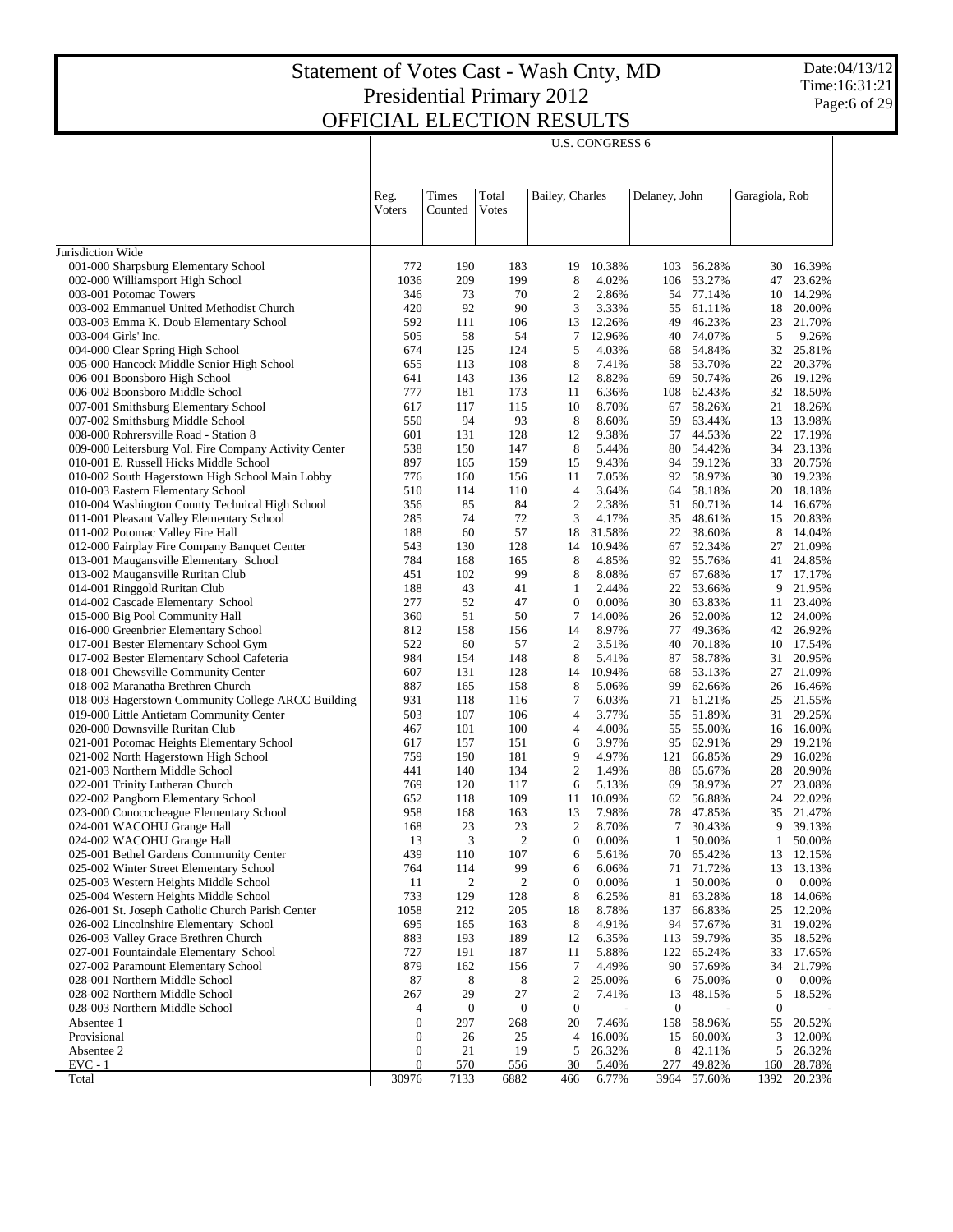Date:04/13/12 Time:16:31:21 Page:7 of 29

|                                                                                                |                     |                 | <b>U.S. CONGRESS 6</b> |                  |
|------------------------------------------------------------------------------------------------|---------------------|-----------------|------------------------|------------------|
|                                                                                                | Little, Ron         |                 | Pooran, Milad          |                  |
|                                                                                                |                     |                 |                        |                  |
| Jurisdiction Wide<br>001-000 Sharpsburg Elementary School                                      | 5                   | 2.73%           | 26                     | 14.21%           |
| 002-000 Williamsport High School                                                               | 8                   | 4.02%           | 30                     | 15.08%           |
| 003-001 Potomac Towers                                                                         | 3                   | 4.29%           | $\mathbf{1}$           | 1.43%            |
| 003-002 Emmanuel United Methodist Church                                                       | 3                   | 3.33%           | 11                     | 12.22%           |
| 003-003 Emma K. Doub Elementary School                                                         | $\overline{4}$      | 3.77%           | 17                     | 16.04%           |
| 003-004 Girls' Inc.                                                                            | $\mathbf{1}$        | 1.85%           | $\mathbf{1}$           | 1.85%            |
| 004-000 Clear Spring High School                                                               | 3                   | 2.42%           | 16                     | 12.90%           |
| 005-000 Hancock Middle Senior High School                                                      | 3                   | 2.78%           | 17                     | 15.74%           |
| 006-001 Boonsboro High School                                                                  | 5<br>$\overline{4}$ | 3.68%<br>2.31%  | 24<br>18               | 17.65%           |
| 006-002 Boonsboro Middle School<br>007-001 Smithsburg Elementary School                        | $\overline{2}$      | 1.74%           | 15                     | 10.40%<br>13.04% |
| 007-002 Smithsburg Middle School                                                               | $\overline{2}$      | 2.15%           | 11                     | 11.83%           |
| 008-000 Rohrersville Road - Station 8                                                          | 3                   | 2.34%           | 34                     | 26.56%           |
| 009-000 Leitersburg Vol. Fire Company Activity Center                                          | 11                  | 7.48%           | 14                     | 9.52%            |
| 010-001 E. Russell Hicks Middle School                                                         | 3                   | 1.89%           | 14                     | 8.81%            |
| 010-002 South Hagerstown High School Main Lobby                                                | 7                   | 4.49%           | 16                     | 10.26%           |
| 010-003 Eastern Elementary School                                                              | 7                   | 6.36%           | 15                     | 13.64%           |
| 010-004 Washington County Technical High School                                                | 6                   | 7.14%           | 11                     | 13.10%           |
| 011-001 Pleasant Valley Elementary School                                                      | 1                   | 1.39%           | 18                     | 25.00%           |
| 011-002 Potomac Valley Fire Hall                                                               | $\mathbf{0}$        | $0.00\%$        | 9                      | 15.79%           |
| 012-000 Fairplay Fire Company Banquet Center<br>013-001 Maugansville Elementary School         | $\overline{4}$<br>5 | 3.13%<br>3.03%  | 16<br>19               | 12.50%<br>11.52% |
| 013-002 Maugansville Ruritan Club                                                              | $\mathbf{1}$        | 1.01%           | 6                      | 6.06%            |
| 014-001 Ringgold Ruritan Club                                                                  | $\mathbf{1}$        | 2.44%           | 8                      | 19.51%           |
| 014-002 Cascade Elementary School                                                              | 3                   | 6.38%           | 3                      | 6.38%            |
| 015-000 Big Pool Community Hall                                                                | $\overline{c}$      | 4.00%           | 3                      | 6.00%            |
| 016-000 Greenbrier Elementary School                                                           | 5                   | 3.21%           | 18                     | 11.54%           |
| 017-001 Bester Elementary School Gym                                                           | $\boldsymbol{0}$    | 0.00%           | 5                      | 8.77%            |
| 017-002 Bester Elementary School Cafeteria                                                     | 5                   | 3.38%           | 17                     | 11.49%           |
| 018-001 Chewsville Community Center                                                            | 6                   | 4.69%           | 13                     | 10.16%           |
| 018-002 Maranatha Brethren Church                                                              | 7                   | 4.43%           | 18                     | 11.39%           |
| 018-003 Hagerstown Community College ARCC Building<br>019-000 Little Antietam Community Center | 3<br>$\overline{c}$ | 2.59%<br>1.89%  | 10<br>14               | 8.62%<br>13.21%  |
| 020-000 Downsville Ruritan Club                                                                | 3                   | 3.00%           | 22                     | 22.00%           |
| 021-001 Potomac Heights Elementary School                                                      | 5                   | 3.31%           | 16                     | 10.60%           |
| 021-002 North Hagerstown High School                                                           | 3                   | 1.66%           | 19                     | 10.50%           |
| 021-003 Northern Middle School                                                                 | 8                   | 5.97%           | 8                      | 5.97%            |
| 022-001 Trinity Lutheran Church                                                                | 3                   | 2.56%           | 12                     | 10.26%           |
| 022-002 Pangborn Elementary School                                                             | $\overline{4}$      | 3.67%           | 8                      | 7.34%            |
| 023-000 Conococheague Elementary School                                                        | 16                  | 9.82%           | 21                     | 12.88%           |
| 024-001 WACOHU Grange Hall                                                                     | 2                   | 8.70%           | 3                      | 13.04%           |
| 024-002 WACOHU Grange Hall                                                                     | $\boldsymbol{0}$    | 0.00%           | $\boldsymbol{0}$       | 0.00%            |
| 025-001 Bethel Gardens Community Center<br>025-002 Winter Street Elementary School             | 15<br>5             | 14.02%<br>5.05% | 3<br>4                 | 2.80%<br>4.04%   |
| 025-003 Western Heights Middle School                                                          | $\mathbf{1}$        | 50.00%          | $\boldsymbol{0}$       | 0.00%            |
| 025-004 Western Heights Middle School                                                          | 7                   | 5.47%           | 14                     | 10.94%           |
| 026-001 St. Joseph Catholic Church Parish Center                                               | 6                   | 2.93%           | 19                     | 9.27%            |
| 026-002 Lincolnshire Elementary School                                                         | 7                   | 4.29%           | 23                     | 14.11%           |
| 026-003 Valley Grace Brethren Church                                                           | 7                   | 3.70%           | 22                     | 11.64%           |
| 027-001 Fountaindale Elementary School                                                         | 3                   | 1.60%           | 18                     | 9.63%            |
| 027-002 Paramount Elementary School                                                            | 4                   | 2.56%           | 21                     | 13.46%           |
| 028-001 Northern Middle School                                                                 | 0                   | 0.00%           | $\boldsymbol{0}$       | 0.00%            |
| 028-002 Northern Middle School                                                                 | $\mathbf{1}$        | 3.70%           | 6                      | 22.22%           |
| 028-003 Northern Middle School                                                                 | $\boldsymbol{0}$    |                 | $\boldsymbol{0}$       |                  |
| Absentee 1<br>Provisional                                                                      | 18<br>0             | 6.72%<br>0.00%  | 17<br>3                | 6.34%<br>12.00%  |
| Absentee 2                                                                                     | $\boldsymbol{0}$    | 0.00%           | $\mathbf{1}$           | 5.26%            |
| $EVC - 1$                                                                                      | 19                  | 3.42%           | 70                     | 12.59%           |
| Total                                                                                          | 262                 | 3.81%           | 798                    | 11.60%           |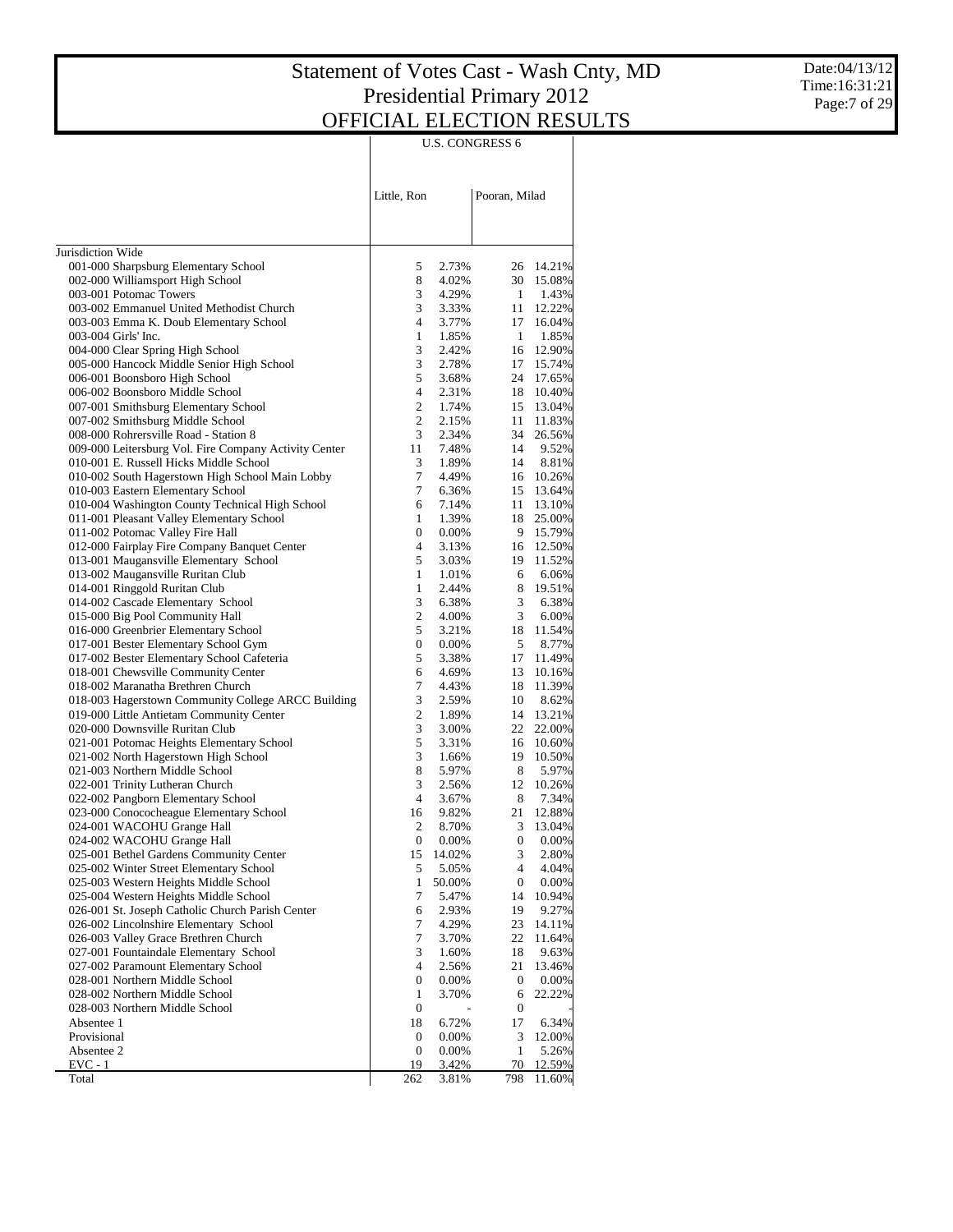FEMALE DEM DEL 6

|                                                                                    | Reg.<br><b>V</b> oters | Times<br>Counted | Total<br>Votes          | Hosey, Jennifer<br>М. |                     |                         |                  | Leiter-Mason, Caitl   Paul, Elizabeth |                  |
|------------------------------------------------------------------------------------|------------------------|------------------|-------------------------|-----------------------|---------------------|-------------------------|------------------|---------------------------------------|------------------|
|                                                                                    |                        |                  |                         |                       |                     |                         |                  |                                       |                  |
| Jurisdiction Wide<br>001-000 Sharpsburg Elementary School                          | 772                    | 190              | 367                     | 124                   | 33.79%              | 120                     | 32.70%           | 123                                   | 33.51%           |
| 002-000 Williamsport High School                                                   | 1036                   | 209              | 397                     | 132                   | 33.25%              | 132                     | 33.25%           | 133                                   | 33.50%           |
| 003-001 Potomac Towers                                                             | 346                    | 73               | 119                     | 44                    | 36.97%              | 39                      | 32.77%           | 36                                    | 30.25%           |
| 003-002 Emmanuel United Methodist Church                                           | 420                    | 92               | 191                     | 64                    | 33.51%              | 64                      | 33.51%           | 63                                    | 32.98%           |
| 003-003 Emma K. Doub Elementary School                                             | 592                    | 111              | 197                     | 66                    | 33.50%              | 65                      | 32.99%           | 66                                    | 33.50%           |
| 003-004 Girls' Inc.                                                                | 505                    | 58               | 106                     | 40                    | 37.74%              | 31                      | 29.25%           | 35                                    | 33.02%           |
| 004-000 Clear Spring High School                                                   | 674                    | 125              | 228                     | 77                    | 33.77%              | 71                      | 31.14%           | 80                                    | 35.09%           |
| 005-000 Hancock Middle Senior High School                                          | 655                    | 113              | 195                     | 69                    | 35.38%              | 62                      | 31.79%           |                                       | 64 32.82%        |
| 006-001 Boonsboro High School                                                      | 641                    | 143              | 313                     | 105                   | 33.55%              | 102                     | 32.59%           | 106                                   | 33.87%           |
| 006-002 Boonsboro Middle School                                                    | 777                    | 181              | 341                     | 117                   | 34.31%              | 110                     | 32.26%           | 114                                   | 33.43%           |
| 007-001 Smithsburg Elementary School                                               | 617                    | 117              | 202                     | 69                    | 34.16%              | 67                      | 33.17%           | 66                                    | 32.67%           |
| 007-002 Smithsburg Middle School<br>008-000 Rohrersville Road - Station 8          | 550<br>601             | 94<br>131        | 197<br>250              | 67<br>83              | 34.01%<br>33.20%    | 63<br>84                | 31.98%<br>33.60% | 67<br>83                              | 34.01%<br>33.20% |
| 009-000 Leitersburg Vol. Fire Company Activity Center                              | 538                    | 150              | 300                     | 97                    | 32.33%              | 101                     | 33.67%           |                                       | 102 34.00%       |
| 010-001 E. Russell Hicks Middle School                                             | 897                    | 165              | 310                     | 109                   | 35.16%              | 99                      | 31.94%           | 102                                   | 32.90%           |
| 010-002 South Hagerstown High School Main Lobby                                    | 776                    | 160              | 323                     | 108                   | 33.44%              | 103                     | 31.89%           |                                       | 112 34.67%       |
| 010-003 Eastern Elementary School                                                  | 510                    | 114              | 237                     | 78                    | 32.91%              | 75                      | 31.65%           |                                       | 84 35.44%        |
| 010-004 Washington County Technical High School                                    | 356                    | 85               | 157                     | 53                    | 33.76%              | 52                      | 33.12%           |                                       | 52 33.12%        |
| 011-001 Pleasant Valley Elementary School                                          | 285                    | 74               | 142                     | 47                    | 33.10%              | 44                      | 30.99%           | 51                                    | 35.92%           |
| 011-002 Potomac Valley Fire Hall                                                   | 188                    | 60               | 115                     | 39                    | 33.91%              | 36                      | 31.30%           |                                       | 40 34.78%        |
| 012-000 Fairplay Fire Company Banquet Center                                       | 543                    | 130              | 235                     | 80                    | 34.04%              | 78                      | 33.19%           | 77                                    | 32.77%           |
| 013-001 Maugansville Elementary School                                             | 784                    | 168              | 316                     | 107                   | 33.86%              | 105                     | 33.23%           | 104                                   | 32.91%           |
| 013-002 Maugansville Ruritan Club                                                  | 451                    | 102              | 190                     | 70                    | 36.84%              | 63                      | 33.16%           | 57                                    | 30.00%           |
| 014-001 Ringgold Ruritan Club                                                      | 188                    | 43               | 89                      | 29                    | 32.58%              | 30                      | 33.71%           | 30                                    | 33.71%           |
| 014-002 Cascade Elementary School                                                  | 277                    | 52               | 113                     | 38                    | 33.63%              | 37                      | 32.74%           | 38                                    | 33.63%           |
| 015-000 Big Pool Community Hall                                                    | 360                    | 51               | 90                      |                       | 31 34.44%           | 30                      | 33.33%           | 29                                    | 32.22%           |
| 016-000 Greenbrier Elementary School                                               | 812                    | 158              | 312                     |                       | 101 32.37%          | 105                     | 33.65%           | 106                                   | 33.97%           |
| 017-001 Bester Elementary School Gym<br>017-002 Bester Elementary School Cafeteria | 522<br>984             | 60<br>154        | 122<br>305              | 43<br>107             | 35.25%<br>35.08%    | 38<br>101               | 31.15%<br>33.11% | 41<br>97                              | 33.61%<br>31.80% |
| 018-001 Chewsville Community Center                                                | 607                    | 131              | 255                     | 86                    | 33.73%              | 86                      | 33.73%           | 83                                    | 32.55%           |
| 018-002 Maranatha Brethren Church                                                  | 887                    | 165              | 332                     | 109                   | 32.83%              | 114                     | 34.34%           | 109                                   | 32.83%           |
| 018-003 Hagerstown Community College ARCC Building                                 | 931                    | 118              | 252                     | 88                    | 34.92%              | 82                      | 32.54%           |                                       | 82 32.54%        |
| 019-000 Little Antietam Community Center                                           | 503                    | 107              | 224                     | 78                    | 34.82%              | 72                      | 32.14%           |                                       | 74 33.04%        |
| 020-000 Downsville Ruritan Club                                                    | 467                    | 101              | 155                     |                       | 54 34.84%           | 50                      | 32.26%           | 51                                    | 32.90%           |
| 021-001 Potomac Heights Elementary School                                          | 617                    | 157              | 303                     | 101                   | 33.33%              | 100                     | 33.00%           | 102                                   | 33.66%           |
| 021-002 North Hagerstown High School                                               | 759                    | 190              | 338                     | 113                   | 33.43%              | 111                     | 32.84%           |                                       | 114 33.73%       |
| 021-003 Northern Middle School                                                     | 441                    | 140              | 277                     |                       | 94 33.94%           | 91                      | 32.85%           |                                       | 92 33.21%        |
| 022-001 Trinity Lutheran Church                                                    | 769                    | 120              | 241                     | 80                    | 33.20%              | 78                      | 32.37%           | 83                                    | 34.44%           |
| 022-002 Pangborn Elementary School                                                 | 652                    | 118              | 226                     |                       | 76 33.63%           | 74                      | 32.74%           |                                       | 76 33.63%        |
| 023-000 Conococheague Elementary School<br>024-001 WACOHU Grange Hall              | 958<br>168             | 168<br>23        | 294<br>54               | 18                    | 96 32.65%<br>33.33% | 95<br>19                | 32.31%<br>35.19% | 103<br>17                             | 35.03%<br>31.48% |
| 024-002 WACOHU Grange Hall                                                         | 13                     | 3                | 6                       | 2                     | 33.33%              | 2                       | 33.33%           | $\overline{c}$                        | 33.33%           |
| 025-001 Bethel Gardens Community Center                                            | 439                    | 110              | 190                     | 78                    | 41.05%              | 60                      | 31.58%           |                                       | 52 27.37%        |
| 025-002 Winter Street Elementary School                                            | 764                    | 114              | 174                     | 57                    | 32.76%              | 57                      | 32.76%           | 60                                    | 34.48%           |
| 025-003 Western Heights Middle School                                              | 11                     | 2                | 6                       | $\overline{2}$        | 33.33%              | $\overline{c}$          | 33.33%           | $\overline{c}$                        | 33.33%           |
| 025-004 Western Heights Middle School                                              | 733                    | 129              | 237                     | 84                    | 35.44%              | 78                      | 32.91%           | 75                                    | 31.65%           |
| 026-001 St. Joseph Catholic Church Parish Center                                   | 1058                   | 212              | 386                     | 133                   | 34.46%              | 128                     | 33.16%           | 125                                   | 32.38%           |
| 026-002 Lincolnshire Elementary School                                             | 695                    | 165              | 295                     | 104                   | 35.25%              | 99                      | 33.56%           | 92                                    | 31.19%           |
| 026-003 Valley Grace Brethren Church                                               | 883                    | 193              | 339                     | 112                   | 33.04%              | 110                     | 32.45%           | 117                                   | 34.51%           |
| 027-001 Fountaindale Elementary School                                             | 727                    | 191              | 383                     | 125                   | 32.64%              | 125                     | 32.64%           | 133                                   | 34.73%           |
| 027-002 Paramount Elementary School                                                | 879                    | 162              | 307                     |                       | 104 33.88%          | 101                     | 32.90%           | 102                                   | 33.22%           |
| 028-001 Northern Middle School                                                     | 87                     | 8                | 17                      | 5                     | 29.41%              | 7                       | 41.18%           | 5                                     | 29.41%           |
| 028-002 Northern Middle School                                                     | 267                    | 29               | 64                      | 20                    | 31.25%              | 22                      | 34.38%           | 22                                    | 34.38%           |
| 028-003 Northern Middle School<br>Absentee 1                                       | 4<br>0                 | 0<br>297         | $\boldsymbol{0}$<br>552 | $\boldsymbol{0}$      | 34.24%              | $\boldsymbol{0}$<br>178 | 32.25%           | $\mathbf{0}$<br>185                   |                  |
| Provisional                                                                        | 0                      | 26               | 59                      | 189                   | 22 37.29%           | 18                      | 30.51%           | 19                                    | 33.51%<br>32.20% |
| Absentee 2                                                                         | 0                      | 21               | 48                      | 17                    | 35.42%              | 15                      | 31.25%           |                                       | 16 33.33%        |
| $EVC - 1$                                                                          | $\boldsymbol{0}$       | 570              | 1261                    | 415                   | 32.91%              | 416                     | 32.99%           | 430                                   | 34.10%           |
| Total                                                                              | 30976                  | 7133             | 13734                   | 4656                  | 33.90%              | 4497                    | 32.74%           | 4581                                  | 33.36%           |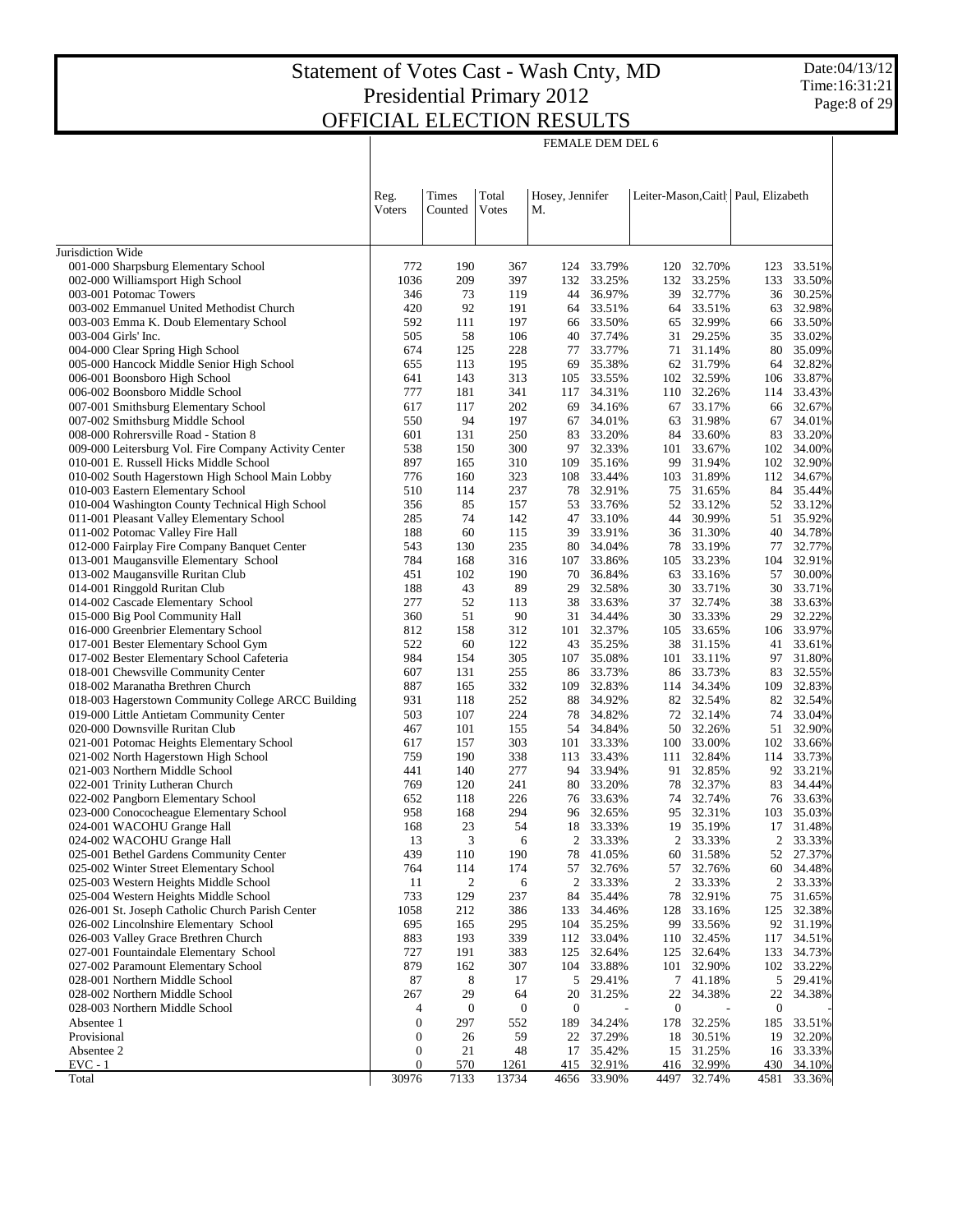## Statement of Votes Cast - Wash Cnty, MD Presidential Primary 2012 **OFFICIAL**

| <b>ELECTION RESULTS</b> |                    |
|-------------------------|--------------------|
|                         | MALE DEM DEL/ALT 6 |

|                                                                                         | Reg.<br>Voters   | Times<br>Counted | Total<br>Votes   |                  | Grim, Brian K.      |                  | Sesma, Michael<br>А. |                  | Slater, Thomas G. |  |
|-----------------------------------------------------------------------------------------|------------------|------------------|------------------|------------------|---------------------|------------------|----------------------|------------------|-------------------|--|
| Jurisdiction Wide                                                                       |                  |                  |                  |                  |                     |                  |                      |                  |                   |  |
| 001-000 Sharpsburg Elementary School                                                    | 772              | 190              | 368              | 132              | 35.87%              | 118              | 32.07%               | 118              | 32.07%            |  |
| 002-000 Williamsport High School                                                        | 1036             | 209              | 379              | 131              | 34.56%              | 120              | 31.66%               | 128              | 33.77%            |  |
| 003-001 Potomac Towers                                                                  | 346              | 73               | 124              | 41               | 33.06%              | 43               | 34.68%               | 40               | 32.26%            |  |
| 003-002 Emmanuel United Methodist Church                                                | 420              | 92               | 191              | 64               | 33.51%              | 63               | 32.98%               | 64               | 33.51%            |  |
| 003-003 Emma K. Doub Elementary School                                                  | 592              | 111              | 196              | 71               | 36.22%              | 61               | 31.12%               | 64               | 32.65%            |  |
| 003-004 Girls' Inc.                                                                     | 505              | 58               | 104              |                  | 36 34.62%           | 34               | 32.69%               | 34               | 32.69%            |  |
| 004-000 Clear Spring High School                                                        | 674              | 125              | 222              | 85               | 38.29%              | 68               | 30.63%               | 69               | 31.08%            |  |
| 005-000 Hancock Middle Senior High School                                               | 655              | 113              | 191              | 69               | 36.13%              | 58               | 30.37%               | 64               | 33.51%            |  |
| 006-001 Boonsboro High School                                                           | 641              | 143              | 314              | 107              | 34.08%              | 106              | 33.76%               | 101              | 32.17%<br>33.33%  |  |
| 006-002 Boonsboro Middle School<br>007-001 Smithsburg Elementary School                 | 777<br>617       | 181<br>117       | 327<br>203       | 114<br>65        | 34.86%<br>32.02%    | 104<br>68        | 31.80%<br>33.50%     | 109<br>70        | 34.48%            |  |
| 007-002 Smithsburg Middle School                                                        | 550              | 94               | 203              |                  | 70 34.48%           | 65               | 32.02%               | 68               | 33.50%            |  |
| 008-000 Rohrersville Road - Station 8                                                   | 601              | 131              | 260              | 90               | 34.62%              | 81               | 31.15%               | 89               | 34.23%            |  |
| 009-000 Leitersburg Vol. Fire Company Activity Center                                   | 538              | 150              | 310              | 103              | 33.23%              | 100              | 32.26%               | 107              | 34.52%            |  |
| 010-001 E. Russell Hicks Middle School                                                  | 897              | 165              | 319              | 114              | 35.74%              | 98               | 30.72%               | 107              | 33.54%            |  |
| 010-002 South Hagerstown High School Main Lobby                                         | 776              | 160              | 323              | 115              | 35.60%              | 104              | 32.20%               | 104              | 32.20%            |  |
| 010-003 Eastern Elementary School                                                       | 510              | 114              | 238              | 81               | 34.03%              | 76               | 31.93%               | 81               | 34.03%            |  |
| 010-004 Washington County Technical High School                                         | 356              | 85               | 157              | 57               | 36.31%              | 51               | 32.48%               | 49               | 31.21%            |  |
| 011-001 Pleasant Valley Elementary School                                               | 285              | 74               | 136              | 46               | 33.82%              | 43               | 31.62%               | 47               | 34.56%            |  |
| 011-002 Potomac Valley Fire Hall                                                        | 188              | 60               | 106              | 38               | 35.85%              | 35               | 33.02%               | 33               | 31.13%            |  |
| 012-000 Fairplay Fire Company Banquet Center                                            | 543              | 130              | 237              | 81               | 34.18%              | 75               | 31.65%               | 81               | 34.18%            |  |
| 013-001 Maugansville Elementary School                                                  | 784              | 168              | 318              | 105              | 33.02%              | 105              | 33.02%               |                  | 108 33.96%        |  |
| 013-002 Maugansville Ruritan Club                                                       | 451              | 102              | 192              | 64               | 33.33%              | 63               | 32.81%               | 65               | 33.85%            |  |
| 014-001 Ringgold Ruritan Club                                                           | 188              | 43               | 91               | 29               | 31.87%              | 29               | 31.87%               | 33               | 36.26%            |  |
| 014-002 Cascade Elementary School                                                       | 277              | 52               | 113              | 40               | 35.40%              | 36               | 31.86%               | 37               | 32.74%            |  |
| 015-000 Big Pool Community Hall                                                         | 360              | 51               | 87               | 29               | 33.33%              | 29               | 33.33%               | 29               | 33.33%            |  |
| 016-000 Greenbrier Elementary School                                                    | 812              | 158              | 304              | 102              | 33.55%              | 96               | 31.58%               | 106              | 34.87%            |  |
| 017-001 Bester Elementary School Gym                                                    | 522              | 60               | 120              | 41               | 34.17%              | 38               | 31.67%               | 41               | 34.17%            |  |
| 017-002 Bester Elementary School Cafeteria                                              | 984              | 154              | 308              | 107              | 34.74%              | 97               | 31.49%               | 104              | 33.77%            |  |
| 018-001 Chewsville Community Center                                                     | 607              | 131              | 253              | 88               | 34.78%              | 80               | 31.62%               | 85               | 33.60%            |  |
| 018-002 Maranatha Brethren Church<br>018-003 Hagerstown Community College ARCC Building | 887<br>931       | 165<br>118       | 329<br>249       | 113              | 34.35%<br>82 32.93% | 110<br>80        | 33.43%<br>32.13%     | 106<br>87        | 32.22%<br>34.94%  |  |
| 019-000 Little Antietam Community Center                                                | 503              | 107              | 229              | 79               | 34.50%              | 75               | 32.75%               | 75               | 32.75%            |  |
| 020-000 Downsville Ruritan Club                                                         | 467              | 101              | 156              | 57               | 36.54%              | 47               | 30.13%               |                  | 52 33.33%         |  |
| 021-001 Potomac Heights Elementary School                                               | 617              | 157              | 301              | 99               | 32.89%              | 95               | 31.56%               | 107              | 35.55%            |  |
| 021-002 North Hagerstown High School                                                    | 759              | 190              | 342              |                  | 116 33.92%          | 114              | 33.33%               |                  | 112 32.75%        |  |
| 021-003 Northern Middle School                                                          | 441              | 140              | 271              | 90               | 33.21%              | 90               | 33.21%               | 91               | 33.58%            |  |
| 022-001 Trinity Lutheran Church                                                         | 769              | 120              | 246              |                  | 86 34.96%           | 79               | 32.11%               | 81               | 32.93%            |  |
| 022-002 Pangborn Elementary School                                                      | 652              | 118              | 225              | 77               | 34.22%              | 68               | 30.22%               | 80               | 35.56%            |  |
| 023-000 Conococheague Elementary School                                                 | 958              | 168              | 308              |                  | 106 34.42%          | 95               | 30.84%               | 107              | 34.74%            |  |
| 024-001 WACOHU Grange Hall                                                              | 168              | 23               | 52               | 19               | 36.54%              | 16               | 30.77%               | 17               | 32.69%            |  |
| 024-002 WACOHU Grange Hall                                                              | 13               | 3                | 6                | 2                | 33.33%              | 2                | 33.33%               | 2                | 33.33%            |  |
| 025-001 Bethel Gardens Community Center                                                 | 439              | 110              | 184              | 64               | 34.78%              | 60               | 32.61%               |                  | 60 32.61%         |  |
| 025-002 Winter Street Elementary School                                                 | 764              | 114              | 172              | 62               | 36.05%              | 52               | 30.23%               | 58               | 33.72%            |  |
| 025-003 Western Heights Middle School                                                   | 11               | $\mathfrak{2}$   | 6                | $\boldsymbol{2}$ | 33.33%              | $\overline{c}$   | 33.33%               | $\overline{c}$   | 33.33%            |  |
| 025-004 Western Heights Middle School                                                   | 733              | 129              | 234              | 82               | 35.04%              | 74               | 31.62%               | 78               | 33.33%            |  |
| 026-001 St. Joseph Catholic Church Parish Center                                        | 1058             | 212              | 405              | 140              | 34.57%              | 129              | 31.85%               | 136              | 33.58%            |  |
| 026-002 Lincolnshire Elementary School                                                  | 695              | 165              | 302              | 110              | 36.42%              | 94               | 31.13%               | 98               | 32.45%            |  |
| 026-003 Valley Grace Brethren Church                                                    | 883              | 193              | 346              | 124              | 35.84%              | 104              | 30.06%               | 118              | 34.10%            |  |
| 027-001 Fountaindale Elementary School<br>027-002 Paramount Elementary School           | 727<br>879       | 191<br>162       | 395<br>311       | 132<br>106       | 33.42%<br>34.08%    | 127<br>97        | 32.15%<br>31.19%     | 136<br>108       | 34.43%<br>34.73%  |  |
| 028-001 Northern Middle School                                                          | 87               | 8                | 17               | 5                | 29.41%              | 5                | 29.41%               | 7                | 41.18%            |  |
| 028-002 Northern Middle School                                                          | 267              | 29               | 74               | 25               | 33.78%              | 25               | 33.78%               | 24               | 32.43%            |  |
| 028-003 Northern Middle School                                                          | 4                | $\mathbf{0}$     | $\boldsymbol{0}$ | $\boldsymbol{0}$ |                     | $\boldsymbol{0}$ |                      | $\boldsymbol{0}$ |                   |  |
| Absentee 1                                                                              | $\boldsymbol{0}$ | 297              | 550              | 191              | 34.73%              | 174              | 31.64%               | 185              | 33.64%            |  |
| Provisional                                                                             | $\mathbf{0}$     | 26               | 58               | 21               | 36.21%              | 19               | 32.76%               | 18               | 31.03%            |  |
| Absentee 2                                                                              | $\boldsymbol{0}$ | 21               | 47               | 14               | 29.79%              | 17               | 36.17%               | 16               | 34.04%            |  |
| $EVC - 1$                                                                               | $\boldsymbol{0}$ | 570              | 1262             | <u>428 </u>      | 33.91%              | 404              | 32.01%               | 430              | 34.07%            |  |
| Total                                                                                   | 30976            | 7133             | 13771            | 4747             | 34.47%              | 4398             | 31.94%               | 4626             | 33.59%            |  |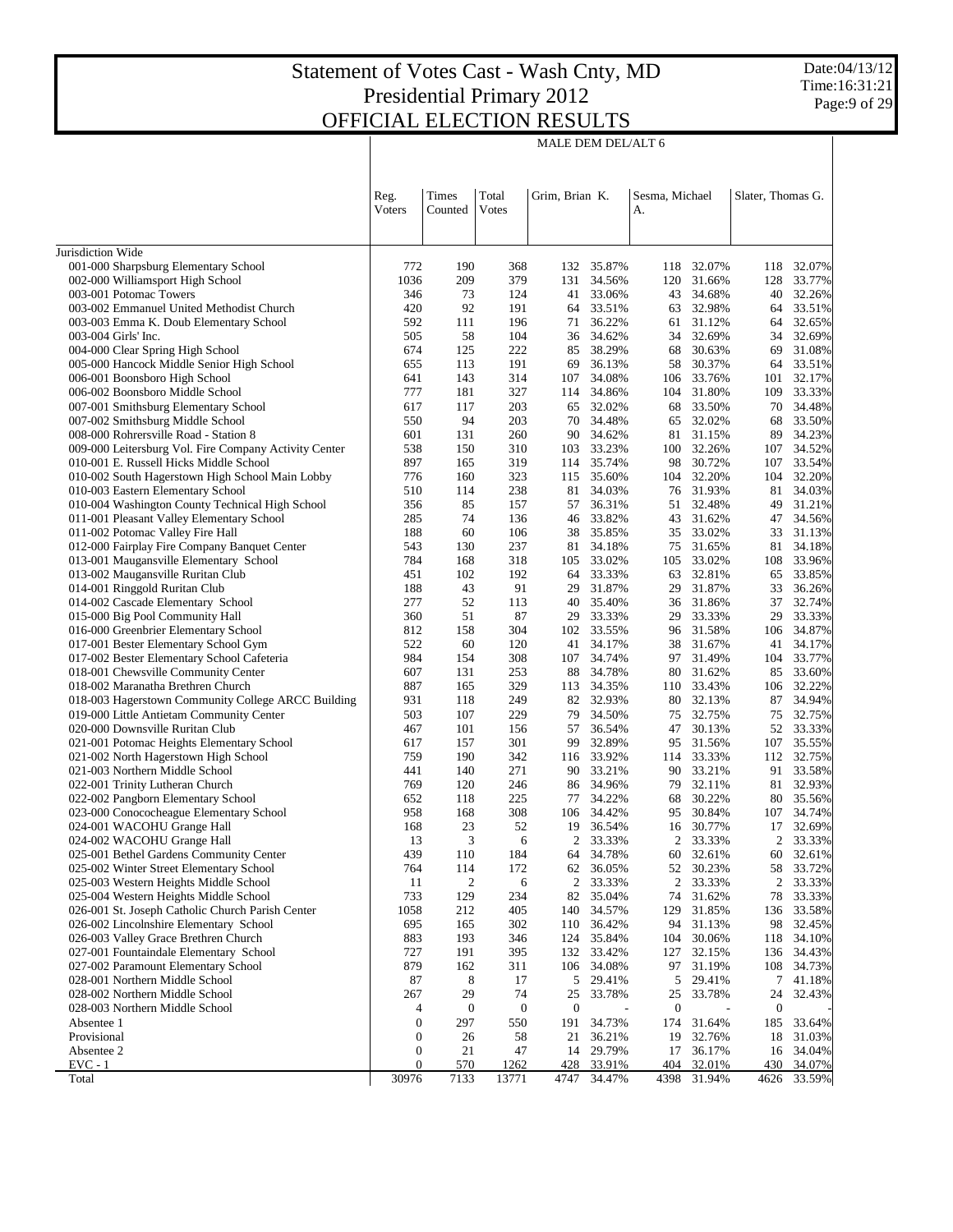Date:04/13/12 Time:16:31:21 Page:10 of 29

|                                            |                        | <b>MAYOR OF HAGERSTOWN HG</b> |                |                    |  |  |  |  |  |  |  |
|--------------------------------------------|------------------------|-------------------------------|----------------|--------------------|--|--|--|--|--|--|--|
|                                            | Reg.<br><b>V</b> oters | <b>Times</b><br>Counted       | Total<br>Votes | Gysberts, David S. |  |  |  |  |  |  |  |
| Jurisdiction Wide                          |                        |                               |                |                    |  |  |  |  |  |  |  |
| 003-001 Potomac Towers                     | 346                    | 73                            | 49             | 49 100.00%         |  |  |  |  |  |  |  |
| 003-002 Emmanuel United Methodist Church   | 420                    | 92                            | 72             | 72 100.00%         |  |  |  |  |  |  |  |
| 003-003 Emma K. Doub Elementary School     | 592                    | 111                           | 85             | 85 100.00%         |  |  |  |  |  |  |  |
| 003-004 Girls' Inc.                        | 505                    | 58                            | 43             | 43 100.00%         |  |  |  |  |  |  |  |
| 017-001 Bester Elementary School Gym       | 522                    | 60                            | 43             | 43 100.00%         |  |  |  |  |  |  |  |
| 017-002 Bester Elementary School Cafeteria | 984                    | 154                           | 108            | 108 100.00%        |  |  |  |  |  |  |  |
| 021-001 Potomac Heights Elementary School  | 617                    | 157                           | 112            | 112 100.00%        |  |  |  |  |  |  |  |
| 021-002 North Hagerstown High School       | 759                    | 190                           | 133            | 133 100.00%        |  |  |  |  |  |  |  |
| 021-003 Northern Middle School             | 441                    | 140                           | 98             | 98 100.00%         |  |  |  |  |  |  |  |
| 022-001 Trinity Lutheran Church            | 769                    | 120                           | 84             | 84 100.00%         |  |  |  |  |  |  |  |
| 022-002 Pangborn Elementary School         | 652                    | 118                           | 89             | 89 100.00%         |  |  |  |  |  |  |  |
| 025-001 Bethel Gardens Community Center    | 439                    | 110                           | 62             | 62 100.00%         |  |  |  |  |  |  |  |
| 025-002 Winter Street Elementary School    | 764                    | 114                           | 72             | 72 100.00%         |  |  |  |  |  |  |  |
| 025-003 Western Heights Middle School      | 11                     | $\overline{2}$                | $\overline{c}$ | 2 100,00%          |  |  |  |  |  |  |  |
| 025-004 Western Heights Middle School      | 733                    | 129                           | 85             | 85 100.00%         |  |  |  |  |  |  |  |
| 028-001 Northern Middle School             | 87                     | 8                             | 8              | 8 100,00%          |  |  |  |  |  |  |  |
| 028-002 Northern Middle School             | 267                    | 29                            | 26             | 26 100.00%         |  |  |  |  |  |  |  |
| 028-003 Northern Middle School             | 4                      | $\theta$                      | $\mathbf{0}$   | $\overline{0}$     |  |  |  |  |  |  |  |
| Absentee 1                                 | $\Omega$               | 90                            | 78             | 78 100.00%         |  |  |  |  |  |  |  |
| Provisional                                | $\mathbf{0}$           | 14                            | 12             | 12 100.00%         |  |  |  |  |  |  |  |
| Absentee 2                                 | $\Omega$               | 13                            | 9              | 9 100.00%          |  |  |  |  |  |  |  |
| $EVC - 1$                                  | $\Omega$               | 193                           | 146            | 146 100.00%        |  |  |  |  |  |  |  |
| Total                                      | 8912                   | 1975                          | 1416           | 1416 100.00%       |  |  |  |  |  |  |  |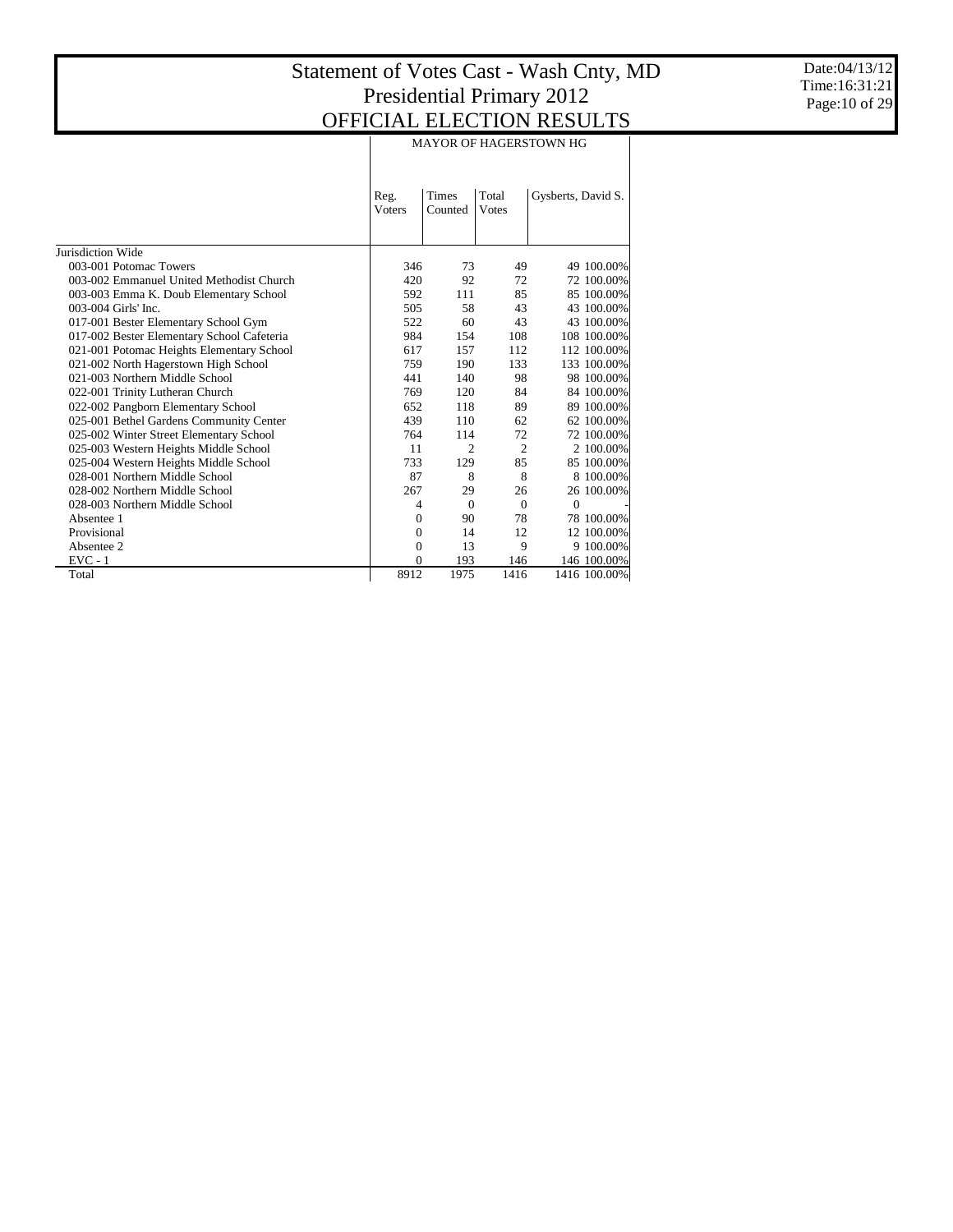|                                            |                        |                  |                |                                |        | <b>HAGERSTOWN COUNCIL HG</b> |        |                  |        |
|--------------------------------------------|------------------------|------------------|----------------|--------------------------------|--------|------------------------------|--------|------------------|--------|
|                                            | Reg.<br><b>V</b> oters | Times<br>Counted | Total<br>Votes | Aleshire, Kristin<br><b>B.</b> |        | Breichner,<br>William        |        | Brubaker, Martin |        |
| Jurisdiction Wide                          |                        |                  |                |                                |        |                              |        |                  |        |
| 003-001 Potomac Towers                     | 346                    | 73               | 208            | 46                             | 22.12% | 38                           | 18.27% | 40               | 19.23% |
| 003-002 Emmanuel United Methodist Church   | 420                    | 92               | 316            | 84                             | 26.58% | 59                           | 18.67% | 57               | 18.04% |
| 003-003 Emma K. Doub Elementary School     | 592                    | 111              | 354            | 89                             | 25.14% | 67                           | 18.93% | 61               | 17.23% |
| 003-004 Girls' Inc.                        | 505                    | 58               | 181            | 45                             | 24.86% | 30                           | 16.57% | 30               | 16.57% |
| 017-001 Bester Elementary School Gym       | 522                    | 60               | 177            | 46                             | 25.99% | 30                           | 16.95% | 30               | 16.95% |
| 017-002 Bester Elementary School Cafeteria | 984                    | 154              | 514            | 116                            | 22.57% | 102                          | 19.84% | 94               | 18.29% |
| 021-001 Potomac Heights Elementary School  | 617                    | 157              | 489            | 113                            | 23.11% | 100                          | 20.45% | 91               | 18.61% |
| 021-002 North Hagerstown High School       | 759                    | 190              | 606            | 152                            | 25.08% | 110                          | 18.15% | 94               | 15.51% |
| 021-003 Northern Middle School             | 441                    | 140              | 446            | 99                             | 22.20% | 94                           | 21.08% | 85               | 19.06% |
| 022-001 Trinity Lutheran Church            | 769                    | 120              | 385            | 83                             | 21.56% | 77                           | 20.00% | 72               | 18.70% |
| 022-002 Pangborn Elementary School         | 652                    | 118              | 380            | 93                             | 24.47% | 66                           | 17.37% | 66               | 17.37% |
| 025-001 Bethel Gardens Community Center    | 439                    | 110              | 298            | 63                             | 21.14% | 52                           | 17.45% | 51               | 17.11% |
| 025-002 Winter Street Elementary School    | 764                    | 114              | 349            | 80                             | 22.92% | 63                           | 18.05% | 63               | 18.05% |
| 025-003 Western Heights Middle School      | 11                     | 2                | 10             | 2                              | 20.00% | 2                            | 20.00% | 2                | 20.00% |
| 025-004 Western Heights Middle School      | 733                    | 129              | 404            | 96                             | 23.76% | 75                           | 18.56% | 70               | 17.33% |
| 028-001 Northern Middle School             | 87                     | 8                | 23             | 6                              | 26.09% |                              | 17.39% |                  | 17.39% |
| 028-002 Northern Middle School             | 267                    | 29               | 111            | 26                             | 23.42% | 20                           | 18.02% | 20               | 18.02% |
| 028-003 Northern Middle School             | 4                      | $\Omega$         | $\mathbf{0}$   | $\mathbf{0}$                   |        | $\Omega$                     |        | $\Omega$         |        |
| Absentee 1                                 | $\Omega$               | 90               | 295            | 73                             | 24.75% | 53                           | 17.97% | 49               | 16.61% |
| Provisional                                | $\mathbf{0}$           | 14               | 33             | 9                              | 27.27% |                              | 21.21% | 6                | 18.18% |
| Absentee 2                                 | $\Omega$               | 13               | 29             | 6                              | 20.69% |                              | 17.24% |                  | 17.24% |
| $EVC - 1$                                  | $\Omega$               | 193              | 652            | 151                            | 23.16% | 125                          | 19.17% | 128              | 19.63% |
| Total                                      | 8912                   | 1975             | 6260           | 1478                           | 23.61% | 1179                         | 18.83% | 1118             | 17.86% |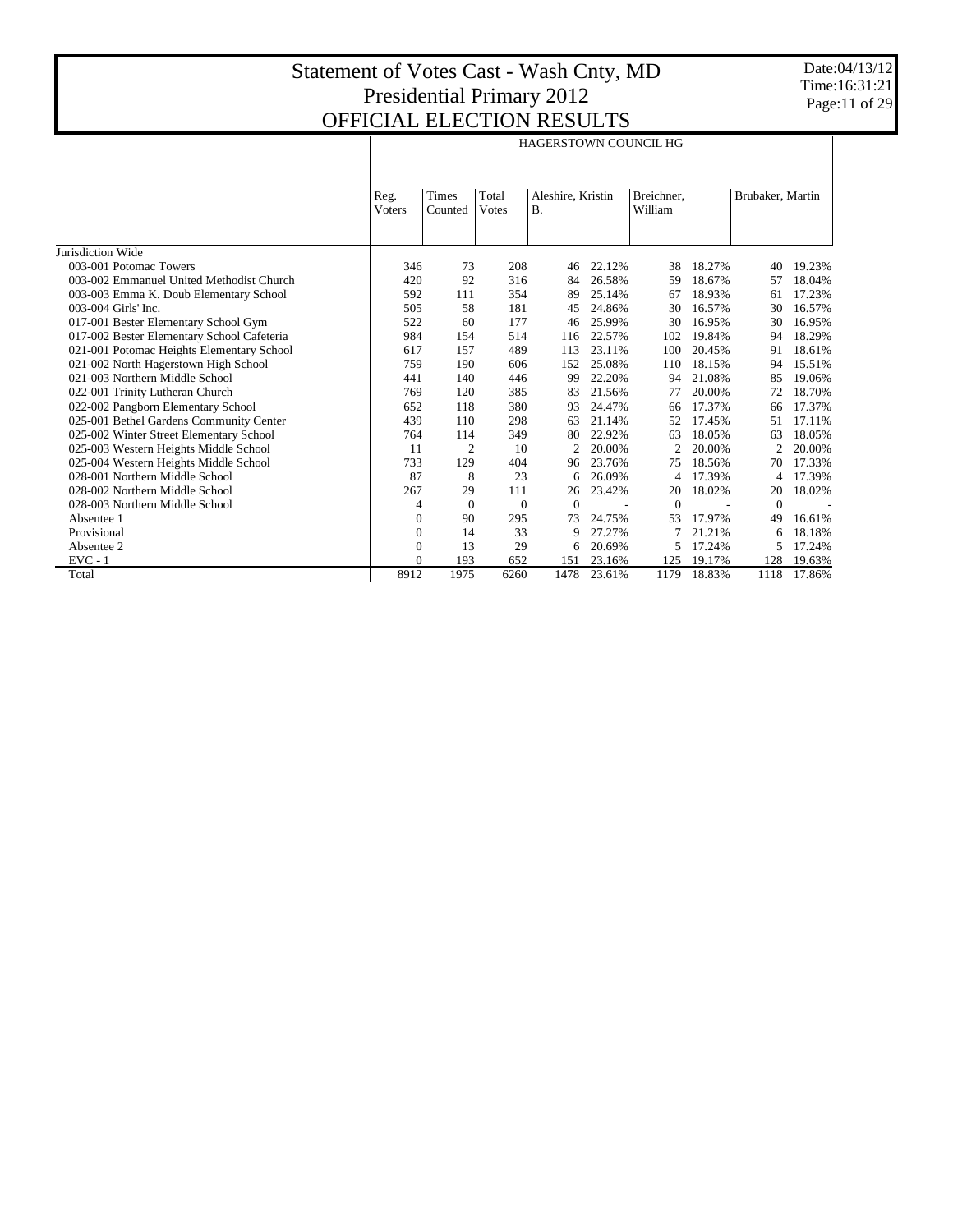Date:04/13/12 Time:16:31:21 Page:12 of 29

|                                            |                   | <b>HAGERSTOWN COUNCIL HG</b> |                |        |  |  |  |  |  |  |
|--------------------------------------------|-------------------|------------------------------|----------------|--------|--|--|--|--|--|--|
|                                            | Metzner, Lewis C. |                              | Nigh, Penny    |        |  |  |  |  |  |  |
| Jurisdiction Wide                          |                   |                              |                |        |  |  |  |  |  |  |
| 003-001 Potomac Towers                     | 44                | 21.15%                       | 40             | 19.23% |  |  |  |  |  |  |
| 003-002 Emmanuel United Methodist Church   | 57                | 18.04%                       | 59             | 18.67% |  |  |  |  |  |  |
| 003-003 Emma K. Doub Elementary School     | 65                | 18.36%                       | 72             | 20.34% |  |  |  |  |  |  |
| 003-004 Girls' Inc.                        |                   | 36 19.89%                    | 40             | 22.10% |  |  |  |  |  |  |
| 017-001 Bester Elementary School Gym       |                   | 34 19.21%                    | 37             | 20.90% |  |  |  |  |  |  |
| 017-002 Bester Elementary School Cafeteria | 109               | 21.21%                       | 93             | 18.09% |  |  |  |  |  |  |
| 021-001 Potomac Heights Elementary School  | 113               | 23.11%                       | 72             | 14.72% |  |  |  |  |  |  |
| 021-002 North Hagerstown High School       | 128               | 21.12%                       | 122            | 20.13% |  |  |  |  |  |  |
| 021-003 Northern Middle School             | 92                | 20.63%                       | 76             | 17.04% |  |  |  |  |  |  |
| 022-001 Trinity Lutheran Church            | 80                | 20.78%                       | 73             | 18.96% |  |  |  |  |  |  |
| 022-002 Pangborn Elementary School         |                   | 73 19.21%                    | 82             | 21.58% |  |  |  |  |  |  |
| 025-001 Bethel Gardens Community Center    | 71                | 23.83%                       | 61             | 20.47% |  |  |  |  |  |  |
| 025-002 Winter Street Elementary School    | 66                | 18.91%                       | 77             | 22.06% |  |  |  |  |  |  |
| 025-003 Western Heights Middle School      | 2                 | 20.00%                       | $\overline{c}$ | 20.00% |  |  |  |  |  |  |
| 025-004 Western Heights Middle School      | 82                | 20.30%                       | 81             | 20.05% |  |  |  |  |  |  |
| 028-001 Northern Middle School             | 5                 | 21.74%                       | 4              | 17.39% |  |  |  |  |  |  |
| 028-002 Northern Middle School             | 24                | 21.62%                       | 21             | 18.92% |  |  |  |  |  |  |
| 028-003 Northern Middle School             | $\mathbf{0}$      |                              | $\mathbf{0}$   |        |  |  |  |  |  |  |
| Absentee 1                                 | 58                | 19.66%                       | 62             | 21.02% |  |  |  |  |  |  |
| Provisional                                | 5                 | 15.15%                       | 6              | 18.18% |  |  |  |  |  |  |
| Absentee 2                                 | 6                 | 20.69%                       | 7              | 24.14% |  |  |  |  |  |  |
| $EVC - 1$                                  | 136               | 20.86%                       | 112            | 17.18% |  |  |  |  |  |  |
| Total                                      | 1286              | 20.54%                       | 1199           | 19.15% |  |  |  |  |  |  |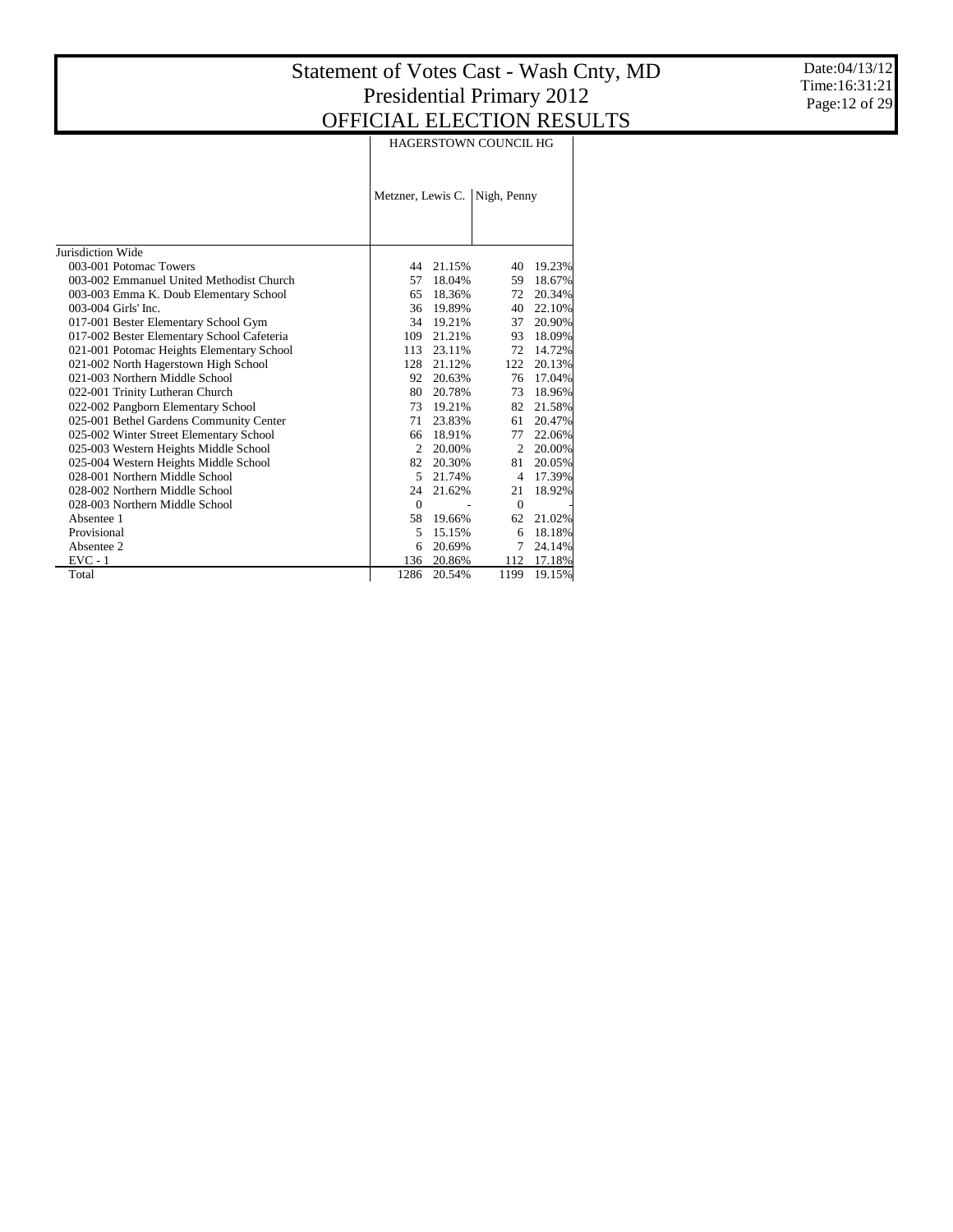PRESIDENT 6

|                                                                                      | Reg.<br>Voters   | Times<br>Counted | Total<br><b>V</b> otes | Gingrich, Newt   |                  | Huntsman, Jon                |                | Karger, Fred                         |                |
|--------------------------------------------------------------------------------------|------------------|------------------|------------------------|------------------|------------------|------------------------------|----------------|--------------------------------------|----------------|
| Jurisdiction Wide                                                                    |                  |                  |                        |                  |                  |                              |                |                                      |                |
| 001-000 Sharpsburg Elementary School                                                 | 961              | 292              | 289                    | 33               | 11.42%           | 1                            | 0.35%          | $\mathbf{0}$                         | 0.00%          |
| 002-000 Williamsport High School                                                     | 1302             | 422              | 418                    | 46               | 11.00%           | 2                            | 0.48%          | $\boldsymbol{0}$                     | 0.00%          |
| 003-001 Potomac Towers                                                               | 191              | 59               | 59                     | 6                | 10.17%           | $\mathbf{1}$                 | 1.69%          | $\mathbf{0}$                         | 0.00%          |
| 003-002 Emmanuel United Methodist Church                                             | 320              | 80               | 78                     | 7                | 8.97%            | $\boldsymbol{0}$             | 0.00%          | $\mathbf{0}$                         | 0.00%          |
| 003-003 Emma K. Doub Elementary School                                               | 453              | 117              | 117                    | 19               | 16.24%           | $\boldsymbol{0}$             | 0.00%          | $\mathbf{0}$                         | 0.00%          |
| 003-004 Girls' Inc.                                                                  | 294              | 71               | 69                     | 14               | 20.29%           | $\boldsymbol{0}$             | 0.00%          | $\mathbf{0}$                         | 0.00%          |
| 004-000 Clear Spring High School                                                     | 1095             | 299              | 297                    | 43               | 14.48%           | $\boldsymbol{0}$             | 0.00%          | $\mathbf{1}$                         | 0.34%          |
| 005-000 Hancock Middle Senior High School                                            | 1178             | 361              | 361                    |                  | 44 12.19%        | 1                            | 0.28%          | $\mathbf{0}$                         | 0.00%          |
| 006-001 Boonsboro High School                                                        | 931              | 257              | 255                    |                  | 36 14.12%        | $\mathbf{1}$                 | 0.39%          | $\boldsymbol{0}$                     | 0.00%          |
| 006-002 Boonsboro Middle School                                                      | 985              | 277              | 276                    | 28               | 10.14%           | 2                            | 0.72%          | 3                                    | 1.09%          |
| 007-001 Smithsburg Elementary School                                                 | 1137             | 340              | 333                    | 31               | 9.31%            | $\mathbf{1}$                 | 0.30%          | $\mathbf{0}$                         | 0.00%          |
| 007-002 Smithsburg Middle School                                                     | 836              | 229              | 229                    | 24               | 10.48%           | $\overline{4}$               | 1.75%          | $\mathbf{0}$                         | 0.00%          |
| 008-000 Rohrersville Road - Station 8                                                | 741              | 245              | 243                    | 29               | 11.93%           | $\boldsymbol{0}$             | 0.00%          | $\mathbf{0}$                         | 0.00%          |
| 009-000 Leitersburg Vol. Fire Company Activity Center                                | 1033             | 351              | 349                    | 30               | 8.60%            | 2                            | 0.57%          | $\mathbf{1}$                         | 0.29%          |
| 010-001 E. Russell Hicks Middle School                                               | 1008             | 266              | 264                    | 36               | 13.64%           | 3                            | 1.14%          | $\mathbf{1}$                         | 0.38%          |
| 010-002 South Hagerstown High School Main Lobby<br>010-003 Eastern Elementary School | 898              | 246<br>238       | 245<br>237             | 22               | 8.98%<br>16.03%  | $\mathbf{1}$<br>$\mathbf{1}$ | 0.41%<br>0.42% | $\mathbf{0}$<br>$\mathbf{0}$         | 0.00%<br>0.00% |
| 010-004 Washington County Technical High School                                      | 640<br>358       | 120              | 119                    | 38<br>12         | 10.08%           | $\boldsymbol{0}$             | 0.00%          | $\boldsymbol{0}$                     | 0.00%          |
| 011-001 Pleasant Valley Elementary School                                            | 341              | 105              | 104                    | 20               | 19.23%           | $\boldsymbol{0}$             | 0.00%          | $\mathbf{0}$                         | 0.00%          |
| 011-002 Potomac Valley Fire Hall                                                     | 168              | 65               | 65                     | 5                | 7.69%            | $\boldsymbol{0}$             | 0.00%          | $\mathbf{0}$                         | 0.00%          |
| 012-000 Fairplay Fire Company Banquet Center                                         | 904              | 262              | 259                    | 38               | 14.67%           | $\boldsymbol{0}$             | 0.00%          | $\mathbf{0}$                         | 0.00%          |
| 013-001 Maugansville Elementary School                                               | 1257             | 368              | 367                    | 40               | 10.90%           | 1                            | 0.27%          | $\mathbf{0}$                         | 0.00%          |
| 013-002 Maugansville Ruritan Club                                                    | 541              | 167              | 166                    | 16               | 9.64%            | $\mathbf{1}$                 | 0.60%          | $\mathbf{1}$                         | 0.60%          |
| 014-001 Ringgold Ruritan Club                                                        | 421              | 147              | 146                    | 16               | 10.96%           | $\boldsymbol{0}$             | 0.00%          | $\mathbf{0}$                         | 0.00%          |
| 014-002 Cascade Elementary School                                                    | 382              | 104              | 104                    | 14               | 13.46%           | $\boldsymbol{0}$             | 0.00%          | $\mathbf{0}$                         | 0.00%          |
| 015-000 Big Pool Community Hall                                                      | 704              | 211              | 209                    | 28               | 13.40%           | 2                            | 0.96%          | $\mathbf{0}$                         | 0.00%          |
| 016-000 Greenbrier Elementary School                                                 | 1259             | 401              | 399                    | 52               | 13.03%           | $\overline{4}$               | 1.00%          | $\mathbf{1}$                         | 0.25%          |
| 017-001 Bester Elementary School Gym                                                 | 354              | 64               | 64                     | 5                | 7.81%            | $\boldsymbol{0}$             | 0.00%          | $\mathbf{0}$                         | 0.00%          |
| 017-002 Bester Elementary School Cafeteria                                           | 858              | 244              | 243                    | 37               | 15.23%           | $\boldsymbol{0}$             | 0.00%          | $\mathbf{0}$                         | 0.00%          |
| 018-001 Chewsville Community Center                                                  | 991              | 339              | 337                    |                  | 42 12.46%        | 1                            | 0.30%          | $\boldsymbol{0}$                     | 0.00%          |
| 018-002 Maranatha Brethren Church                                                    | 1013             | 268              | 263                    |                  | 36 13.69%        | $\mathfrak{2}$               | 0.76%          | $\mathbf{0}$                         | 0.00%          |
| 018-003 Hagerstown Community College ARCC Building                                   | 970              | 207              | 204                    |                  | 30 14.71%        | 2                            | 0.98%          | $\mathbf{0}$                         | 0.00%          |
| 019-000 Little Antietam Community Center                                             | 812              | 286              | 285                    | 33               | 11.58%           | 3                            | 1.05%          | $\mathbf{1}$<br>$\mathbf{0}$         | 0.35%          |
| 020-000 Downsville Ruritan Club<br>021-001 Potomac Heights Elementary School         | 728<br>585       | 232<br>211       | 232<br>205             | 25<br>22         | 10.78%<br>10.73% | 3<br>$\boldsymbol{0}$        | 1.29%<br>0.00% | $\mathbf{0}$                         | 0.00%<br>0.00% |
| 021-002 North Hagerstown High School                                                 | 690              | 187              | 185                    | 19               | 10.27%           | 1                            | 0.54%          | $\boldsymbol{0}$                     | 0.00%          |
| 021-003 Northern Middle School                                                       | 459              | 178              | 176                    | 27               | 15.34%           | 3                            | 1.70%          | $\boldsymbol{0}$                     | 0.00%          |
| 022-001 Trinity Lutheran Church                                                      | 471              | 106              | 105                    |                  | 13 12.38%        | 1                            | 0.95%          | $\mathbf{1}$                         | 0.95%          |
| 022-002 Pangborn Elementary School                                                   | 460              | 142              | 140                    | 17               | 12.14%           | $\mathbf{1}$                 | 0.71%          | $\mathbf{0}$                         | 0.00%          |
| 023-000 Conococheague Elementary School                                              | 1674             | 476              | 473                    | 45               | 9.51%            | 2                            | 0.42%          | $\boldsymbol{0}$                     | 0.00%          |
| 024-001 WACOHU Grange Hall                                                           | 219              | 72               | 72                     | 8                | 11.11%           | $\boldsymbol{0}$             | 0.00%          | $\boldsymbol{0}$                     | 0.00%          |
| 024-002 WACOHU Grange Hall                                                           | 17               | $\mathbf{0}$     | $\mathbf{0}$           | $\mathbf{0}$     | $\overline{a}$   | $\boldsymbol{0}$             |                | $\boldsymbol{0}$                     |                |
| 025-001 Bethel Gardens Community Center                                              | 118              | 12               | 11                     | 3                | 27.27%           | $\boldsymbol{0}$             | 0.00%          | $\mathbf{0}$                         | 0.00%          |
| 025-002 Winter Street Elementary School                                              | 496              | 116              | 114                    | 20               | 17.54%           | 1                            | 0.88%          | 1                                    | 0.88%          |
| 025-003 Western Heights Middle School                                                | 10               | 2                | 2                      | $\boldsymbol{0}$ | 0.00%            | $\boldsymbol{0}$             | 0.00%          | $\boldsymbol{0}$                     | 0.00%          |
| 025-004 Western Heights Middle School                                                | 564              | 145              | 142                    | 9                | 6.34%            | 0                            | 0.00%          | $\boldsymbol{0}$                     | 0.00%          |
| 026-001 St. Joseph Catholic Church Parish Center                                     | 1135             | 364              | 363                    | 45               | 12.40%           | 1                            | 0.28%          | $\boldsymbol{0}$                     | 0.00%          |
| 026-002 Lincolnshire Elementary School                                               | 773              | 229              | 227                    | 23               | 10.13%           | 0                            | 0.00%          | 1                                    | 0.44%          |
| 026-003 Valley Grace Brethren Church                                                 | 1106             | 354              | 351                    | 36               | 10.26%           | $\boldsymbol{0}$             | 0.00%          | $\boldsymbol{0}$                     | 0.00%          |
| 027-001 Fountaindale Elementary School                                               | 1273             | 446              | 440                    | 40               | 9.09%            | 3                            | 0.68%          | $\boldsymbol{0}$                     | 0.00%          |
| 027-002 Paramount Elementary School<br>028-001 Northern Middle School                | 1079<br>73       | 333              | 330                    | 30               | 9.09%<br>5.56%   | 3<br>0                       | 0.91%<br>0.00% | $\boldsymbol{0}$<br>$\boldsymbol{0}$ | 0.00%<br>0.00% |
| 028-002 Northern Middle School                                                       | 194              | 18<br>50         | 18<br>49               | 1<br>3           | 6.12%            | $\boldsymbol{0}$             | 0.00%          | $\boldsymbol{0}$                     | 0.00%          |
| 028-003 Northern Middle School                                                       | 2                | $\boldsymbol{0}$ | $\boldsymbol{0}$       | $\boldsymbol{0}$ |                  | 0                            |                | $\boldsymbol{0}$                     |                |
| Absentee 1                                                                           | $\boldsymbol{0}$ | 391              | 378                    | 37               | 9.79%            | 9                            | 2.38%          | $\boldsymbol{0}$                     | 0.00%          |
| Provisional                                                                          | $\boldsymbol{0}$ | 43               | 43                     | 5                | 11.63%           | 1                            | 2.33%          | $\boldsymbol{0}$                     | 0.00%          |
| Absentee 2                                                                           | $\boldsymbol{0}$ | 25               | 24                     | $\overline{4}$   | 16.67%           | $\boldsymbol{0}$             | 0.00%          | $\boldsymbol{0}$                     | 0.00%          |
| $EVC - 1$                                                                            | 0                | 804              | 799                    | 84               | 10.51%           | 4                            | 0.50%          | 3                                    | 0.38%          |
| Total                                                                                | 37462            | 12444            | 12332                  |                  | 1426 11.56%      | 69                           | 0.56%          | 15                                   | 0.12%          |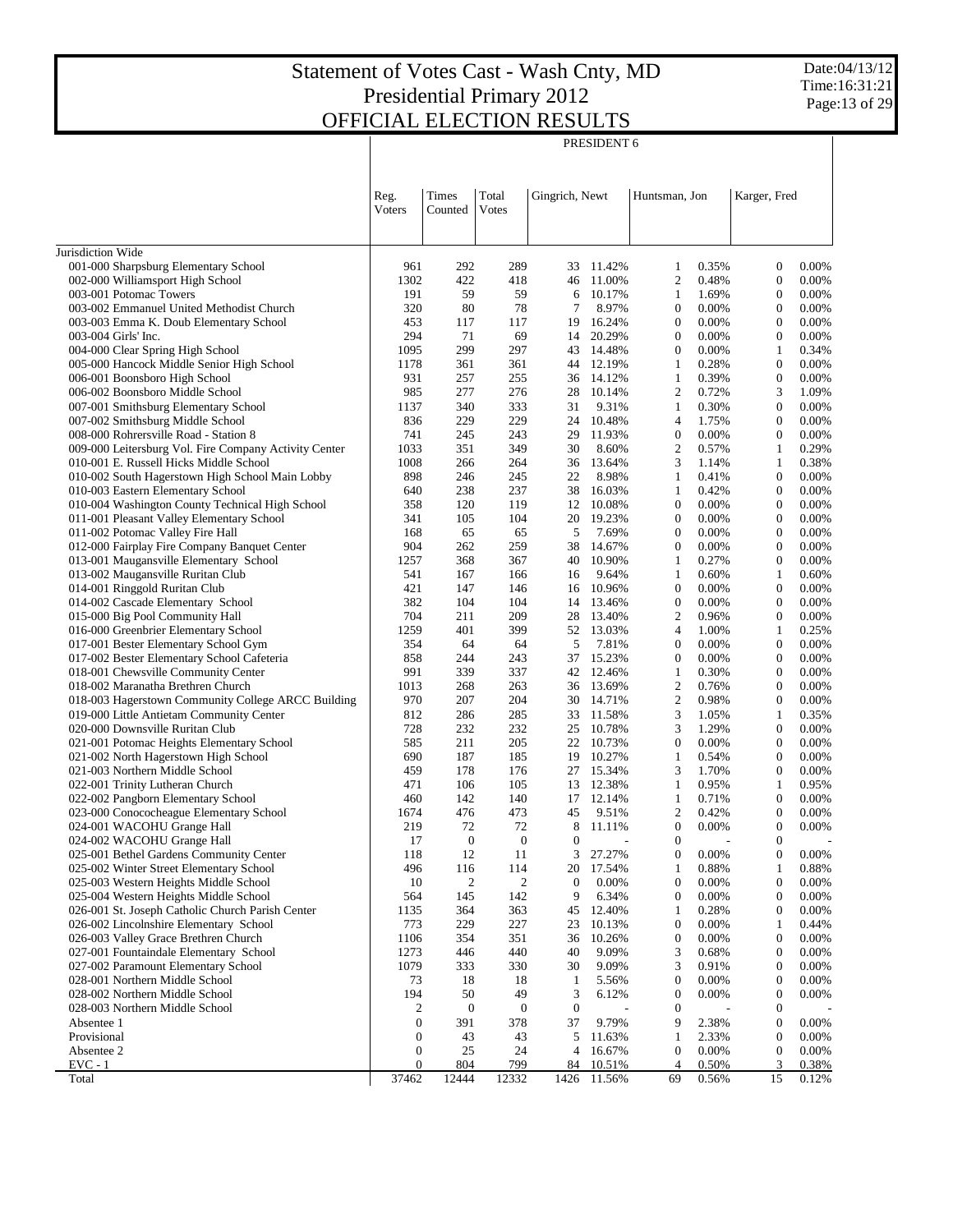Τ

PRESIDENT 6

Date:04/13/12 Time:16:31:21 Page:14 of 29

 $\top$ 

|                                                                         | Paul, Ron             |                 | Perry, Rick                      |                | Roemer, Buddy                      |                | Romney, Mitt       |                  | Santorum, Rick         |                  |
|-------------------------------------------------------------------------|-----------------------|-----------------|----------------------------------|----------------|------------------------------------|----------------|--------------------|------------------|------------------------|------------------|
|                                                                         |                       |                 |                                  |                |                                    |                |                    |                  |                        |                  |
| Jurisdiction Wide                                                       |                       |                 |                                  |                |                                    |                |                    |                  |                        |                  |
| 001-000 Sharpsburg Elementary School                                    | 24                    | 8.30%           | 6                                | 2.08%          | $\boldsymbol{0}$                   | 0.00%          | 139                | 48.10%           | 86                     | 29.76%           |
| 002-000 Williamsport High School                                        | 41                    | 9.81%           | $\mathfrak{2}$                   | 0.48%          | $\boldsymbol{0}$                   | 0.00%          | 186                | 44.50%           | 141                    | 33.73%           |
| 003-001 Potomac Towers                                                  | 11                    | 18.64%          | 1                                | 1.69%          | $\overline{c}$                     | 3.39%          | 20                 | 33.90%           | 18                     | 30.51%           |
| 003-002 Emmanuel United Methodist Church                                | 12                    | 15.38%          | $\mathbf{0}$                     | 0.00%          | $\boldsymbol{0}$                   | 0.00%          | 28                 | 35.90%           | 31                     | 39.74%           |
| 003-003 Emma K. Doub Elementary School                                  | 8                     | 6.84%           | $\mathfrak{2}$                   | 1.71%          | $\overline{2}$                     | 1.71%          | 39                 | 33.33%           | 47                     | 40.17%           |
| 003-004 Girls' Inc.                                                     | 10                    | 14.49%          | $\mathbf{0}$                     | 0.00%          | $\boldsymbol{0}$                   | 0.00%          | 24                 | 34.78%           | 21                     | 30.43%           |
| 004-000 Clear Spring High School                                        | 15                    | 5.05%           | $\mathbf{0}$                     | 0.00%          | $\mathbf{1}$                       | 0.34%          | 117                | 39.39%           | 120                    | 40.40%           |
| 005-000 Hancock Middle Senior High School                               | 29                    | 8.03%           | 3                                | 0.83%          | $\mathbf{0}$                       | 0.00%          | 131                | 36.29%           | 153                    | 42.38%           |
| 006-001 Boonsboro High School                                           | 27                    | 10.59%          | 1<br>$\mathbf{1}$                | 0.39%          | $\overline{0}$                     | 0.00%<br>0.36% | 89                 | 34.90%           | 101                    | 39.61%<br>36.23% |
| 006-002 Boonsboro Middle School<br>007-001 Smithsburg Elementary School | 21<br>21              | 7.61%<br>6.31%  | 3                                | 0.36%<br>0.90% | $\mathbf{1}$<br>$\overline{4}$     | 1.20%          | 120<br>134         | 43.48%<br>40.24% | 100<br>139             | 41.74%           |
| 007-002 Smithsburg Middle School                                        | 17                    | 7.42%           | $\overline{0}$                   | 0.00%          | $\mathbf{0}$                       | 0.00%          | 85                 | 37.12%           | 99                     | 43.23%           |
| 008-000 Rohrersville Road - Station 8                                   | 21                    | 8.64%           | $\overline{0}$                   | 0.00%          | 1                                  | 0.41%          | 101                | 41.56%           | 91                     | 37.45%           |
| 009-000 Leitersburg Vol. Fire Company Activity Center                   | 25                    | 7.16%           | $\mathfrak{2}$                   | 0.57%          | $\mathfrak{2}$                     | 0.57%          | 169                | 48.42%           | 118                    | 33.81%           |
| 010-001 E. Russell Hicks Middle School                                  | 20                    | 7.58%           | $\overline{4}$                   | 1.52%          | $\mathbf{0}$                       | 0.00%          |                    | 112 42.42%       | 88                     | 33.33%           |
| 010-002 South Hagerstown High School Main Lobby                         | 11                    | 4.49%           | 1                                | 0.41%          | $\mathbf{0}$                       | 0.00%          | 120                | 48.98%           | 90                     | 36.73%           |
| 010-003 Eastern Elementary School                                       | 19                    | 8.02%           | $\mathbf{0}$                     | 0.00%          | $\overline{0}$                     | 0.00%          |                    | 116 48.95%       | 63                     | 26.58%           |
| 010-004 Washington County Technical High School                         | 8                     | 6.72%           | $\overline{0}$                   | 0.00%          | $\overline{0}$                     | 0.00%          | 56                 | 47.06%           | 43                     | 36.13%           |
| 011-001 Pleasant Valley Elementary School                               | 8                     | 7.69%           | 3                                | 2.88%          | 1                                  | 0.96%          | 42                 | 40.38%           | 30                     | 28.85%           |
| 011-002 Potomac Valley Fire Hall                                        | 7                     | 10.77%          | $\boldsymbol{0}$                 | 0.00%          | $\boldsymbol{0}$                   | $0.00\%$       | 36                 | 55.38%           | 17                     | 26.15%           |
| 012-000 Fairplay Fire Company Banquet Center                            | 20                    | 7.72%           | $\mathfrak{2}$                   | 0.77%          | $\overline{0}$                     | 0.00%          | 88                 | 33.98%           | 111                    | 42.86%           |
| 013-001 Maugansville Elementary School                                  | 25                    | 6.81%           | $\mathbf{1}$                     | 0.27%          | 1                                  | 0.27%          | 143                | 38.96%           | 156                    | 42.51%           |
| 013-002 Maugansville Ruritan Club                                       | 14                    | 8.43%           | $\overline{2}$                   | 1.20%          | 1                                  | 0.60%          | 55                 | 33.13%           |                        | 76 45.78%        |
| 014-001 Ringgold Ruritan Club                                           | 8<br>7                | 5.48%           | $\overline{0}$<br>1              | 0.00%          | $\boldsymbol{0}$<br>$\overline{0}$ | $0.00\%$       | 51<br>29           | 34.93%           | 71                     | 48.63%           |
| 014-002 Cascade Elementary School<br>015-000 Big Pool Community Hall    | 17                    | 6.73%<br>8.13%  | $\mathfrak{2}$                   | 0.96%<br>0.96% | $\mathbf{1}$                       | 0.00%<br>0.48% | 75                 | 27.88%<br>35.89% | 53<br>84               | 50.96%<br>40.19% |
| 016-000 Greenbrier Elementary School                                    | 38                    | 9.52%           | 3                                | 0.75%          | $\overline{0}$                     | 0.00%          | 162                | 40.60%           | 139                    | 34.84%           |
| 017-001 Bester Elementary School Gym                                    | 7                     | 10.94%          | $\boldsymbol{0}$                 | 0.00%          | $\mathbf{1}$                       | 1.56%          | 32                 | 50.00%           | 19                     | 29.69%           |
| 017-002 Bester Elementary School Cafeteria                              | 13                    | 5.35%           | $\overline{0}$                   | 0.00%          | $\mathfrak{2}$                     | 0.82%          | 121                | 49.79%           | 70                     | 28.81%           |
| 018-001 Chewsville Community Center                                     | 31                    | 9.20%           | 3                                | 0.89%          | $\mathbf{1}$                       | 0.30%          | 140                | 41.54%           | 119                    | 35.31%           |
| 018-002 Maranatha Brethren Church                                       | 19                    | 7.22%           | $\overline{2}$                   | 0.76%          | $\mathbf{0}$                       | 0.00%          | 119                | 45.25%           |                        | 85 32.32%        |
| 018-003 Hagerstown Community College ARCC Building                      | 16                    | 7.84%           | $\overline{0}$                   | 0.00%          | $\overline{0}$                     | 0.00%          | 91                 | 44.61%           | 65                     | 31.86%           |
| 019-000 Little Antietam Community Center                                | 22                    | 7.72%           | $\overline{4}$                   | 1.40%          | 3                                  | 1.05%          | 123                | 43.16%           | 96                     | 33.68%           |
| 020-000 Downsville Ruritan Club                                         | 12                    | 5.17%           | $\mathbf{1}$                     | 0.43%          | $\boldsymbol{0}$                   | 0.00%          | 94                 | 40.52%           | 97                     | 41.81%           |
| 021-001 Potomac Heights Elementary School                               | 20                    | 9.76%           | $\mathbf{0}$                     | 0.00%          | 1                                  | 0.49%          | 84                 | 40.98%           | 78                     | 38.05%           |
| 021-002 North Hagerstown High School                                    | 14                    | 7.57%           | $\overline{0}$                   | 0.00%          | $\mathbf{1}$                       | 0.54%          | 86                 | 46.49%           | 64                     | 34.59%           |
| 021-003 Northern Middle School                                          | 18                    | 10.23%          | 1                                | 0.57%          | $\mathbf{0}$                       | 0.00%          | 86                 | 48.86%           | 41                     | 23.30%           |
| 022-001 Trinity Lutheran Church<br>022-002 Pangborn Elementary School   | 15<br>10              | 14.29%<br>7.14% | 1<br>1                           | 0.95%<br>0.71% | $\boldsymbol{0}$<br>$\overline{c}$ | 0.00%<br>1.43% | 35<br>58           | 33.33%<br>41.43% | 39<br>51               | 37.14%           |
| 023-000 Conococheague Elementary School                                 | 33                    | 6.98%           | $\boldsymbol{0}$                 | 0.00%          | $\mathbf{0}$                       | 0.00%          | 160                | 33.83%           | 233                    | 36.43%<br>49.26% |
| 024-001 WACOHU Grange Hall                                              | 6                     | 8.33%           | $\overline{0}$                   | $0.00\%$       | $\mathbf{0}$                       | 0.00%          | 28                 | 38.89%           | 30                     | 41.67%           |
| 024-002 WACOHU Grange Hall                                              | $\theta$              |                 | $\Omega$                         |                | $\Omega$                           |                | $\mathbf{0}$       |                  | $\overline{0}$         |                  |
| 025-001 Bethel Gardens Community Center                                 | 1                     | 9.09%           | 1                                | 9.09%          | $\boldsymbol{0}$                   | $0.00\%$       | 3                  | 27.27%           | 3                      | 27.27%           |
| 025-002 Winter Street Elementary School                                 | 15                    | 13.16%          | $\mathbf{1}$                     | 0.88%          | $\mathbf{1}$                       | 0.88%          | 46                 | 40.35%           | 29                     | 25.44%           |
| 025-003 Western Heights Middle School                                   | $\mathbf{1}$          | 50.00%          | $\boldsymbol{0}$                 | 0.00%          | $\mathbf{0}$                       | 0.00%          | $\mathbf{1}$       | 50.00%           | $\boldsymbol{0}$       | 0.00%            |
| 025-004 Western Heights Middle School                                   | 12                    | 8.45%           | 3                                | 2.11%          | $\boldsymbol{0}$                   | 0.00%          | 65                 | 45.77%           | 53                     | 37.32%           |
| 026-001 St. Joseph Catholic Church Parish Center                        | 28                    | 7.71%           | 3                                | 0.83%          | $\overline{c}$                     | 0.55%          | 143                | 39.39%           | 141                    | 38.84%           |
| 026-002 Lincolnshire Elementary School                                  | 24                    | 10.57%          | $\boldsymbol{2}$                 | 0.88%          | $\boldsymbol{0}$                   | 0.00%          | 95                 | 41.85%           | 82                     | 36.12%           |
| 026-003 Valley Grace Brethren Church                                    | 27                    | 7.69%           | $\boldsymbol{0}$                 | 0.00%          | $\mathbf{1}$                       | 0.28%          | 137                | 39.03%           | 150                    | 42.74%           |
| 027-001 Fountaindale Elementary School                                  | 28                    | 6.36%           | $\boldsymbol{0}$                 | 0.00%          | $\boldsymbol{0}$                   | 0.00%          | 244                | 55.45%           | 125                    | 28.41%           |
| 027-002 Paramount Elementary School                                     | 25                    | 7.58%           | $\boldsymbol{2}$                 | 0.61%          | $\overline{c}$                     | 0.61%          |                    | 162 49.09%       | 106                    | 32.12%           |
| 028-001 Northern Middle School                                          | $\overline{c}$        | 11.11%          | $\mathbf{1}$<br>$\boldsymbol{0}$ | 5.56%          | $\boldsymbol{0}$                   | 0.00%          | $\mathfrak{2}$     | 11.11%           | 12                     | 66.67%           |
| 028-002 Northern Middle School<br>028-003 Northern Middle School        | 4<br>$\boldsymbol{0}$ | 8.16%           | $\boldsymbol{0}$                 | 0.00%          | $\mathbf{0}$<br>$\mathbf{0}$       | 0.00%          | 24<br>$\mathbf{0}$ | 48.98%           | 18<br>$\boldsymbol{0}$ | 36.73%           |
| Absentee 1                                                              | 18                    | 4.76%           | $\overline{4}$                   | 1.06%          | $\overline{c}$                     | 0.53%          | 196                | 51.85%           | 112                    | 29.63%           |
| Provisional                                                             | 8                     | 18.60%          | $\boldsymbol{0}$                 | 0.00%          | $\boldsymbol{0}$                   | 0.00%          | 13                 | 30.23%           | 16                     | 37.21%           |
| Absentee 2                                                              | 1                     | 4.17%           | $\boldsymbol{0}$                 | 0.00%          | $\mathbf{1}$                       | 4.17%          | 8                  | 33.33%           | 10                     | 41.67%           |
| $EVC - 1$                                                               | 64                    | 8.01%           | $\overline{2}$                   | 0.25%          | 3                                  | 0.38%          | 396                | 49.56%           | 243                    | 30.41%           |
| Total                                                                   | 978                   | 7.93%           | 72                               | 0.58%          | 40                                 | 0.32%          | 5259               | 42.65%           | 4473                   | 36.27%           |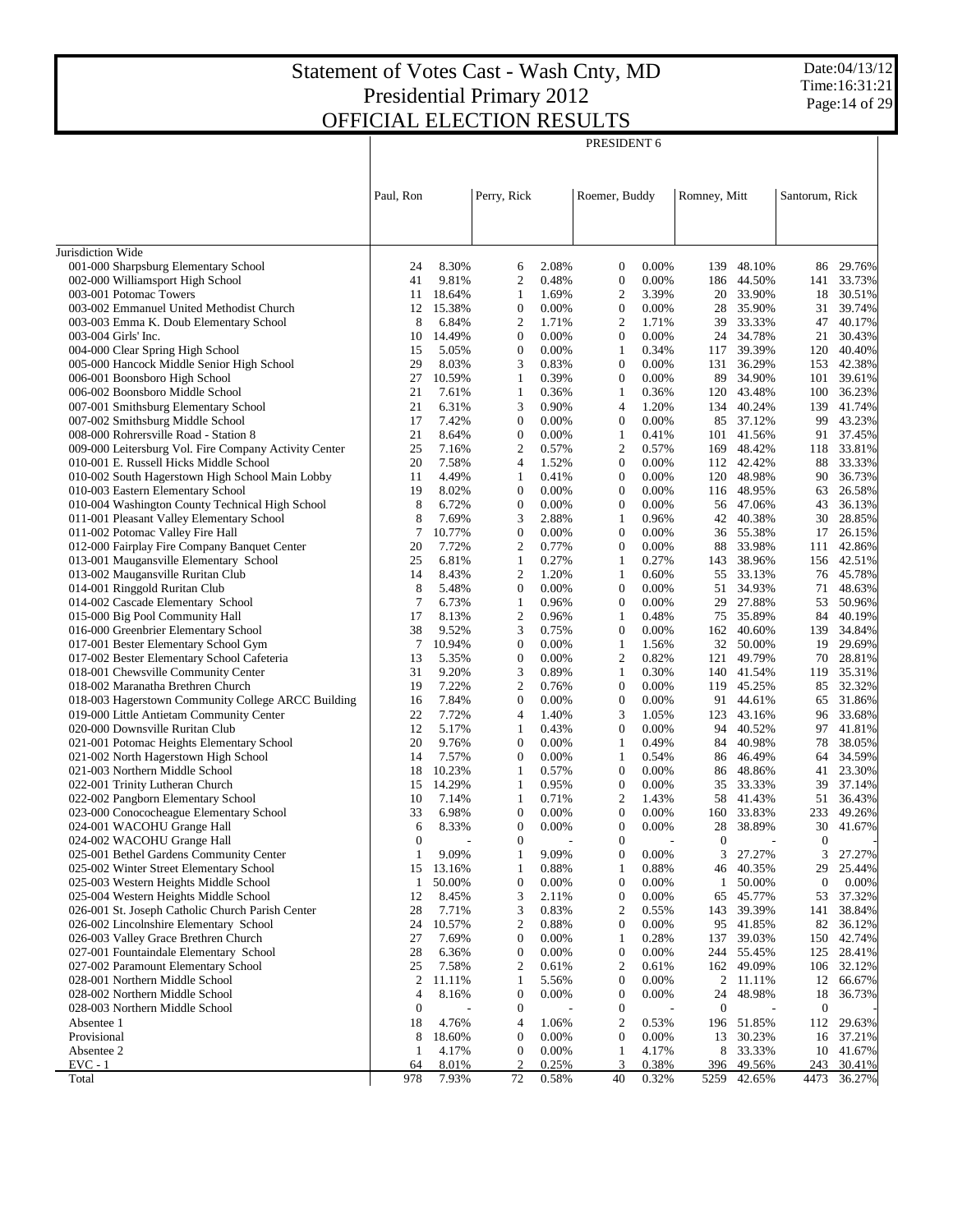Date:04/13/12 Time:16:31:21 Page:15 of 29

U.S. SENATOR

|                                                                                   | Reg.<br>Voters   | Times<br>Counted | Total<br><b>Votes</b> |                  | Bongino, Daniel<br>Alexander, Joseph<br>John |                  |                     | Broadus, Robert                  |                |
|-----------------------------------------------------------------------------------|------------------|------------------|-----------------------|------------------|----------------------------------------------|------------------|---------------------|----------------------------------|----------------|
| Jurisdiction Wide                                                                 |                  |                  |                       |                  |                                              |                  |                     |                                  |                |
| 001-000 Sharpsburg Elementary School                                              | 961              | 292              | 232                   | 26               | 11.21%                                       | 79               | 34.05%              | 15                               | 6.47%          |
| 002-000 Williamsport High School                                                  | 1302             | 422              | 337                   | 27               | 8.01%                                        | 117              | 34.72%              | 15                               | 4.45%          |
| 003-001 Potomac Towers                                                            | 191              | 59               | 51                    | 12               | 23.53%                                       | 14               | 27.45%              | 1                                | 1.96%          |
| 003-002 Emmanuel United Methodist Church                                          | 320              | 80               | 65                    | 5                | 7.69%                                        | 19               | 29.23%              | 5                                | 7.69%          |
| 003-003 Emma K. Doub Elementary School<br>003-004 Girls' Inc.                     | 453<br>294       | 117<br>71        | 94<br>59              | 10<br>5          | 10.64%<br>8.47%                              | 41               | 43.62%<br>28.81%    | $\overline{4}$<br>$\overline{4}$ | 4.26%          |
| 004-000 Clear Spring High School                                                  | 1095             | 299              | 235                   | 16               | 6.81%                                        | 17<br>83         | 35.32%              | 8                                | 6.78%<br>3.40% |
| 005-000 Hancock Middle Senior High School                                         | 1178             | 361              | 315                   | 23               | 7.30%                                        | 65               | 20.63%              | 14                               | 4.44%          |
| 006-001 Boonsboro High School                                                     | 931              | 257              | 204                   | 32               | 15.69%                                       | 76               | 37.25%              | 12                               | 5.88%          |
| 006-002 Boonsboro Middle School                                                   | 985              | 277              | 231                   | 15               | 6.49%                                        | 104              | 45.02%              | 7                                | 3.03%          |
| 007-001 Smithsburg Elementary School                                              | 1137             | 340              | 269                   | 28               | 10.41%                                       | 85               | 31.60%              | 14                               | 5.20%          |
| 007-002 Smithsburg Middle School                                                  | 836              | 229              | 184                   | 13               | 7.07%                                        | 68               | 36.96%              | 18                               | 9.78%          |
| 008-000 Rohrersville Road - Station 8                                             | 741              | 245              | 198                   | 18               | 9.09%                                        | 68               | 34.34%              | 13                               | 6.57%          |
| 009-000 Leitersburg Vol. Fire Company Activity Center                             | 1033             | 351              | 281                   | 19               | 6.76%                                        | 89               | 31.67%              | 12                               | 4.27%          |
| 010-001 E. Russell Hicks Middle School                                            | 1008             | 266              | 204                   | 13               | 6.37%                                        | 101              | 49.51%              | 13                               | 6.37%          |
| 010-002 South Hagerstown High School Main Lobby                                   | 898              | 246              | 199                   | 20               | 10.05%                                       | 89               | 44.72%              | 5                                | 2.51%          |
| 010-003 Eastern Elementary School                                                 | 640              | 238              | 196                   | 16               | 8.16%                                        | 56               | 28.57%              | $\overline{2}$                   | 1.02%          |
| 010-004 Washington County Technical High School                                   | 358              | 120              | 100                   | 5                | 5.00%                                        | 36               | 36.00%              | $\mathbf{1}$                     | 1.00%          |
| 011-001 Pleasant Valley Elementary School<br>011-002 Potomac Valley Fire Hall     | 341<br>168       | 105<br>65        | 83<br>50              | 5<br>9           | 6.02%<br>18.00%                              | 29<br>13         | 34.94%<br>26.00%    | 3<br>$\overline{2}$              | 3.61%<br>4.00% |
| 012-000 Fairplay Fire Company Banquet Center                                      | 904              | 262              | 220                   | 19               | 8.64%                                        | 106              | 48.18%              | 6                                | 2.73%          |
| 013-001 Maugansville Elementary School                                            | 1257             | 368              | 299                   | 26               | 8.70%                                        |                  | 104 34.78%          | 18                               | 6.02%          |
| 013-002 Maugansville Ruritan Club                                                 | 541              | 167              | 141                   | 17               | 12.06%                                       | 31               | 21.99%              | 9                                | 6.38%          |
| 014-001 Ringgold Ruritan Club                                                     | 421              | 147              | 110                   | 10               | 9.09%                                        | 38               | 34.55%              | $\mathbf{1}$                     | 0.91%          |
| 014-002 Cascade Elementary School                                                 | 382              | 104              | 92                    | 11               | 11.96%                                       | 28               | 30.43%              | 7                                | 7.61%          |
| 015-000 Big Pool Community Hall                                                   | 704              | 211              | 165                   | 12               | 7.27%                                        | 48               | 29.09%              | 9                                | 5.45%          |
| 016-000 Greenbrier Elementary School                                              | 1259             | 401              | 316                   | 25               | 7.91%                                        | 133              | 42.09%              | 12                               | 3.80%          |
| 017-001 Bester Elementary School Gym                                              | 354              | 64               | 49                    | 9                | 18.37%                                       |                  | 14 28.57%           | 3                                | 6.12%          |
| 017-002 Bester Elementary School Cafeteria                                        | 858              | 244              | 203                   | 24               | 11.82%                                       | 73               | 35.96%              | 11                               | 5.42%          |
| 018-001 Chewsville Community Center                                               | 991              | 339              | 262                   | 22               | 8.40%                                        | 107              | 40.84%              | 8                                | 3.05%          |
| 018-002 Maranatha Brethren Church                                                 | 1013             | 268              | 221                   | 13               | 5.88%                                        | 91               | 41.18%              | 9                                | 4.07%          |
| 018-003 Hagerstown Community College ARCC Building                                | 970              | 207              | 172                   | 12               | 6.98%                                        | 69               | 40.12%              | 11                               | 6.40%          |
| 019-000 Little Antietam Community Center                                          | 812              | 286              | 237                   | 21               | 8.86%                                        | 80               | 33.76%              | 17                               | 7.17%          |
| 020-000 Downsville Ruritan Club                                                   | 728              | 232              | 181                   | 13<br>8          | 7.18%                                        | 77               | 42.54%              | 11                               | 6.08%          |
| 021-001 Potomac Heights Elementary School<br>021-002 North Hagerstown High School | 585<br>690       | 211<br>187       | 154<br>154            | 8                | 5.19%<br>5.19%                               | 83               | 53.90%<br>54 35.06% | $\overline{c}$<br>$\tau$         | 1.30%<br>4.55% |
| 021-003 Northern Middle School                                                    | 459              | 178              | 142                   | 5                | 3.52%                                        | 88               | 61.97%              | 6                                | 4.23%          |
| 022-001 Trinity Lutheran Church                                                   | 471              | 106              | 88                    | 11               | 12.50%                                       | 31               | 35.23%              | 5                                | 5.68%          |
| 022-002 Pangborn Elementary School                                                | 460              | 142              | 117                   | 11               | 9.40%                                        | 34               | 29.06%              | 7                                | 5.98%          |
| 023-000 Conococheague Elementary School                                           | 1674             | 476              | 375                   | 25               | 6.67%                                        | 119              | 31.73%              | 17                               | 4.53%          |
| 024-001 WACOHU Grange Hall                                                        | 219              | 72               | 57                    | $\overline{2}$   | 3.51%                                        | 14               | 24.56%              | 5                                | 8.77%          |
| 024-002 WACOHU Grange Hall                                                        | 17               | $\mathbf{0}$     | $\mathbf{0}$          | $\mathbf{0}$     |                                              | $\mathbf{0}$     |                     | $\mathbf{0}$                     |                |
| 025-001 Bethel Gardens Community Center                                           | 118              | 12               | 10                    | $\mathbf{1}$     | 10.00%                                       | $\overline{2}$   | 20.00%              | $\mathbf{1}$                     | 10.00%         |
| 025-002 Winter Street Elementary School                                           | 496              | 116              | 100                   | 11               | 11.00%                                       | 27               | 27.00%              | 5                                | 5.00%          |
| 025-003 Western Heights Middle School                                             | 10               | $\overline{c}$   | $\boldsymbol{0}$      | $\boldsymbol{0}$ |                                              | $\boldsymbol{0}$ |                     | $\boldsymbol{0}$                 |                |
| 025-004 Western Heights Middle School                                             | 564              | 145              | 110                   | 13               | 11.82%                                       | 30               | 27.27%              | 7                                | 6.36%          |
| 026-001 St. Joseph Catholic Church Parish Center                                  | 1135             | 364              | 305                   | 24               | 7.87%                                        | 107              | 35.08%              | 16                               | 5.25%          |
| 026-002 Lincolnshire Elementary School                                            | 773              | 229              | 179                   | 13               | 7.26%                                        | 64               | 35.75%              | 11                               | 6.15%          |
| 026-003 Valley Grace Brethren Church                                              | 1106             | 354              | 276                   | 23               | 8.33%                                        | 89               | 32.25%              | 15                               | 5.43%          |
| 027-001 Fountaindale Elementary School<br>027-002 Paramount Elementary School     | 1273<br>1079     | 446<br>333       | 365<br>276            | 10<br>19         | 2.74%<br>6.88%                               | 229<br>94        | 62.74%<br>34.06%    | 13<br>11                         | 3.56%<br>3.99% |
| 028-001 Northern Middle School                                                    | 73               | 18               | 15                    | $\boldsymbol{0}$ | 0.00%                                        | 8                | 53.33%              | $\boldsymbol{0}$                 | 0.00%          |
| 028-002 Northern Middle School                                                    | 194              | 50               | 43                    | $\overline{2}$   | 4.65%                                        | 17               | 39.53%              | $\boldsymbol{0}$                 | 0.00%          |
| 028-003 Northern Middle School                                                    | 2                | $\boldsymbol{0}$ | $\boldsymbol{0}$      | $\boldsymbol{0}$ |                                              | $\mathbf{0}$     |                     | $\boldsymbol{0}$                 |                |
| Absentee 1                                                                        | $\boldsymbol{0}$ | 391              | 280                   | 33               | 11.79%                                       | 47               | 16.79%              | 14                               | 5.00%          |
| Provisional                                                                       | $\boldsymbol{0}$ | 43               | 37                    | $\boldsymbol{0}$ | 0.00%                                        | 13               | 35.14%              | 2                                | 5.41%          |
| Absentee 2                                                                        | $\boldsymbol{0}$ | 25               | 19                    | $\overline{c}$   | 10.53%                                       | 8                | 42.11%              | $\mathbf{1}$                     | 5.26%          |
| $EVC - 1$                                                                         | $\boldsymbol{0}$ | 804              | 619                   | 58               | 9.37%                                        | 233              | 37.64%              | 22                               | 3.55%          |
| Total                                                                             | 37462            | 12444            | 9976                  | 830              | 8.32%                                        | 3639             | 36.48%              | 467                              | 4.68%          |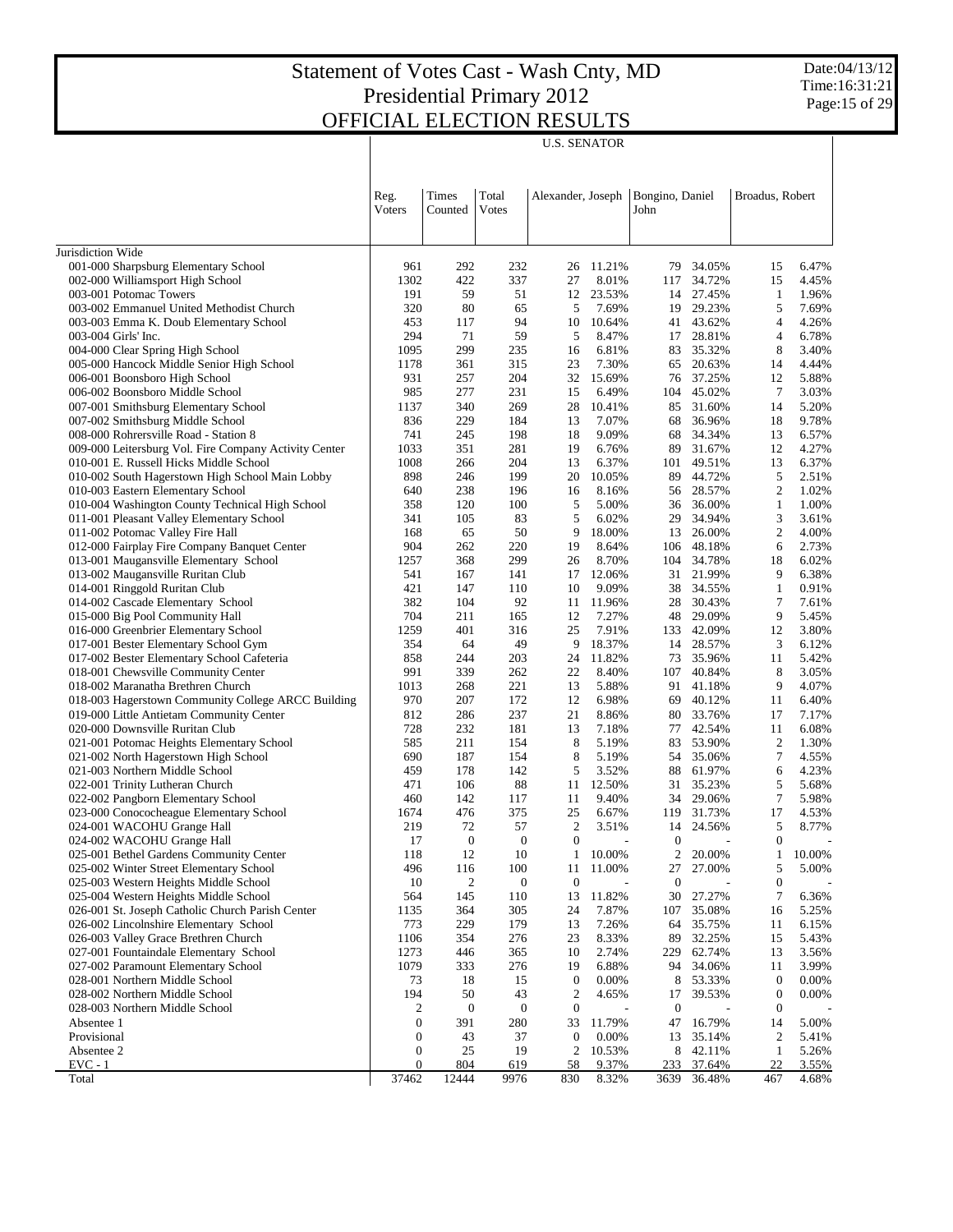U.S. SENATOR

Date:04/13/12 Time:16:31:21 Page:16 of 29

|                                                                                           | Jr |                                  |                | Capps, William T. Douglas, Richard |                  | Hoover, Rick     |                | Jones, David<br>Mark II |                | Kimble, John B.  |                |
|-------------------------------------------------------------------------------------------|----|----------------------------------|----------------|------------------------------------|------------------|------------------|----------------|-------------------------|----------------|------------------|----------------|
| Jurisdiction Wide                                                                         |    |                                  |                |                                    |                  |                  |                |                         |                |                  |                |
| 001-000 Sharpsburg Elementary School                                                      |    | 5                                | 2.16%          | 54                                 | 23.28%           | 18               | 7.76%          | 3                       | 1.29%          | 16               | 6.90%          |
| 002-000 Williamsport High School                                                          |    | 17                               | 5.04%          | 88                                 | 26.11%           | 26               | 7.72%          | 15                      | 4.45%          | 17               | 5.04%          |
| 003-001 Potomac Towers                                                                    |    | 5                                | 9.80%          | 9                                  | 17.65%           | -1               | 1.96%          | $\overline{4}$          | 7.84%          | $\overline{4}$   | 7.84%          |
| 003-002 Emmanuel United Methodist Church                                                  |    | 1                                | 1.54%          | 20                                 | 30.77%           | 3                | 4.62%          | $\overline{4}$          | 6.15%          | 1                | 1.54%          |
| 003-003 Emma K. Doub Elementary School                                                    |    | 3                                | 3.19%          |                                    | 16 17.02%        | 9                | 9.57%          | 2                       | 2.13%          | 7                | 7.45%          |
| 003-004 Girls' Inc.                                                                       |    | 3                                | 5.08%          | 15                                 | 25.42%           | 5                | 8.47%          | $\overline{4}$          | 6.78%          | $\overline{4}$   | 6.78%          |
| 004-000 Clear Spring High School                                                          |    | 6                                | 2.55%          | 69                                 | 29.36%           | 25               | 10.64%         | 11                      | 4.68%          | 8                | 3.40%          |
| 005-000 Hancock Middle Senior High School                                                 |    | 11                               | 3.49%          |                                    | 150 47.62%       | 19               | 6.03%          | 9                       | 2.86%          | 13               | 4.13%          |
| 006-001 Boonsboro High School                                                             |    | 8                                | 3.92%          | 45                                 | 22.06%           | 12               | 5.88%          | 3                       | 1.47%          | 5                | 2.45%          |
| 006-002 Boonsboro Middle School                                                           |    | 11                               | 4.76%          | 45                                 | 19.48%           | 12               | 5.19%          | 6                       | 2.60%          | 18               | 7.79%          |
| 007-001 Smithsburg Elementary School                                                      |    | 5                                | 1.86%          | 89                                 | 33.09%           | 15               | 5.58%          | 12                      | 4.46%          | 13               | 4.83%          |
| 007-002 Smithsburg Middle School                                                          |    | 10                               | 5.43%          | 43                                 | 23.37%           | 12               | 6.52%          | 6                       | 3.26%          | 8                | 4.35%          |
| 008-000 Rohrersville Road - Station 8                                                     |    | 6                                | 3.03%          | 58                                 | 29.29%           | 10               | 5.05%          | 8                       | 4.04%          | 5                | 2.53%          |
| 009-000 Leitersburg Vol. Fire Company Activity Center                                     |    | 8                                | 2.85%          |                                    | 104 37.01%       | 17               | 6.05%          | 10                      | 3.56%          | 10               | 3.56%          |
| 010-001 E. Russell Hicks Middle School                                                    |    | $\overline{c}$<br>$\overline{c}$ | 0.98%          | 31                                 | 15.20%           | 11               | 5.39%          | 12<br>$\overline{c}$    | 5.88%          | 10<br>8          | 4.90%          |
| 010-002 South Hagerstown High School Main Lobby                                           |    | 9                                | 1.01%<br>4.59% | 56                                 | 28.14%<br>28.57% | 13<br>13         | 6.53%<br>6.63% | 12                      | 1.01%<br>6.12% | 17               | 4.02%          |
| 010-003 Eastern Elementary School<br>010-004 Washington County Technical High School      |    | 9                                | 9.00%          | 56<br>32                           | 32.00%           | 7                | 7.00%          | $\overline{4}$          | 4.00%          | $\overline{4}$   | 8.67%<br>4.00% |
| 011-001 Pleasant Valley Elementary School                                                 |    | 4                                | 4.82%          | 27                                 | 32.53%           | 5                | 6.02%          | 3                       | 3.61%          | 3                | 3.61%          |
| 011-002 Potomac Valley Fire Hall                                                          |    | 3                                | 6.00%          | 12                                 | 24.00%           | $\overline{2}$   | 4.00%          | $\overline{c}$          | 4.00%          | 6                | 12.00%         |
| 012-000 Fairplay Fire Company Banquet Center                                              |    | 3                                | 1.36%          |                                    | 41 18.64%        | 14               | 6.36%          | 16                      | 7.27%          | 5                | 2.27%          |
| 013-001 Maugansville Elementary School                                                    |    | $\overline{7}$                   | 2.34%          | 86                                 | 28.76%           | 21               | 7.02%          | 8                       | 2.68%          | 12               | 4.01%          |
| 013-002 Maugansville Ruritan Club                                                         |    | 4                                | 2.84%          | 35                                 | 24.82%           | 8                | 5.67%          | 6                       | 4.26%          | 23               | 16.31%         |
| 014-001 Ringgold Ruritan Club                                                             |    | $\overline{2}$                   | 1.82%          | 33                                 | 30.00%           | 10               | 9.09%          | 1                       | 0.91%          | 6                | 5.45%          |
| 014-002 Cascade Elementary School                                                         |    | $\overline{c}$                   | 2.17%          | 20                                 | 21.74%           | 8                | 8.70%          | $\mathbf{1}$            | 1.09%          | 6                | 6.52%          |
| 015-000 Big Pool Community Hall                                                           |    | 3                                | 1.82%          | 63                                 | 38.18%           | 12               | 7.27%          | $\overline{4}$          | 2.42%          | 11               | 6.67%          |
| 016-000 Greenbrier Elementary School                                                      |    | 6                                | 1.90%          | 87                                 | 27.53%           | 20               | 6.33%          | $\tau$                  | 2.22%          | 14               | 4.43%          |
| 017-001 Bester Elementary School Gym                                                      |    | 5                                | 10.20%         | 10                                 | 20.41%           | 3                | 6.12%          | 3                       | 6.12%          | 1                | 2.04%          |
| 017-002 Bester Elementary School Cafeteria                                                |    | 4                                | 1.97%          | 52                                 | 25.62%           | 15               | 7.39%          | 6                       | 2.96%          | 7                | 3.45%          |
| 018-001 Chewsville Community Center                                                       |    | 6                                | 2.29%          | 67                                 | 25.57%           | 20               | 7.63%          | 9                       | 3.44%          | 11               | 4.20%          |
| 018-002 Maranatha Brethren Church                                                         |    | 6                                | 2.71%          | 58                                 | 26.24%           | 24               | 10.86%         | 5                       | 2.26%          | 10               | 4.52%          |
| 018-003 Hagerstown Community College ARCC Building                                        |    | 7                                | 4.07%          | 46                                 | 26.74%           | 5                | 2.91%          | $\overline{4}$          | 2.33%          | 10               | 5.81%          |
| 019-000 Little Antietam Community Center                                                  |    | 10                               | 4.22%          | 61                                 | 25.74%           | 19               | 8.02%          | $\tau$                  | 2.95%          | 13               | 5.49%          |
| 020-000 Downsville Ruritan Club                                                           |    | 5                                | 2.76%          | 40                                 | 22.10%           | 11               | 6.08%          | $\overline{4}$          | 2.21%          | 11               | 6.08%          |
| 021-001 Potomac Heights Elementary School                                                 |    | 6                                | 3.90%          | 32                                 | 20.78%           | 9                | 5.84%          | 5                       | 3.25%          | $\mathfrak{2}$   | 1.30%          |
| 021-002 North Hagerstown High School                                                      |    | $\overline{7}$                   | 4.55%          | 35                                 | 22.73%           | 17               | 11.04%         | 9                       | 5.84%          | 10               | 6.49%          |
| 021-003 Northern Middle School                                                            |    | $\mathbf{2}$                     | 1.41%          | 24                                 | 16.90%           | 3                | 2.11%          | $\overline{4}$          | 2.82%          | 5                | 3.52%          |
| 022-001 Trinity Lutheran Church                                                           |    | 5                                | 5.68%          |                                    | 14 15.91%        | 5                | 5.68%          | 3                       | 3.41%          | $\mathfrak{2}$   | 2.27%          |
| 022-002 Pangborn Elementary School                                                        |    | 5                                | 4.27%          | 32                                 | 27.35%           | 9                | 7.69%          | $\overline{4}$          | 3.42%          | 8                | 6.84%          |
| 023-000 Conococheague Elementary School                                                   |    | 12                               | 3.20%          | 107                                | 28.53%           | 33               | 8.80%          | 17                      | 4.53%          | 20               | 5.33%          |
| 024-001 WACOHU Grange Hall                                                                |    | $\overline{2}$                   | 3.51%          | 14                                 | 24.56%           | 8                | 14.04%         | $\overline{4}$          | 7.02%          | $\overline{4}$   | 7.02%          |
| 024-002 WACOHU Grange Hall                                                                |    | $\boldsymbol{0}$                 |                | $\mathbf{0}$                       |                  | $\boldsymbol{0}$ |                | $\boldsymbol{0}$        |                | $\mathbf 0$      |                |
| 025-001 Bethel Gardens Community Center                                                   |    | $\mathbf{0}$                     | 0.00%          | 3                                  | 30.00%           | 3                | 30.00%         | $\boldsymbol{0}$        | 0.00%          | $\boldsymbol{0}$ | 0.00%          |
| 025-002 Winter Street Elementary School                                                   |    | 2                                | 2.00%          | 25                                 | 25.00%           | 6                | 6.00%          | 8                       | 8.00%          |                  | 7.00%          |
| 025-003 Western Heights Middle School                                                     |    | $\boldsymbol{0}$                 |                | $\mathbf{0}$                       |                  | $\boldsymbol{0}$ |                | $\boldsymbol{0}$        |                | $\boldsymbol{0}$ |                |
| 025-004 Western Heights Middle School<br>026-001 St. Joseph Catholic Church Parish Center |    | 5<br>8                           | 4.55%          | 29                                 | 26.36%           | 14<br>29         | 12.73%         | $\overline{4}$          | 3.64%          | $\overline{4}$   | 3.64%          |
| 026-002 Lincolnshire Elementary School                                                    |    | 8                                | 2.62%          | 80<br>47                           | 26.23%<br>26.26% |                  | 9.51%          | 12<br>7                 | 3.93%          | 12<br>7          | 3.93%<br>3.91% |
| 026-003 Valley Grace Brethren Church                                                      |    | 9                                | 4.47%<br>3.26% | 80                                 | 28.99%           | 16<br>22         | 8.94%<br>7.97% | 11                      | 3.91%<br>3.99% | 18               | 6.52%          |
| 027-001 Fountaindale Elementary School                                                    |    | 4                                |                |                                    | 18.08%           |                  |                | 8                       |                |                  | 3.01%          |
| 027-002 Paramount Elementary School                                                       |    | 6                                | 1.10%<br>2.17% | 66<br>89                           | 32.25%           | 13<br>16         | 3.56%<br>5.80% | 12                      | 2.19%<br>4.35% | 11<br>17         | 6.16%          |
| 028-001 Northern Middle School                                                            |    | $\boldsymbol{0}$                 | 0.00%          | 1                                  | 6.67%            | 4                | 26.67%         | $\boldsymbol{0}$        | 0.00%          | $\boldsymbol{0}$ | 0.00%          |
| 028-002 Northern Middle School                                                            |    | $\boldsymbol{0}$                 | 0.00%          | 8                                  | 18.60%           | 6                | 13.95%         | 3                       | 6.98%          | 3                | 6.98%          |
| 028-003 Northern Middle School                                                            |    | $\boldsymbol{0}$                 |                | $\boldsymbol{0}$                   |                  | $\mathbf{0}$     |                | $\boldsymbol{0}$        |                | $\boldsymbol{0}$ |                |
| Absentee 1                                                                                |    | 14                               | 5.00%          | 78                                 | 27.86%           | 47               | 16.79%         | 12                      | 4.29%          | 20               | 7.14%          |
| Provisional                                                                               |    | 1                                | 2.70%          | 6                                  | 16.22%           | 4                | 10.81%         | $\overline{c}$          | 5.41%          | $\overline{c}$   | 5.41%          |
| Absentee 2                                                                                |    | $\boldsymbol{0}$                 | 0.00%          | 6                                  | 31.58%           | $\mathbf{1}$     | 5.26%          | $\mathbf{1}$            | 5.26%          | $\boldsymbol{0}$ | 0.00%          |
| $EVC - 1$                                                                                 |    | 23                               | 3.72%          | 146                                | 23.59%           | 60               | 9.69%          | 21                      | 3.39%          | 34               | 5.49%          |
| Total                                                                                     |    | 317                              | 3.18%          | 2640                               | 26.46%           | 750              | 7.52%          | 360                     | 3.61%          | 503              | 5.04%          |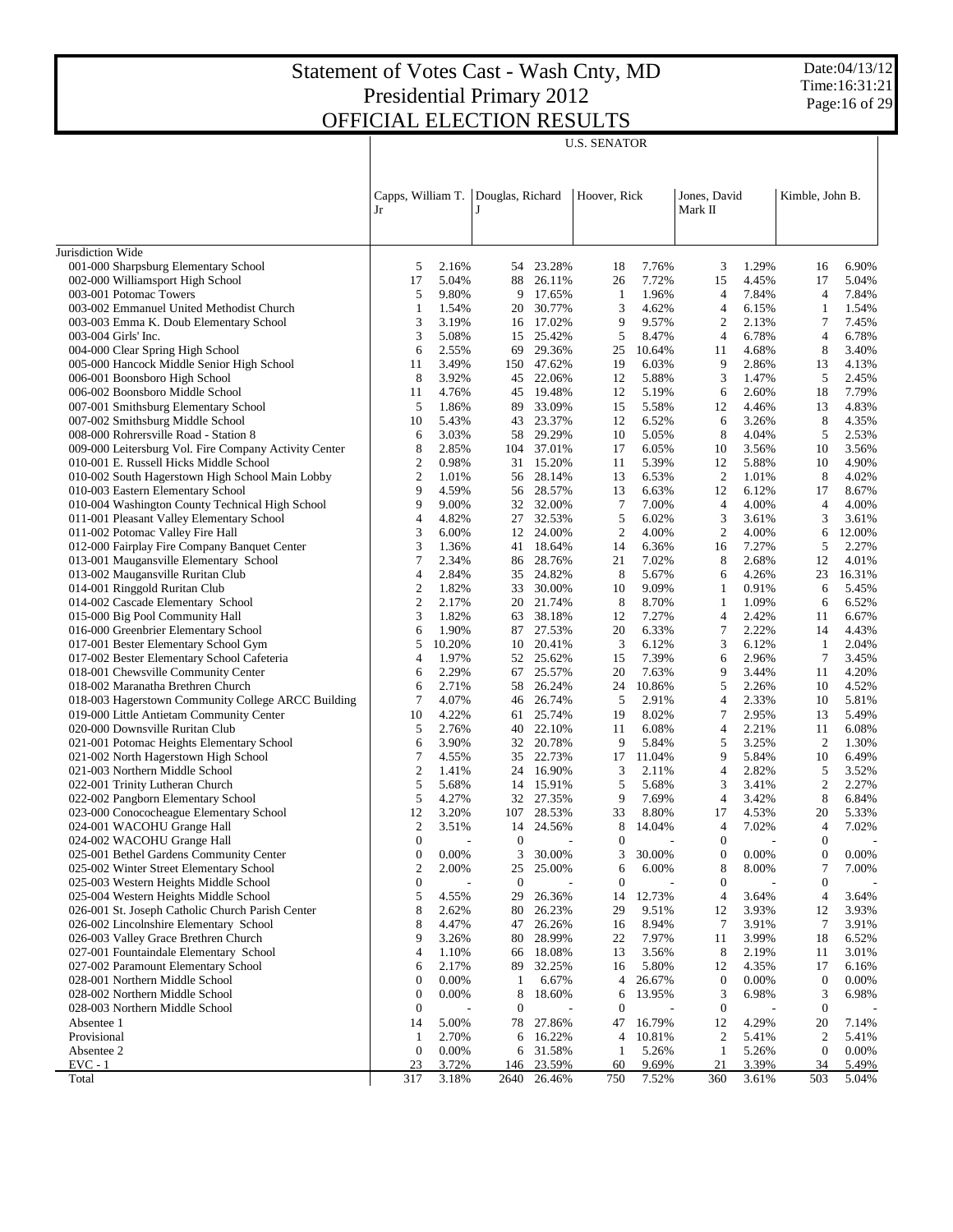Date:04/13/12 Time:16:31:21 Page:17 of 29

|                                                                                   | U.S. SENATOR            |                |                        |                |  |  |  |  |  |
|-----------------------------------------------------------------------------------|-------------------------|----------------|------------------------|----------------|--|--|--|--|--|
|                                                                                   | Vaeth, Brian<br>Charles |                | Vaughn, Corrogan<br>R. |                |  |  |  |  |  |
| Jurisdiction Wide                                                                 |                         |                |                        |                |  |  |  |  |  |
| 001-000 Sharpsburg Elementary School                                              | 3                       | 1.29%          | 13                     | 5.60%          |  |  |  |  |  |
| 002-000 Williamsport High School                                                  | 2                       | 0.59%          | 13                     | 3.86%          |  |  |  |  |  |
| 003-001 Potomac Towers                                                            | $\mathbf{1}$            | 1.96%          | 0                      | 0.00%          |  |  |  |  |  |
| 003-002 Emmanuel United Methodist Church                                          | 2                       | 3.08%          | 5                      | 7.69%          |  |  |  |  |  |
| 003-003 Emma K. Doub Elementary School                                            | $\boldsymbol{0}$        | $0.00\%$       | 2                      | 2.13%          |  |  |  |  |  |
| 003-004 Girls' Inc.                                                               | 0                       | 0.00%          | $\overline{2}$         | 3.39%          |  |  |  |  |  |
| 004-000 Clear Spring High School                                                  | 3                       | 1.28%          | 6                      | 2.55%          |  |  |  |  |  |
| 005-000 Hancock Middle Senior High School                                         | 2                       | 0.63%          | 9                      | 2.86%          |  |  |  |  |  |
| 006-001 Boonsboro High School                                                     | 0                       | 0.00%          | 11                     | 5.39%          |  |  |  |  |  |
| 006-002 Boonsboro Middle School                                                   | 1                       | 0.43%          | 12                     | 5.19%          |  |  |  |  |  |
| 007-001 Smithsburg Elementary School                                              | $\boldsymbol{0}$        | 0.00%          | 8                      | 2.97%          |  |  |  |  |  |
| 007-002 Smithsburg Middle School                                                  | 1                       | 0.54%          | 5                      | 2.72%          |  |  |  |  |  |
| 008-000 Rohrersville Road - Station 8                                             | 0                       | 0.00%          | 12                     | 6.06%          |  |  |  |  |  |
| 009-000 Leitersburg Vol. Fire Company Activity Center                             | 2                       | 0.71%          | 10                     | 3.56%          |  |  |  |  |  |
| 010-001 E. Russell Hicks Middle School                                            | 0                       | 0.00%          | 11                     | 5.39%          |  |  |  |  |  |
| 010-002 South Hagerstown High School Main Lobby                                   | 1                       | 0.50%          | 3                      | 1.51%          |  |  |  |  |  |
| 010-003 Eastern Elementary School                                                 | $\overline{4}$          | 2.04%          | 11                     | 5.61%          |  |  |  |  |  |
| 010-004 Washington County Technical High School                                   | 0                       | 0.00%          | 2                      | 2.00%          |  |  |  |  |  |
| 011-001 Pleasant Valley Elementary School                                         | 1                       | 1.20%          | 3                      | 3.61%          |  |  |  |  |  |
| 011-002 Potomac Valley Fire Hall                                                  | $\boldsymbol{0}$        | 0.00%          | $\mathbf{1}$           | 2.00%          |  |  |  |  |  |
| 012-000 Fairplay Fire Company Banquet Center                                      | 2                       | 0.91%          | 8                      | 3.64%          |  |  |  |  |  |
| 013-001 Maugansville Elementary School                                            | 3                       | 1.00%          | 14                     | 4.68%          |  |  |  |  |  |
| 013-002 Maugansville Ruritan Club                                                 | 2                       | 1.42%          | 6                      | 4.26%          |  |  |  |  |  |
| 014-001 Ringgold Ruritan Club                                                     | 0                       | 0.00%          | 9                      | 8.18%          |  |  |  |  |  |
| 014-002 Cascade Elementary School                                                 | 2                       | 2.17%          | 7                      | 7.61%          |  |  |  |  |  |
| 015-000 Big Pool Community Hall                                                   | $\mathbf{1}$            | 0.61%          | 2                      | 1.21%          |  |  |  |  |  |
| 016-000 Greenbrier Elementary School                                              | 3                       | 0.95%          | 9                      | 2.85%          |  |  |  |  |  |
| 017-001 Bester Elementary School Gym                                              | 1<br>3                  | 2.04%<br>1.48% | 0<br>8                 | 0.00%          |  |  |  |  |  |
| 017-002 Bester Elementary School Cafeteria<br>018-001 Chewsville Community Center | 1                       | 0.38%          | 11                     | 3.94%<br>4.20% |  |  |  |  |  |
| 018-002 Maranatha Brethren Church                                                 | 2                       | 0.90%          | 3                      | 1.36%          |  |  |  |  |  |
| 018-003 Hagerstown Community College ARCC Building                                | $\mathbf{1}$            | 0.58%          | 7                      | 4.07%          |  |  |  |  |  |
| 019-000 Little Antietam Community Center                                          | 2                       | 0.84%          | 7                      | 2.95%          |  |  |  |  |  |
| 020-000 Downsville Ruritan Club                                                   | $\mathbf{1}$            | 0.55%          | 8                      | 4.42%          |  |  |  |  |  |
| 021-001 Potomac Heights Elementary School                                         | 2                       | 1.30%          | 5                      | 3.25%          |  |  |  |  |  |
| 021-002 North Hagerstown High School                                              | 3                       | 1.95%          | $\overline{4}$         | 2.60%          |  |  |  |  |  |
| 021-003 Northern Middle School                                                    | 3                       | 2.11%          | 2                      | 1.41%          |  |  |  |  |  |
| 022-001 Trinity Lutheran Church                                                   | $\sqrt{2}$              | 2.27%          | 10                     | 11.36%         |  |  |  |  |  |
| 022-002 Pangborn Elementary School                                                | 2                       | 1.71%          | 5                      | 4.27%          |  |  |  |  |  |
| 023-000 Conococheague Elementary School                                           | $\overline{4}$          | 1.07%          | 21                     | 5.60%          |  |  |  |  |  |
| 024-001 WACOHU Grange Hall                                                        | 1                       | 1.75%          | 3                      | 5.26%          |  |  |  |  |  |
| 024-002 WACOHU Grange Hall                                                        | 0                       |                | 0                      |                |  |  |  |  |  |
| 025-001 Bethel Gardens Community Center                                           | 0                       | 0.00%          | $\boldsymbol{0}$       | 0.00%          |  |  |  |  |  |
| 025-002 Winter Street Elementary School                                           | $\mathbf{1}$            | 1.00%          | 8                      | 8.00%          |  |  |  |  |  |
| 025-003 Western Heights Middle School                                             | $\boldsymbol{0}$        |                | $\boldsymbol{0}$       |                |  |  |  |  |  |
| 025-004 Western Heights Middle School                                             | $\mathbf{1}$            | 0.91%          | 3                      | 2.73%          |  |  |  |  |  |
| 026-001 St. Joseph Catholic Church Parish Center                                  | 3                       | 0.98%          | 14                     | 4.59%          |  |  |  |  |  |
| 026-002 Lincolnshire Elementary School                                            | $\boldsymbol{0}$        | 0.00%          | 6                      | 3.35%          |  |  |  |  |  |
| 026-003 Valley Grace Brethren Church                                              | $\overline{4}$          | 1.45%          | 5                      | 1.81%          |  |  |  |  |  |
| 027-001 Fountaindale Elementary School                                            | $\boldsymbol{0}$        | 0.00%          | 11                     | 3.01%          |  |  |  |  |  |
| 027-002 Paramount Elementary School                                               | 3                       | 1.09%          | 9                      | 3.26%          |  |  |  |  |  |
| 028-001 Northern Middle School                                                    | $\boldsymbol{0}$        | 0.00%          | 2                      | 13.33%         |  |  |  |  |  |
| 028-002 Northern Middle School                                                    | $\mathbf{1}$            | 2.33%          | 3                      | 6.98%          |  |  |  |  |  |
| 028-003 Northern Middle School                                                    | $\boldsymbol{0}$        |                | 0                      |                |  |  |  |  |  |
| Absentee 1                                                                        | 7                       | 2.50%          | 8                      | 2.86%          |  |  |  |  |  |
| Provisional                                                                       | $\mathbf{1}$            | 2.70%          | 6                      | 16.22%         |  |  |  |  |  |
| Absentee 2                                                                        | $\boldsymbol{0}$        | 0.00%          | $\boldsymbol{0}$       | 0.00%          |  |  |  |  |  |
| $EVC - 1$                                                                         | 7                       | 1.13%          | 15                     | 2.42%          |  |  |  |  |  |
| Total                                                                             | 92                      | 0.92%          | 378                    | 3.79%          |  |  |  |  |  |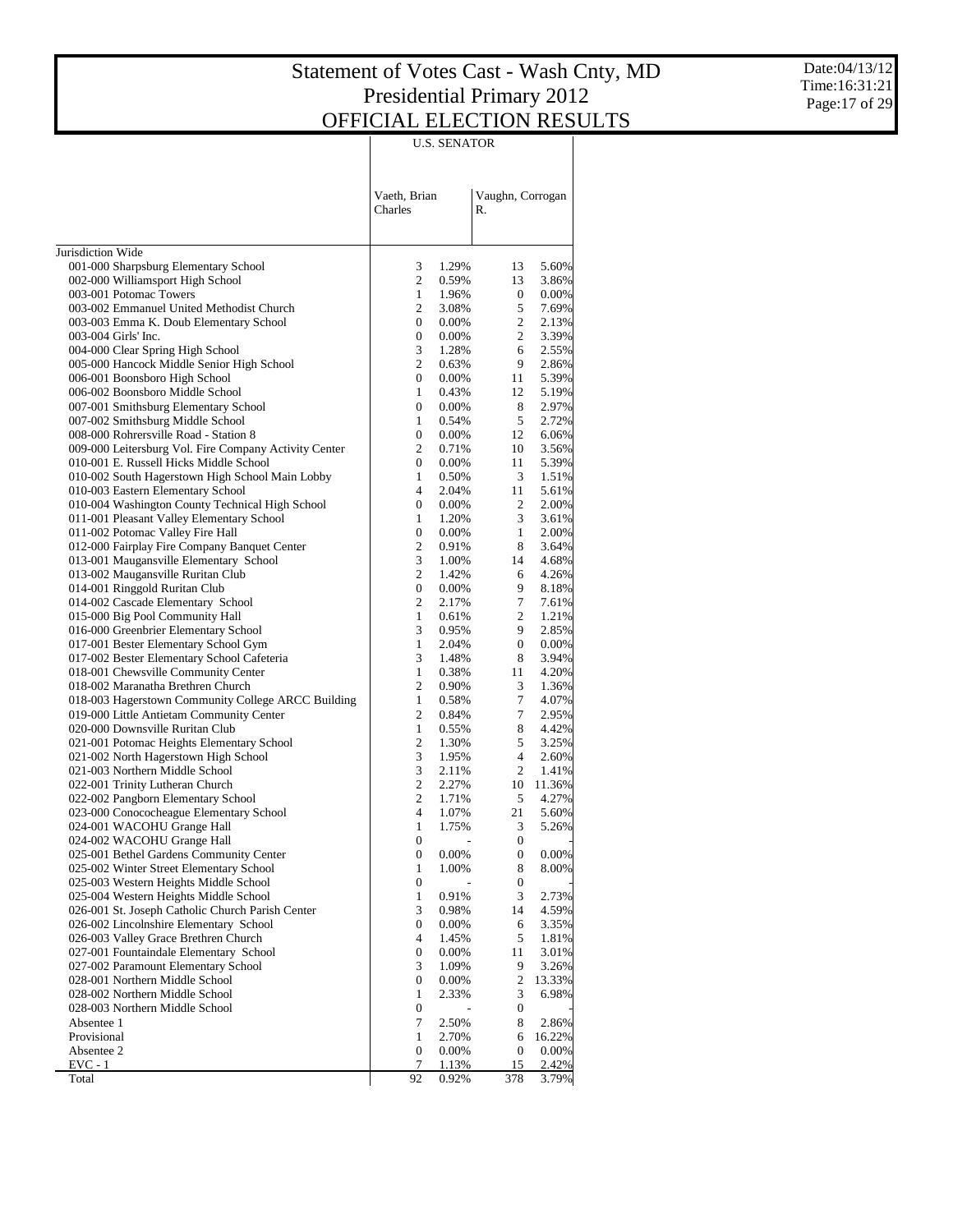|                                                                                           |                                      |                  |                  |                      | <b>U.S. CONGRESS 6</b> |                        |                  |                                |                     |
|-------------------------------------------------------------------------------------------|--------------------------------------|------------------|------------------|----------------------|------------------------|------------------------|------------------|--------------------------------|---------------------|
|                                                                                           | Reg.<br>Voters                       | Times<br>Counted | Total<br>Votes   | Afzali, Kathy        |                        | Bartlett, Roscoe<br>G. |                  | Brinkley, David R.             |                     |
| Jurisdiction Wide                                                                         |                                      |                  |                  |                      |                        |                        |                  |                                |                     |
| 001-000 Sharpsburg Elementary School                                                      | 961                                  | 292              | 284              |                      | 50 17.61%              | 146                    | 51.41%           |                                | 42 14.79%           |
| 002-000 Williamsport High School                                                          | 1302                                 | 422              | 411              | 42                   | 10.22%                 | 172                    | 41.85%           | 92                             | 22.38%              |
| 003-001 Potomac Towers                                                                    | 191                                  | 59               | 56               | 6                    | 10.71%                 | 27                     | 48.21%           | 9                              | 16.07%              |
| 003-002 Emmanuel United Methodist Church                                                  | 320                                  | 80               | 76               | 6                    | 7.89%                  | 25                     | 32.89%           | 21                             | 27.63%              |
| 003-003 Emma K. Doub Elementary School                                                    | 453                                  | 117              | 114              | 16                   | 14.04%                 |                        | 52 45.61%        |                                | 18 15.79%           |
| 003-004 Girls' Inc.                                                                       | 294                                  | 71               | 69               | 6                    | 8.70%                  | 32                     | 46.38%           | 7                              | 10.14%              |
| 004-000 Clear Spring High School                                                          | 1095                                 | 299              | 293              | 32                   | 10.92%                 | 132                    | 45.05%           | 71                             | 24.23%              |
| 005-000 Hancock Middle Senior High School                                                 | 1178                                 | 361              | 349              | 25                   | 7.16%                  | 200                    | 57.31%           | 58                             | 16.62%              |
| 006-001 Boonsboro High School                                                             | 931                                  | 257              | 251              | 42                   | 16.73%                 | 125                    | 49.80%           |                                | 45 17.93%           |
| 006-002 Boonsboro Middle School                                                           | 985                                  | 277              | 269              | 44                   | 16.36%                 | 128                    | 47.58%           | 41                             | 15.24%              |
| 007-001 Smithsburg Elementary School                                                      | 1137<br>836                          | 340<br>229       | 324<br>222       | 56<br>23             | 17.28%<br>10.36%       | 150<br>108             | 46.30%<br>48.65% | 52<br>41                       | 16.05%<br>18.47%    |
| 007-002 Smithsburg Middle School<br>008-000 Rohrersville Road - Station 8                 | 741                                  | 245              | 241              |                      | 30 12.45%              | 123                    | 51.04%           |                                | 45 18.67%           |
| 009-000 Leitersburg Vol. Fire Company Activity Center                                     | 1033                                 | 351              | 342              | 40                   | 11.70%                 | 170                    | 49.71%           | 61                             | 17.84%              |
| 010-001 E. Russell Hicks Middle School                                                    | 1008                                 | 266              | 260              |                      | 47 18.08%              |                        | 107 41.15%       | 33                             | 12.69%              |
| 010-002 South Hagerstown High School Main Lobby                                           | 898                                  | 246              | 242              | 40                   | 16.53%                 | 109                    | 45.04%           | 40                             | 16.53%              |
| 010-003 Eastern Elementary School                                                         | 640                                  | 238              | 234              |                      | 29 12.39%              | 113                    | 48.29%           | 41                             | 17.52%              |
| 010-004 Washington County Technical High School                                           | 358                                  | 120              | 119              | 18                   | 15.13%                 | 49                     | 41.18%           | 31                             | 26.05%              |
| 011-001 Pleasant Valley Elementary School                                                 | 341                                  | 105              | 102              |                      | 15 14.71%              | 59                     | 57.84%           |                                | 14 13.73%           |
| 011-002 Potomac Valley Fire Hall                                                          | 168                                  | 65               | 64               | 9                    | 14.06%                 | 37                     | 57.81%           | 8                              | 12.50%              |
| 012-000 Fairplay Fire Company Banquet Center                                              | 904                                  | 262              | 257              | 44                   | 17.12%                 | 116                    | 45.14%           | 35                             | 13.62%              |
| 013-001 Maugansville Elementary School                                                    | 1257                                 | 368              | 361              | 55                   | 15.24%                 | 173                    | 47.92%           | 61                             | 16.90%              |
| 013-002 Maugansville Ruritan Club                                                         | 541<br>421                           | 167<br>147       | 165<br>143       | 22<br>20             | 13.33%<br>13.99%       | 75<br>70               | 45.45%<br>48.95% | 27<br>26                       | 16.36%<br>18.18%    |
| 014-001 Ringgold Ruritan Club<br>014-002 Cascade Elementary School                        | 382                                  | 104              | 103              |                      | 12 11.65%              | 50                     | 48.54%           |                                | 15 14.56%           |
| 015-000 Big Pool Community Hall                                                           | 704                                  | 211              | 200              | 23                   | 11.50%                 | 102                    | 51.00%           | 32                             | 16.00%              |
| 016-000 Greenbrier Elementary School                                                      | 1259                                 | 401              | 391              |                      | 64 16.37%              | 192                    | 49.10%           |                                | 52 13.30%           |
| 017-001 Bester Elementary School Gym                                                      | 354                                  | 64               | 61               | 7                    | 11.48%                 | 20                     | 32.79%           | 14                             | 22.95%              |
| 017-002 Bester Elementary School Cafeteria                                                | 858                                  | 244              | 240              | 32                   | 13.33%                 | 111                    | 46.25%           |                                | 40 16.67%           |
| 018-001 Chewsville Community Center                                                       | 991                                  | 339              | 330              | 47                   | 14.24%                 | 163                    | 49.39%           | 52                             | 15.76%              |
| 018-002 Maranatha Brethren Church                                                         | 1013                                 | 268              | 260              | 24                   | 9.23%                  | 133                    | 51.15%           |                                | 50 19.23%           |
| 018-003 Hagerstown Community College ARCC Building                                        | 970                                  | 207              | 206              | 29                   | 14.08%                 | 88                     | 42.72%           | 47                             | 22.82%              |
| 019-000 Little Antietam Community Center                                                  | 812                                  | 286              | 277              | 44                   | 15.88%                 | 134                    | 48.38%           | 51                             | 18.41%              |
| 020-000 Downsville Ruritan Club                                                           | 728                                  | 232              | 226              | 26                   | 11.50%                 | 108                    | 47.79%<br>43.84% | 32                             | 14.16%              |
| 021-001 Potomac Heights Elementary School<br>021-002 North Hagerstown High School         | 585<br>690                           | 211<br>187       | 203<br>182       | 23                   | 30 14.78%<br>12.64%    | 89<br>85               | 46.70%           | 24                             | 44 21.67%<br>13.19% |
| 021-003 Northern Middle School                                                            | 459                                  | 178              | 170              |                      | 24 14.12%              | 75                     | 44.12%           | 39                             | 22.94%              |
| 022-001 Trinity Lutheran Church                                                           | 471                                  | 106              | 101              | 9                    | 8.91%                  | 45                     | 44.55%           | 15                             | 14.85%              |
| 022-002 Pangborn Elementary School                                                        | 460                                  | 142              | 141              |                      | 24 17.02%              | 55                     | 39.01%           |                                | 24 17.02%           |
| 023-000 Conococheague Elementary School                                                   | 1674                                 | 476              | 472              | 161                  | 34.11%                 | 182                    | 38.56%           | 71                             | 15.04%              |
| 024-001 WACOHU Grange Hall                                                                | 219                                  | 72               | 72               | 7                    | 9.72%                  | 39                     | 54.17%           |                                | 13 18.06%           |
| 024-002 WACOHU Grange Hall                                                                | 17                                   | $\boldsymbol{0}$ | $\boldsymbol{0}$ | $\boldsymbol{0}$     | $\overline{a}$         | $\boldsymbol{0}$       |                  | $\boldsymbol{0}$               |                     |
| 025-001 Bethel Gardens Community Center                                                   | 118                                  | 12               | 11               | 3                    | 27.27%                 | $\overline{4}$         | 36.36%           | $\boldsymbol{0}$               | 0.00%               |
| 025-002 Winter Street Elementary School                                                   | 496                                  | 116              | 113              | 13                   | 11.50%                 | 56                     | 49.56%           | 17                             | 15.04%              |
| 025-003 Western Heights Middle School                                                     | 10                                   | 2                | $\overline{c}$   | $\boldsymbol{0}$     | 0.00%                  | $\mathbf{1}$           | 50.00%<br>45.00% | 1                              | 50.00%              |
| 025-004 Western Heights Middle School<br>026-001 St. Joseph Catholic Church Parish Center | 564<br>1135                          | 145<br>364       | 140<br>361       | 16<br>54             | 11.43%<br>14.96%       | 63<br>154              | 42.66%           | 21<br>73                       | 15.00%<br>20.22%    |
| 026-002 Lincolnshire Elementary School                                                    | 773                                  | 229              | 222              | 24                   | 10.81%                 | 107                    | 48.20%           | 37                             | 16.67%              |
| 026-003 Valley Grace Brethren Church                                                      | 1106                                 | 354              | 342              | 37                   | 10.82%                 | 153                    | 44.74%           | 62                             | 18.13%              |
| 027-001 Fountaindale Elementary School                                                    | 1273                                 | 446              | 432              | 55                   | 12.73%                 | 206                    | 47.69%           | 83                             | 19.21%              |
| 027-002 Paramount Elementary School                                                       | 1079                                 | 333              | 322              | 48                   | 14.91%                 | 122                    | 37.89%           | 77                             | 23.91%              |
| 028-001 Northern Middle School                                                            | 73                                   | 18               | 18               | $\bf{0}$             | $0.00\%$               | 6                      | 33.33%           | 3                              | 16.67%              |
| 028-002 Northern Middle School                                                            | 194                                  | 50               | 49               | 11                   | 22.45%                 | 23                     | 46.94%           | 7                              | 14.29%              |
| 028-003 Northern Middle School                                                            | 2                                    | $\boldsymbol{0}$ | $\boldsymbol{0}$ | $\boldsymbol{0}$     |                        | $\boldsymbol{0}$       |                  | $\boldsymbol{0}$               |                     |
| Absentee 1                                                                                | $\boldsymbol{0}$                     | 391              | 369              | 34                   | 9.21%                  | 189                    | 51.22%           | 58                             | 15.72%              |
| Provisional                                                                               | $\boldsymbol{0}$                     | 43               | 42               | $\overline{4}$       | 9.52%                  | 20                     | 47.62%           | 7                              | 16.67%              |
| Absentee 2<br>$EVC - 1$                                                                   | $\boldsymbol{0}$<br>$\boldsymbol{0}$ | 25<br>804        | 23<br>780        | $\overline{c}$<br>99 | 8.70%<br>12.69%        | 13<br>316              | 56.52%<br>40.51% | $\overline{\mathbf{c}}$<br>169 | 8.70%<br>21.67%     |
| Total                                                                                     | 37462                                | 12444            | 12109            | 1703                 | 14.06%                 | 5602                   | 46.26%           | 2151                           | 17.76%              |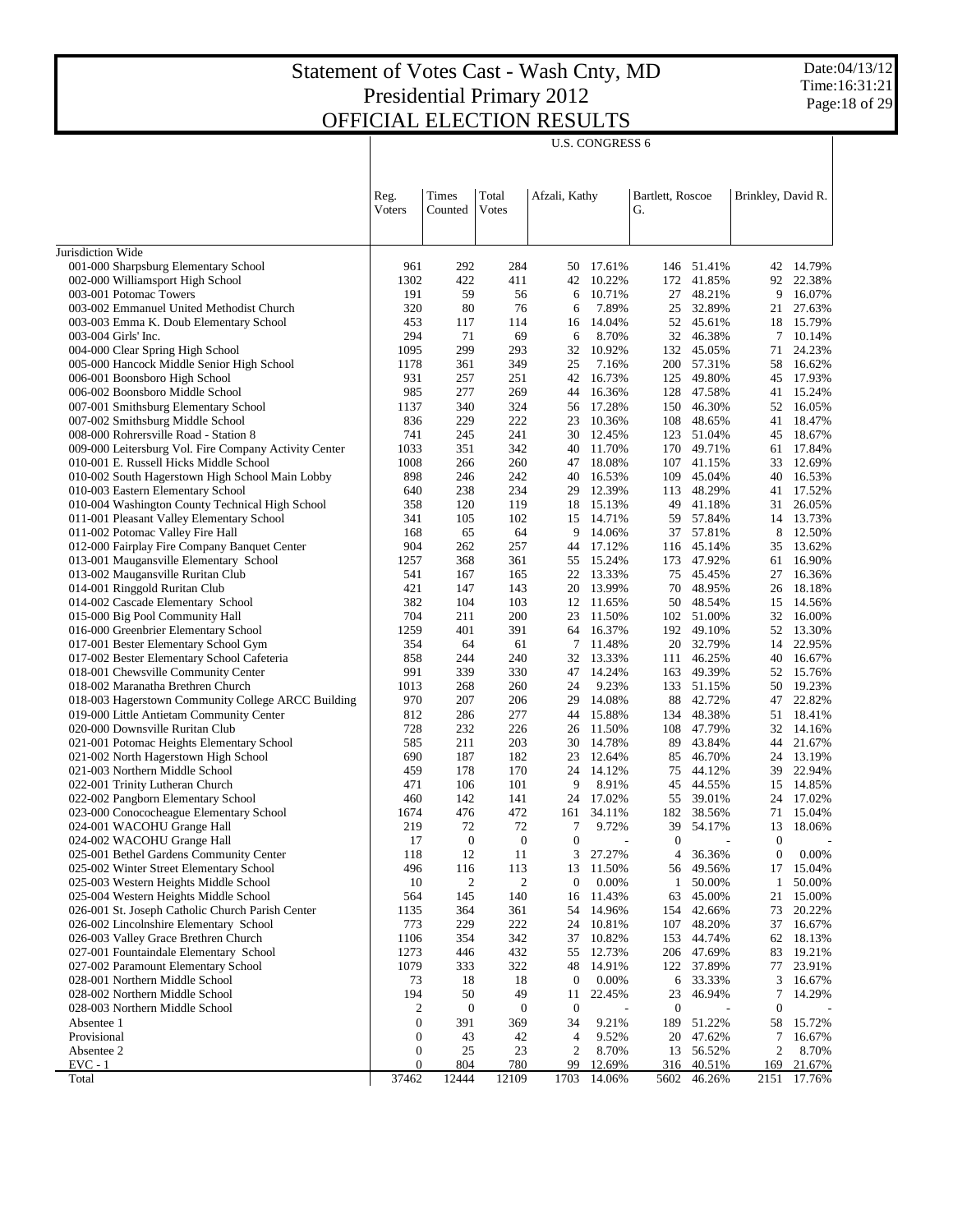$\overline{\phantom{a}}$ 

Date:04/13/12 Time:16:31:21 Page:19 of 29

 $\overline{1}$ 

|                                                                                                 | Coblentz, Robert<br>Phi |                | Ficker, Robin                        |                | James, Peter                       |                | Krysztoforski, J.                  |                         | Rippeon, Brandon               |                 |
|-------------------------------------------------------------------------------------------------|-------------------------|----------------|--------------------------------------|----------------|------------------------------------|----------------|------------------------------------|-------------------------|--------------------------------|-----------------|
| Jurisdiction Wide                                                                               |                         |                |                                      |                |                                    |                |                                    |                         |                                |                 |
| 001-000 Sharpsburg Elementary School                                                            | 7                       | 2.46%          | 3                                    | 1.06%          | 5                                  | 1.76%          | 24                                 | 8.45%                   | 7                              | 2.46%           |
| 002-000 Williamsport High School                                                                | 24                      | 5.84%          | 10                                   | 2.43%          | 6                                  | 1.46%          | 51                                 | 12.41%                  | 14                             | 3.41%           |
| 003-001 Potomac Towers                                                                          | 4                       | 7.14%          | $\overline{4}$                       | 7.14%          | 0                                  | 0.00%          | 3                                  | 5.36%                   | 3                              | 5.36%           |
| 003-002 Emmanuel United Methodist Church                                                        | 4                       | 5.26%          | $\mathbf{1}$                         | 1.32%          | 1                                  | 1.32%          | 11                                 | 14.47%                  | $\overline{7}$                 | 9.21%           |
| 003-003 Emma K. Doub Elementary School                                                          | 3                       | 2.63%          | 4                                    | 3.51%          | 1                                  | 0.88%          | 11                                 | 9.65%                   | 9                              | 7.89%           |
| 003-004 Girls' Inc.                                                                             | 4                       | 5.80%          | 3                                    | 4.35%          | 4                                  | 5.80%          | 9                                  | 13.04%                  | $\overline{4}$                 | 5.80%           |
| 004-000 Clear Spring High School                                                                | 7                       | 2.39%          | 11                                   | 3.75%          | 5                                  | 1.71%          | 23                                 | 7.85%                   | 12                             | 4.10%           |
| 005-000 Hancock Middle Senior High School                                                       | 7                       | 2.01%          | 8                                    | 2.29%          | 13                                 | 3.72%          | 28                                 | 8.02%                   | 10                             | 2.87%           |
| 006-001 Boonsboro High School                                                                   | 9                       | 3.59%          | $\overline{\mathbf{c}}$              | 0.80%          | 5                                  | 1.99%          | 16                                 | 6.37%                   | $\tau$                         | 2.79%           |
| 006-002 Boonsboro Middle School                                                                 | 8                       | 2.97%          | 3                                    | 1.12%          | 4                                  | 1.49%          | 21                                 | 7.81%                   | 20                             | 7.43%           |
| 007-001 Smithsburg Elementary School                                                            | 9                       | 2.78%          | $\overline{4}$                       | 1.23%          | 7                                  | 2.16%          | 28                                 | 8.64%                   | 18                             | 5.56%           |
| 007-002 Smithsburg Middle School                                                                | 10                      | 4.50%          | 5                                    | 2.25%          | 3                                  | 1.35%          | 22                                 | 9.91%                   | 10                             | 4.50%           |
| 008-000 Rohrersville Road - Station 8                                                           | 11<br>12                | 4.56%<br>3.51% | 4<br>7                               | 1.66%<br>2.05% | 3<br>6                             | 1.24%<br>1.75% | 18<br>33                           | 7.47%<br>9.65%          | $\overline{7}$<br>13           | 2.90%<br>3.80%  |
| 009-000 Leitersburg Vol. Fire Company Activity Center<br>010-001 E. Russell Hicks Middle School | 8                       | 3.08%          | 4                                    | 1.54%          | 4                                  | 1.54%          | 46                                 | 17.69%                  | 11                             | 4.23%           |
| 010-002 South Hagerstown High School Main Lobby                                                 | 12                      | 4.96%          | $\mathbf{1}$                         | 0.41%          | 3                                  | 1.24%          |                                    | 32 13.22%               | 5                              | 2.07%           |
| 010-003 Eastern Elementary School                                                               | 7                       | 2.99%          | 6                                    | 2.56%          | 4                                  | 1.71%          |                                    | 26 11.11%               | 8                              | 3.42%           |
| 010-004 Washington County Technical High School                                                 | 5                       | 4.20%          | $\mathbf{1}$                         | 0.84%          | $\boldsymbol{0}$                   | 0.00%          |                                    | 12 10.08%               | 3                              | 2.52%           |
| 011-001 Pleasant Valley Elementary School                                                       | 3                       | 2.94%          | $\boldsymbol{0}$                     | 0.00%          | 1                                  | 0.98%          | 5                                  | 4.90%                   | 5                              | 4.90%           |
| 011-002 Potomac Valley Fire Hall                                                                | $\mathbf{1}$            | 1.56%          | $\mathbf{1}$                         | 1.56%          | $\mathbf{1}$                       | 1.56%          | $\overline{4}$                     | 6.25%                   | 3                              | 4.69%           |
| 012-000 Fairplay Fire Company Banquet Center                                                    | 12                      | 4.67%          | $\overline{4}$                       | 1.56%          | 4                                  | 1.56%          | 30                                 | 11.67%                  | 12                             | 4.67%           |
| 013-001 Maugansville Elementary School                                                          | 19                      | 5.26%          | $\tau$                               | 1.94%          | 6                                  | 1.66%          | 22                                 | 6.09%                   | 18                             | 4.99%           |
| 013-002 Maugansville Ruritan Club                                                               | 9                       | 5.45%          | $\tau$                               | 4.24%          | 1                                  | 0.61%          | 13                                 | 7.88%                   | 11                             | 6.67%           |
| 014-001 Ringgold Ruritan Club                                                                   | 3                       | 2.10%          | $\mathfrak{2}$                       | 1.40%          | 2                                  | 1.40%          | 6                                  | 4.20%                   | 14                             | 9.79%           |
| 014-002 Cascade Elementary School                                                               | 6                       | 5.83%          | 2                                    | 1.94%          | 5                                  | 4.85%          | 6                                  | 5.83%                   | $\tau$                         | 6.80%           |
| 015-000 Big Pool Community Hall                                                                 | 5                       | 2.50%          | 6                                    | 3.00%          | 3                                  | 1.50%          | 18                                 | 9.00%                   | 11                             | 5.50%           |
| 016-000 Greenbrier Elementary School                                                            | 15                      | 3.84%          | 5                                    | 1.28%          | 6                                  | 1.53%          |                                    | 44 11.25%               | 13                             | 3.32%           |
| 017-001 Bester Elementary School Gym<br>017-002 Bester Elementary School Cafeteria              | 1<br>4                  | 1.64%<br>1.67% | 3<br>9                               | 4.92%<br>3.75% | 2<br>3                             | 3.28%<br>1.25% | 6<br>28                            | 9.84%<br>11.67%         | 8<br>13                        | 13.11%<br>5.42% |
| 018-001 Chewsville Community Center                                                             | 13                      | 3.94%          | 9                                    | 2.73%          | 8                                  | 2.42%          | 25                                 | 7.58%                   | 13                             | 3.94%           |
| 018-002 Maranatha Brethren Church                                                               | $\tau$                  | 2.69%          | 11                                   | 4.23%          | 6                                  | 2.31%          | 21                                 | 8.08%                   | 8                              | 3.08%           |
| 018-003 Hagerstown Community College ARCC Building                                              | 7                       | 3.40%          | 3                                    | 1.46%          | 3                                  | 1.46%          | 17                                 | 8.25%                   | 12                             | 5.83%           |
| 019-000 Little Antietam Community Center                                                        | 6                       | 2.17%          | 9                                    | 3.25%          | 12                                 | 4.33%          | 11                                 | 3.97%                   | 10                             | 3.61%           |
| 020-000 Downsville Ruritan Club                                                                 | 12                      | 5.31%          | $\overline{4}$                       | 1.77%          | 1                                  | 0.44%          | 30                                 | 13.27%                  | 13                             | 5.75%           |
| 021-001 Potomac Heights Elementary School                                                       | 4                       | 1.97%          | $\mathfrak{2}$                       | 0.99%          | 8                                  | 3.94%          | 15                                 | 7.39%                   | 11                             | 5.42%           |
| 021-002 North Hagerstown High School                                                            | 4                       | 2.20%          | 10                                   | 5.49%          | 4                                  | 2.20%          | 28                                 | 15.38%                  | $\overline{4}$                 | 2.20%           |
| 021-003 Northern Middle School                                                                  | 6                       | 3.53%          | $\overline{4}$                       | 2.35%          | 1                                  | 0.59%          | 17                                 | 10.00%                  | $\overline{4}$                 | 2.35%           |
| 022-001 Trinity Lutheran Church                                                                 | 6                       | 5.94%          | $\overline{2}$                       | 1.98%          | 3                                  | 2.97%          | 16                                 | 15.84%                  | 5                              | 4.95%           |
| 022-002 Pangborn Elementary School                                                              | 5                       | 3.55%          | 3                                    | 2.13%          | 4                                  | 2.84%          | 19                                 | 13.48%                  | $\tau$                         | 4.96%           |
| 023-000 Conococheague Elementary School                                                         | 14                      | 2.97%          | 10                                   | 2.12%          | 3                                  | 0.64%          | 21                                 | 4.45%                   | 10                             | 2.12%           |
| 024-001 WACOHU Grange Hall<br>024-002 WACOHU Grange Hall                                        | 4<br>$\mathbf{0}$       | 5.56%          | $\boldsymbol{0}$<br>$\boldsymbol{0}$ | 0.00%          | $\boldsymbol{0}$<br>$\overline{0}$ | 0.00%          | $\overline{c}$<br>$\boldsymbol{0}$ | 2.78%<br>$\overline{a}$ | 7<br>$\theta$                  | 9.72%           |
| 025-001 Bethel Gardens Community Center                                                         | $\boldsymbol{0}$        | $0.00\%$       | $\mathbf{1}$                         | 9.09%          | $\boldsymbol{0}$                   | $0.00\%$       | 3                                  | 27.27%                  | $\boldsymbol{0}$               | 0.00%           |
| 025-002 Winter Street Elementary School                                                         | 3                       | 2.65%          | 3                                    | 2.65%          | $\boldsymbol{0}$                   | 0.00%          | 16                                 | 14.16%                  | 5                              | 4.42%           |
| 025-003 Western Heights Middle School                                                           | $\boldsymbol{0}$        | 0.00%          | $\boldsymbol{0}$                     | 0.00%          | 0                                  | 0.00%          | $\boldsymbol{0}$                   | 0.00%                   | $\boldsymbol{0}$               | 0.00%           |
| 025-004 Western Heights Middle School                                                           | 4                       | 2.86%          | 5                                    | 3.57%          | 2                                  | 1.43%          | 17                                 | 12.14%                  | 12                             | 8.57%           |
| 026-001 St. Joseph Catholic Church Parish Center                                                | 16                      | 4.43%          | 9                                    | 2.49%          | 12                                 | 3.32%          | 31                                 | 8.59%                   | 12                             | 3.32%           |
| 026-002 Lincolnshire Elementary School                                                          | 11                      | 4.95%          | 4                                    | 1.80%          | 3                                  | 1.35%          | 20                                 | 9.01%                   | 16                             | 7.21%           |
| 026-003 Valley Grace Brethren Church                                                            | 22                      | 6.43%          | 6                                    | 1.75%          | 4                                  | 1.17%          | 45                                 | 13.16%                  | 13                             | 3.80%           |
| 027-001 Fountaindale Elementary School                                                          | 14                      | 3.24%          | 9                                    | 2.08%          | 5                                  | 1.16%          | 43                                 | 9.95%                   | 17                             | 3.94%           |
| 027-002 Paramount Elementary School                                                             | 11                      | 3.42%          | 6                                    | 1.86%          | 4                                  | 1.24%          | 38                                 | 11.80%                  | 16                             | 4.97%           |
| 028-001 Northern Middle School                                                                  | 2                       | 11.11%         | $\mathbf{0}$                         | 0.00%          | $\boldsymbol{0}$                   | 0.00%          | 6                                  | 33.33%                  | $\mathbf{1}$                   | 5.56%           |
| 028-002 Northern Middle School                                                                  | 1                       | 2.04%          | $\mathbf{1}$                         | 2.04%          | 1                                  | 2.04%          | 4                                  | 8.16%                   | $\mathbf{1}$                   | 2.04%           |
| 028-003 Northern Middle School                                                                  | $\boldsymbol{0}$        |                | $\boldsymbol{0}$                     |                | $\boldsymbol{0}$                   |                | $\mathbf{0}$                       |                         | $\boldsymbol{0}$               |                 |
| Absentee 1                                                                                      | 19                      | 5.15%          | 18                                   | 4.88%          | 16                                 | 4.34%          | 18                                 | 4.88%                   | 17                             | 4.61%           |
| Provisional<br>Absentee 2                                                                       | 3<br>1                  | 7.14%<br>4.35% | $\mathbf{0}$<br>$\mathbf{1}$         | 0.00%<br>4.35% | $\mathbf{1}$<br>0                  | 2.38%<br>0.00% | 5<br>4                             | 11.90%<br>17.39%        | $\overline{c}$<br>$\mathbf{0}$ | 4.76%<br>0.00%  |
| $EVC - 1$                                                                                       | 20                      | 2.56%          | 25                                   | 3.21%          | 6                                  | 0.77%          | 93                                 | 11.92%                  | 52                             | 6.67%           |
| Total                                                                                           | 444                     | 3.67%          | 282                                  | 2.33%          | 215                                | 1.78%          | 1161                               | 9.59%                   | 551                            | 4.55%           |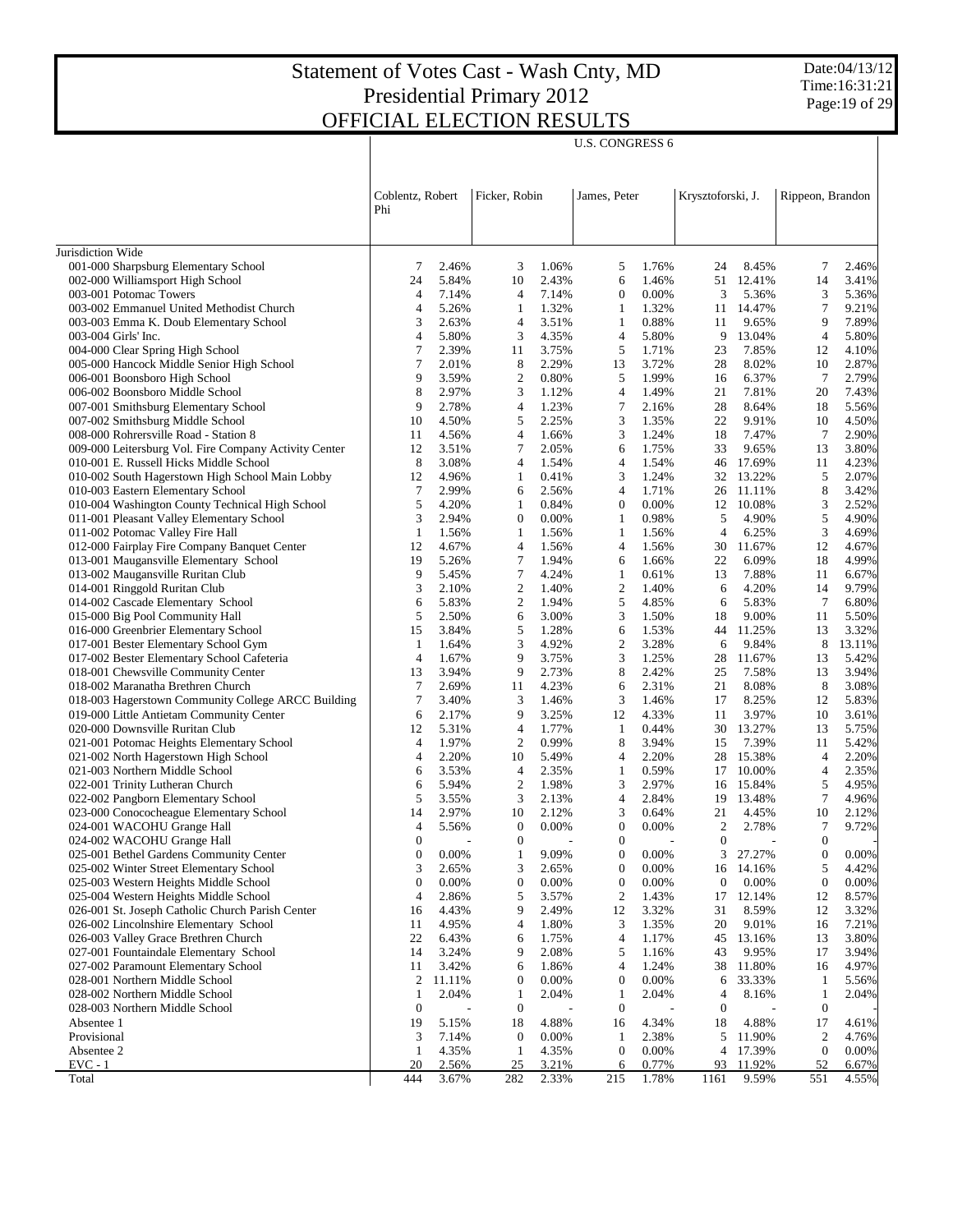Date:04/13/12 Time:16:31:21 Page:20 of 29

|                                                                                            | <b>REP DELEGATES 6</b> |                  |                  |                  |                |                  |                     |                        |                 |  |
|--------------------------------------------------------------------------------------------|------------------------|------------------|------------------|------------------|----------------|------------------|---------------------|------------------------|-----------------|--|
|                                                                                            | Reg.<br><b>V</b> oters | Times<br>Counted | Total<br>Votes   | Barth, Bob       |                | Butscher, Brenda |                     | Crowley, Daniel<br>F.C |                 |  |
|                                                                                            |                        |                  |                  |                  |                |                  |                     |                        |                 |  |
| Jurisdiction Wide<br>001-000 Sharpsburg Elementary School                                  | 961                    | 292              | 705              | 23               | 3.26%          | 107              | 15.18%              | 68                     | 9.65%           |  |
| 002-000 Williamsport High School                                                           | 1302                   | 422              | 1042             | 34               | 3.26%          | 169              | 16.22%              | 86                     | 8.25%           |  |
| 003-001 Potomac Towers                                                                     | 191                    | 59               | 142              | 6                | 4.23%          |                  | 17 11.97%           | 13                     | 9.15%           |  |
| 003-002 Emmanuel United Methodist Church                                                   | 320                    | 80               | 197              | 6                | 3.05%          | 31               | 15.74%              | 14                     | 7.11%           |  |
| 003-003 Emma K. Doub Elementary School                                                     | 453                    | 117              | 296              | 15               | 5.07%          | 45               | 15.20%              | 30                     | 10.14%          |  |
| 003-004 Girls' Inc.                                                                        | 294                    | 71               | 183              | 13               | 7.10%          | 23               | 12.57%              | 14                     | 7.65%           |  |
| 004-000 Clear Spring High School                                                           | 1095                   | 299              | 676              | 28               | 4.14%          |                  | 96 14.20%           | 64                     | 9.47%           |  |
| 005-000 Hancock Middle Senior High School                                                  | 1178                   | 361              | 837              | 47               | 5.62%          |                  | 110 13.14%          | 81                     | 9.68%           |  |
| 006-001 Boonsboro High School<br>006-002 Boonsboro Middle School                           | 931<br>985             | 257<br>277       | 609<br>685       | 27<br>32         | 4.43%<br>4.67% | 115              | 86 14.12%<br>16.79% | 67<br>49               | 11.00%<br>7.15% |  |
| 007-001 Smithsburg Elementary School                                                       | 1137                   | 340              | 812              | 39               | 4.80%          |                  | 131 16.13%          | 64                     | 7.88%           |  |
| 007-002 Smithsburg Middle School                                                           | 836                    | 229              | 566              | 32               | 5.65%          |                  | 82 14.49%           | 49                     | 8.66%           |  |
| 008-000 Rohrersville Road - Station 8                                                      | 741                    | 245              | 588              | 21               | 3.57%          | 93               | 15.82%              | 51                     | 8.67%           |  |
| 009-000 Leitersburg Vol. Fire Company Activity Center                                      | 1033                   | 351              | 844              | 35               | 4.15%          |                  | 151 17.89%          | 55                     | 6.52%           |  |
| 010-001 E. Russell Hicks Middle School                                                     | 1008                   | 266              | 635              | 25               | 3.94%          |                  | 92 14.49%           | 46                     | 7.24%           |  |
| 010-002 South Hagerstown High School Main Lobby                                            | 898                    | 246              | 585              | 23               | 3.93%          |                  | 113 19.32%          | 41                     | 7.01%           |  |
| 010-003 Eastern Elementary School                                                          | 640                    | 238              | 615              | 24               | 3.90%          |                  | 110 17.89%          | 44                     | 7.15%           |  |
| 010-004 Washington County Technical High School                                            | 358                    | 120              | 302              | 13               | 4.30%<br>2.75% | 53               | 17.55%<br>12.16%    | 20                     | 6.62%           |  |
| 011-001 Pleasant Valley Elementary School<br>011-002 Potomac Valley Fire Hall              | 341<br>168             | 105<br>65        | 255<br>168       | 7<br>5           | 2.98%          | 31<br>34         | 20.24%              | 29<br>8                | 11.37%<br>4.76% |  |
| 012-000 Fairplay Fire Company Banquet Center                                               | 904                    | 262              | 647              | 31               | 4.79%          | 91               | 14.06%              | 62                     | 9.58%           |  |
| 013-001 Maugansville Elementary School                                                     | 1257                   | 368              | 878              | 44               | 5.01%          | 133              | 15.15%              | 71                     | 8.09%           |  |
| 013-002 Maugansville Ruritan Club                                                          | 541                    | 167              | 419              | 30               | 7.16%          | 57               | 13.60%              | 29                     | 6.92%           |  |
| 014-001 Ringgold Ruritan Club                                                              | 421                    | 147              | 339              | 17               | 5.01%          | 55               | 16.22%              | 25                     | 7.37%           |  |
| 014-002 Cascade Elementary School                                                          | 382                    | 104              | 254              | 18               | 7.09%          | 30               | 11.81%              | 22                     | 8.66%           |  |
| 015-000 Big Pool Community Hall                                                            | 704                    | 211              | 485              | 25               | 5.15%          | 73               | 15.05%              | 38                     | 7.84%           |  |
| 016-000 Greenbrier Elementary School                                                       | 1259                   | 401              | 983              | 28               | 2.85%          |                  | 147 14.95%          | 93                     | 9.46%           |  |
| 017-001 Bester Elementary School Gym<br>017-002 Bester Elementary School Cafeteria         | 354<br>858             | 64<br>244        | 162<br>620       | 5<br>26          | 3.09%<br>4.19% | 30<br>109        | 18.52%<br>17.58%    | 9<br>49                | 5.56%<br>7.90%  |  |
| 018-001 Chewsville Community Center                                                        | 991                    | 339              | 807              | 37               | 4.58%          | 123              | 15.24%              | 62                     | 7.68%           |  |
| 018-002 Maranatha Brethren Church                                                          | 1013                   | 268              | 652              | 27               | 4.14%          |                  | 104 15.95%          | 62                     | 9.51%           |  |
| 018-003 Hagerstown Community College ARCC Building                                         | 970                    | 207              | 514              | 14               | 2.72%          | 78               | 15.18%              | 45                     | 8.75%           |  |
| 019-000 Little Antietam Community Center                                                   | 812                    | 286              | 757              | 23               | 3.04%          |                  | 113 14.93%          | 72                     | 9.51%           |  |
| 020-000 Downsville Ruritan Club                                                            | 728                    | 232              | 533              | 21               | 3.94%          |                  | 92 17.26%           | 40                     | 7.50%           |  |
| 021-001 Potomac Heights Elementary School                                                  | 585                    | 211              | 487              | 30               | 6.16%          | 68               | 13.96%              | 40                     | 8.21%           |  |
| 021-002 North Hagerstown High School                                                       | 690                    | 187              | 454              | 24               | 5.29%          | 75               | 16.52%              | 39                     | 8.59%           |  |
| 021-003 Northern Middle School<br>022-001 Trinity Lutheran Church                          | 459                    | 178<br>106       | 423              | 17<br>13         | 4.02%<br>4.98% | 75               | 17.73%              | 34<br>17               | 8.04%<br>6.51%  |  |
| 022-002 Pangborn Elementary School                                                         | 471<br>460             | 142              | 261<br>340       | 18               | 5.29%          | 37               | 14.18%<br>54 15.88% | 30                     | 8.82%           |  |
| 023-000 Conococheague Elementary School                                                    | 1674                   | 476              | 1084             | 55               | 5.07%          |                  | 148 13.65%          | 98                     | 9.04%           |  |
| 024-001 WACOHU Grange Hall                                                                 | 219                    | 72               | 171              | 9                | 5.26%          |                  | 28 16.37%           | 13                     | 7.60%           |  |
| 024-002 WACOHU Grange Hall                                                                 | 17                     | $\boldsymbol{0}$ | $\boldsymbol{0}$ | $\boldsymbol{0}$ | $\overline{a}$ | $\boldsymbol{0}$ | ÷,                  | $\boldsymbol{0}$       |                 |  |
| 025-001 Bethel Gardens Community Center                                                    | 118                    | 12               | 30               | $\overline{c}$   | 6.67%          | $\boldsymbol{2}$ | 6.67%               | 4                      | 13.33%          |  |
| 025-002 Winter Street Elementary School                                                    | 496                    | 116              | 286              | 11               | 3.85%          | 41               | 14.34%              | 23                     | 8.04%           |  |
| 025-003 Western Heights Middle School                                                      | 10                     | 2                | 3                | 1                | 33.33%         | 1                | 33.33%              | $\boldsymbol{0}$       | 0.00%           |  |
| 025-004 Western Heights Middle School                                                      | 564                    | 145              | 334              | 11               | 3.29%          | 59               | 17.66%              | 22                     | 6.59%           |  |
| 026-001 St. Joseph Catholic Church Parish Center<br>026-002 Lincolnshire Elementary School | 1135<br>773            | 364<br>229       | 873<br>571       | 39<br>33         | 4.47%<br>5.78% | 140<br>87        | 16.04%<br>15.24%    | 74<br>44               | 8.48%<br>7.71%  |  |
| 026-003 Valley Grace Brethren Church                                                       | 1106                   | 354              | 797              | 43               | 5.40%          | 126              | 15.81%              | 63                     | 7.90%           |  |
| 027-001 Fountaindale Elementary School                                                     | 1273                   | 446              | 1099             | 52               | 4.73%          | 214              | 19.47%              | 59                     | 5.37%           |  |
| 027-002 Paramount Elementary School                                                        | 1079                   | 333              | 849              | 44               | 5.18%          | 150              | 17.67%              | 49                     | 5.77%           |  |
| 028-001 Northern Middle School                                                             | 73                     | 18               | 47               | 5                | 10.64%         | 3                | 6.38%               | 3                      | 6.38%           |  |
| 028-002 Northern Middle School                                                             | 194                    | 50               | 135              | 10               | 7.41%          | 24               | 17.78%              | 4                      | 2.96%           |  |
| 028-003 Northern Middle School                                                             | 2                      | $\boldsymbol{0}$ | $\boldsymbol{0}$ | $\boldsymbol{0}$ |                | 0                |                     | $\boldsymbol{0}$       |                 |  |
| Absentee 1                                                                                 | $\boldsymbol{0}$       | 391              | 947              | 50               | 5.28%          | 181              | 19.11%              | 61                     | 6.44%           |  |
| Provisional<br>Absentee 2                                                                  | $\boldsymbol{0}$       | 43               | 99               | 5<br>3           | 5.05%          | 12               | 12.12%              | 8                      | 8.08%           |  |
| $EVC - 1$                                                                                  | 0<br>$\boldsymbol{0}$  | 25<br>804        | 57<br>2046       | 85               | 5.26%<br>4.15% | 7<br>375         | 12.28%<br>18.33%    | 6<br>120               | 10.53%<br>5.87% |  |
| Total                                                                                      | 37462                  | 12444            | 30185            | 1361             | 4.51%          | 4831             | 16.00%              | 2383                   | 7.89%           |  |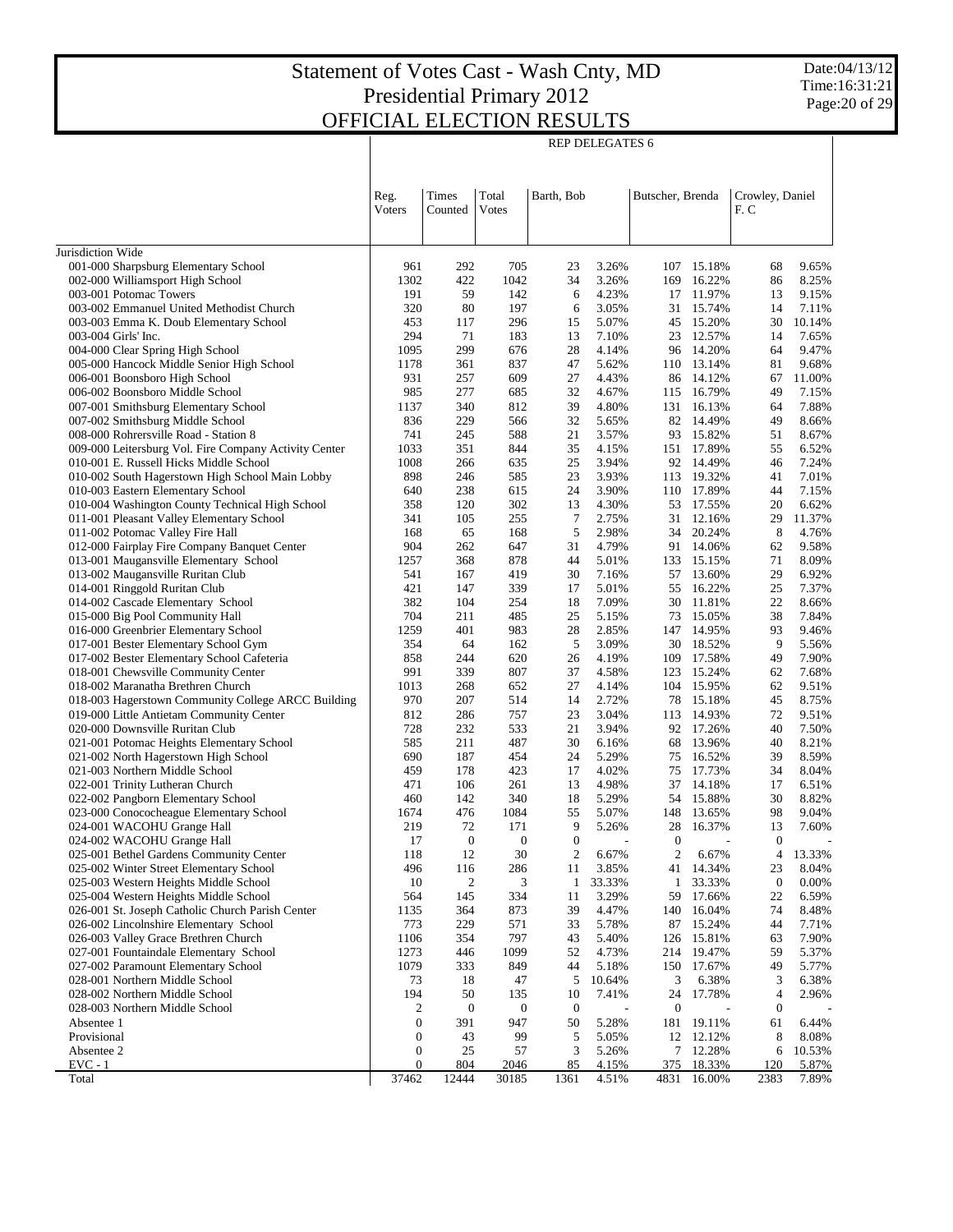Date:04/13/12 Time:16:31:21 Page:21 of 29

|                                                                                        | Darrow, Sylvia J.      |                | Davis, John M.         |                | Green, Stella      |                 | Hough, Michael      |                        | Joglekar, Jasraj       |                |
|----------------------------------------------------------------------------------------|------------------------|----------------|------------------------|----------------|--------------------|-----------------|---------------------|------------------------|------------------------|----------------|
|                                                                                        |                        |                |                        |                |                    |                 |                     |                        |                        |                |
| Jurisdiction Wide                                                                      |                        |                |                        |                |                    |                 |                     |                        |                        |                |
| 001-000 Sharpsburg Elementary School                                                   | 15                     | 2.13%          | 6                      | 0.85%          | 56                 | 7.94%           |                     | 121 17.16%             | 28                     | 3.97%          |
| 002-000 Williamsport High School                                                       | 17                     | 1.63%          | 22                     | 2.11%          | 78                 | 7.49%           | 178                 | 17.08%                 | 37                     | 3.55%          |
| 003-001 Potomac Towers                                                                 | 5                      | 3.52%          | 8                      | 5.63%          | 7                  | 4.93%           |                     | 18 12.68%              | 8                      | 5.63%          |
| 003-002 Emmanuel United Methodist Church                                               | $\mathbf{1}$<br>7      | 0.51%          | 4                      | 2.03%          | 10                 | 5.08%           |                     | 34 17.26%              | 13                     | 6.60%          |
| 003-003 Emma K. Doub Elementary School<br>003-004 Girls' Inc.                          | 3                      | 2.36%<br>1.64% | 6<br>$\overline{2}$    | 2.03%<br>1.09% | 30<br>14           | 10.14%<br>7.65% |                     | 39 13.18%<br>23 12.57% | 9<br>10                | 3.04%<br>5.46% |
| 004-000 Clear Spring High School                                                       | 10                     | 1.48%          | 16                     | 2.37%          | 54                 | 7.99%           |                     | 110 16.27%             | 29                     | 4.29%          |
| 005-000 Hancock Middle Senior High School                                              | 15                     | 1.79%          | 24                     | 2.87%          | 71                 | 8.48%           | 118                 | 14.10%                 | 32                     | 3.82%          |
| 006-001 Boonsboro High School                                                          | 14                     | 2.30%          | 4                      | 0.66%          | 51                 | 8.37%           |                     | 86 14.12%              | 28                     | 4.60%          |
| 006-002 Boonsboro Middle School                                                        | 12                     | 1.75%          | 15                     | 2.19%          | 49                 | 7.15%           |                     | 119 17.37%             | 21                     | 3.07%          |
| 007-001 Smithsburg Elementary School                                                   | 14                     | 1.72%          | 14                     | 1.72%          | 55                 | 6.77%           |                     | 140 17.24%             | 22                     | 2.71%          |
| 007-002 Smithsburg Middle School                                                       | 19                     | 3.36%          | 11                     | 1.94%          | 48                 | 8.48%           |                     | 84 14.84%              | 17                     | 3.00%          |
| 008-000 Rohrersville Road - Station 8                                                  | 11                     | 1.87%          | 11                     | 1.87%          | 47                 | 7.99%           |                     | 104 17.69%             | 26                     | 4.42%          |
| 009-000 Leitersburg Vol. Fire Company Activity Center                                  | 11                     | 1.30%          | 17                     | 2.01%          | 53                 | 6.28%           |                     | 164 19.43%             | 26                     | 3.08%          |
| 010-001 E. Russell Hicks Middle School                                                 | 10                     | 1.57%          | 15                     | 2.36%          | 42                 | 6.61%           |                     | 108 17.01%             | 30                     | 4.72%          |
| 010-002 South Hagerstown High School Main Lobby                                        | 6                      | 1.03%          | 10                     | 1.71%          | 36                 | 6.15%           | 121                 | 20.68%                 | 11                     | 1.88%          |
| 010-003 Eastern Elementary School                                                      | 4                      | 0.65%          | 9                      | 1.46%          | 45                 | 7.32%           |                     | 113 18.37%             | 21                     | 3.41%          |
| 010-004 Washington County Technical High School                                        | 4                      | 1.32%          | 6                      | 1.99%          | 21                 | 6.95%           | 62                  | 20.53%                 | 11                     | 3.64%          |
| 011-001 Pleasant Valley Elementary School                                              | 3                      | 1.18%          | 5                      | 1.96%          | 25                 | 9.80%           |                     | 46 18.04%              | 8                      | 3.14%          |
| 011-002 Potomac Valley Fire Hall                                                       | $\mathbf{1}$<br>9      | 0.60%          | $\boldsymbol{0}$<br>8  | 0.00%          | 5                  | 2.98%           | 46                  | 27.38%<br>91 14.06%    | 7                      | 4.17%          |
| 012-000 Fairplay Fire Company Banquet Center<br>013-001 Maugansville Elementary School | 6                      | 1.39%<br>0.68% | 10                     | 1.24%<br>1.14% | 57<br>62           | 8.81%<br>7.06%  |                     | 137 15.60%             | 24<br>33               | 3.71%<br>3.76% |
| 013-002 Maugansville Ruritan Club                                                      | 8                      | 1.91%          | 16                     | 3.82%          | 27                 | 6.44%           |                     | 59 14.08%              | 17                     | 4.06%          |
| 014-001 Ringgold Ruritan Club                                                          | 6                      | 1.77%          | 8                      | 2.36%          | 25                 | 7.37%           | 51                  | 15.04%                 | 11                     | 3.24%          |
| 014-002 Cascade Elementary School                                                      | $\overline{c}$         | 0.79%          | $\tau$                 | 2.76%          | 19                 | 7.48%           |                     | 35 13.78%              | 14                     | 5.51%          |
| 015-000 Big Pool Community Hall                                                        | 8                      | 1.65%          | 13                     | 2.68%          | 32                 | 6.60%           | 79                  | 16.29%                 | 23                     | 4.74%          |
| 016-000 Greenbrier Elementary School                                                   | 14                     | 1.42%          | 14                     | 1.42%          | 73                 | 7.43%           |                     | 164 16.68%             | 47                     | 4.78%          |
| 017-001 Bester Elementary School Gym                                                   | 4                      | 2.47%          | 5                      | 3.09%          | $\overline{7}$     | 4.32%           | 29                  | 17.90%                 | 9                      | 5.56%          |
| 017-002 Bester Elementary School Cafeteria                                             | $\overline{7}$         | 1.13%          | 10                     | 1.61%          | 47                 | 7.58%           |                     | 114 18.39%             | 16                     | 2.58%          |
| 018-001 Chewsville Community Center                                                    | 8                      | 0.99%          | 10                     | 1.24%          | 49                 | 6.07%           | 134                 | 16.60%                 | 45                     | 5.58%          |
| 018-002 Maranatha Brethren Church                                                      | 18                     | 2.76%          | 12                     | 1.84%          | 57                 | 8.74%           |                     | 114 17.48%             | 22                     | 3.37%          |
| 018-003 Hagerstown Community College ARCC Building                                     | 10                     | 1.95%          | 6                      | 1.17%          | 39                 | 7.59%           |                     | 84 16.34%              | 24                     | 4.67%          |
| 019-000 Little Antietam Community Center                                               | 9                      | 1.19%          | 11                     | 1.45%          | 70                 | 9.25%           |                     | 121 15.98%             | 36                     | 4.76%          |
| 020-000 Downsville Ruritan Club                                                        | 8                      | 1.50%          | 4                      | 0.75%          | 34                 | 6.38%           |                     | 95 17.82%              | 17                     | 3.19%          |
| 021-001 Potomac Heights Elementary School                                              | 4                      | 0.82%          | 7                      | 1.44%          | 32                 | 6.57%           |                     | 80 16.43%              | 19                     | 3.90%          |
| 021-002 North Hagerstown High School                                                   | $\mathbf{2}$<br>4      | 0.44%          | $\mathfrak{2}$         | 0.44%          | 29                 | 6.39%           |                     | 84 18.50%              | 12                     | 2.64%          |
| 021-003 Northern Middle School<br>022-001 Trinity Lutheran Church                      | 3                      | 0.95%<br>1.15% | 4<br>7                 | 0.95%<br>2.68% | 28<br>16           | 6.62%<br>6.13%  | 39                  | 75 17.73%<br>14.94%    | 17<br>11               | 4.02%<br>4.21% |
| 022-002 Pangborn Elementary School                                                     | 4                      | 1.18%          | 5                      | 1.47%          | 24                 | 7.06%           |                     | 58 17.06%              | 10                     | 2.94%          |
| 023-000 Conococheague Elementary School                                                | 18                     | 1.66%          | 29                     | 2.68%          | 85                 | 7.84%           | 166                 | 15.31%                 | 35                     | 3.23%          |
| 024-001 WACOHU Grange Hall                                                             | 4                      | 2.34%          | 3                      | 1.75%          | 11                 | 6.43%           | 27                  | 15.79%                 | 6                      | 3.51%          |
| 024-002 WACOHU Grange Hall                                                             | $\boldsymbol{0}$       |                | $\mathbf{0}$           |                | $\boldsymbol{0}$   |                 | $\theta$            |                        | $\mathbf 0$            |                |
| 025-001 Bethel Gardens Community Center                                                | $\overline{c}$         | 6.67%          | 1                      | 3.33%          | 3                  | 10.00%          | $\mathbf{1}$        | 3.33%                  | 1                      | 3.33%          |
| 025-002 Winter Street Elementary School                                                | $\boldsymbol{2}$       | 0.70%          | 5                      | 1.75%          | 18                 | 6.29%           | 45                  | 15.73%                 | 14                     | 4.90%          |
| 025-003 Western Heights Middle School                                                  | $\boldsymbol{0}$       | 0.00%          | $\boldsymbol{0}$       | 0.00%          | $\boldsymbol{0}$   | 0.00%           | $\mathbf{1}$        | 33.33%                 | $\boldsymbol{0}$       | 0.00%          |
| 025-004 Western Heights Middle School                                                  | 10                     | 2.99%          | 5                      | 1.50%          | 27                 | 8.08%           | 62                  | 18.56%                 | 11                     | 3.29%          |
| 026-001 St. Joseph Catholic Church Parish Center                                       | 15                     | 1.72%          | 21                     | 2.41%          | 57                 | 6.53%           | 139                 | 15.92%                 | 31                     | 3.55%          |
| 026-002 Lincolnshire Elementary School                                                 | 10                     | 1.75%          | 15                     | 2.63%          | 32                 | 5.60%           | 94                  | 16.46%                 | 24                     | 4.20%          |
| 026-003 Valley Grace Brethren Church                                                   | 10                     | 1.25%          | 18                     | 2.26%          | 57                 | 7.15%           | 128                 | 16.06%                 | 32                     | 4.02%          |
| 027-001 Fountaindale Elementary School                                                 | 10                     | 0.91%          | 16                     | 1.46%          | 46                 | 4.19%           | 241                 | 21.93%                 | 41                     | 3.73%          |
| 027-002 Paramount Elementary School                                                    | 19                     | 2.24%          | 23                     | 2.71%          | 42                 | 4.95%           |                     | 166 19.55%             | 30                     | 3.53%          |
| 028-001 Northern Middle School                                                         | 1                      | 2.13%          | $\mathbf{1}$           | 2.13%          | $\mathbf{1}$       | 2.13%           | 3                   | 6.38%                  | 3                      | 6.38%          |
| 028-002 Northern Middle School                                                         | 1                      | 0.74%          | 3                      | 2.22%          | 5                  | 3.70%           | 25                  | 18.52%                 | 6                      | 4.44%          |
| 028-003 Northern Middle School<br>Absentee 1                                           | $\boldsymbol{0}$<br>13 | 1.37%          | $\boldsymbol{0}$<br>22 | 2.32%          | $\mathbf{0}$<br>59 | 6.23%           | $\mathbf{0}$<br>189 | 19.96%                 | $\boldsymbol{0}$<br>22 | 2.32%          |
| Provisional                                                                            | $\mathbf{1}$           | 1.01%          | 1                      | 1.01%          | 8                  | 8.08%           | 10                  | 10.10%                 | 9                      | 9.09%          |
| Absentee 2                                                                             | $\boldsymbol{2}$       | 3.51%          | $\boldsymbol{2}$       | 3.51%          | 5                  | 8.77%           | 8                   | 14.04%                 | 1                      | 1.75%          |
| $EVC - 1$                                                                              | 18                     | 0.88%          | 23                     | 1.12%          | 102                | 4.99%           | 405                 | 19.79%                 | 71                     | 3.47%          |
| Total                                                                                  | 452                    | 1.50%          | 552                    | 1.83%          | 2082               | 6.90%           | 5187                | 17.18%                 | 1138                   | 3.77%          |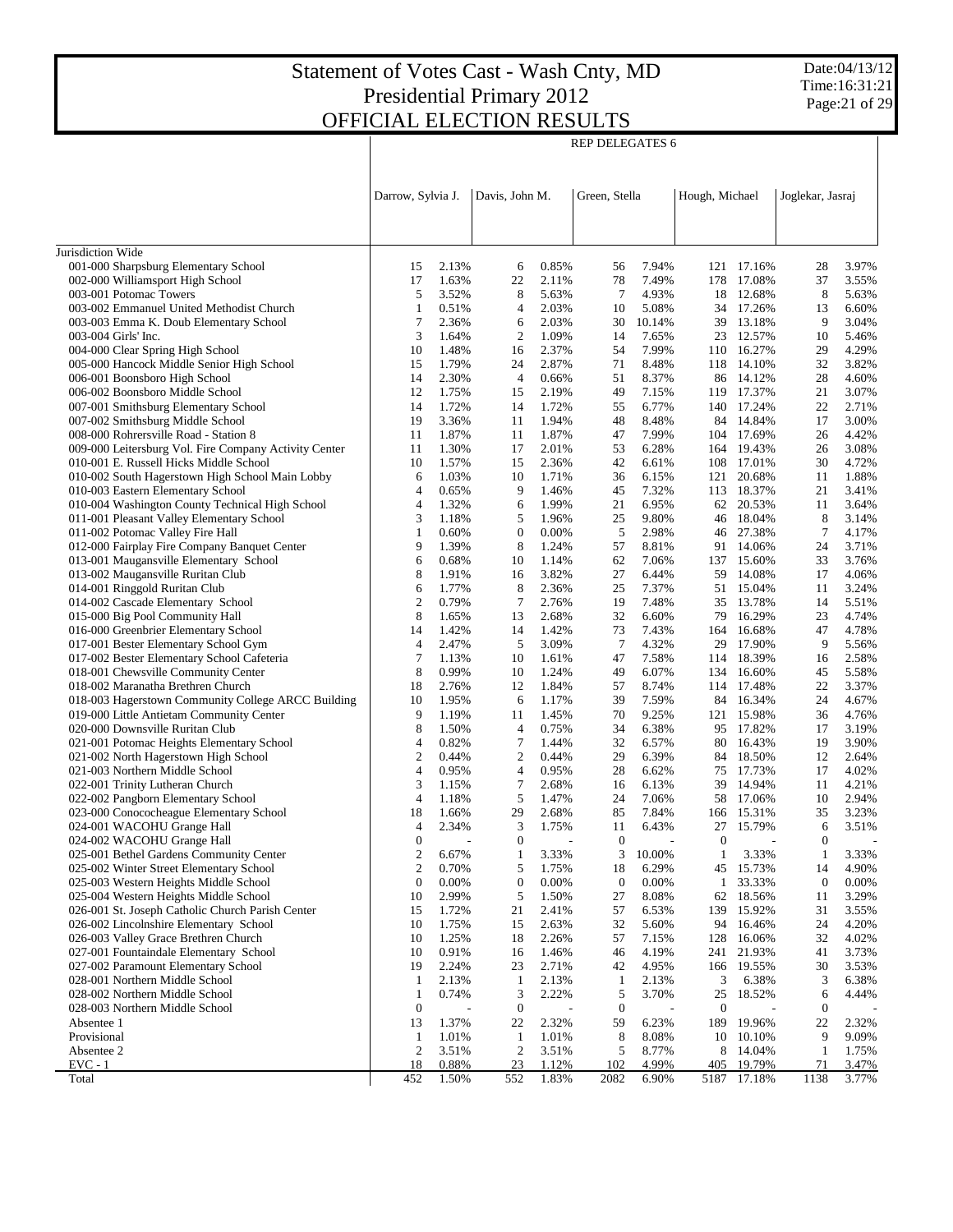REP DELEGATES 6

Date:04/13/12 Time:16:31:21 Page:22 of 29

|                                                                               | Laird, Jason B.       |                | Mooney, Eulalia        |                | Sanchez, Ignacio        |                         | Shade, Jacob           |                | Stankov, Beatriz   |                |
|-------------------------------------------------------------------------------|-----------------------|----------------|------------------------|----------------|-------------------------|-------------------------|------------------------|----------------|--------------------|----------------|
|                                                                               |                       |                | М                      |                | Ε.                      |                         |                        |                | М.                 |                |
| Jurisdiction Wide                                                             |                       |                |                        |                |                         |                         |                        |                |                    |                |
| 001-000 Sharpsburg Elementary School                                          | 35                    | 4.96%          | 54                     | 7.66%          |                         | 98 13.90%               | 19                     | 2.70%          | 8                  | 1.13%          |
| 002-000 Williamsport High School                                              | 46                    | 4.41%          | 73                     | 7.01%          | 156                     | 14.97%                  | 31                     | 2.98%          | 21                 | 2.02%          |
| 003-001 Potomac Towers                                                        | 9                     | 6.34%          | 11                     | 7.75%          |                         | 16 11.27%               | 6                      | 4.23%          | 3                  | 2.11%          |
| 003-002 Emmanuel United Methodist Church                                      | 11                    | 5.58%          | 12                     | 6.09%          | 29                      | 14.72%                  | 6                      | 3.05%          | $\mathbf{0}$       | 0.00%          |
| 003-003 Emma K. Doub Elementary School                                        | 13                    | 4.39%          | 28                     | 9.46%          | 31                      | 10.47%                  | 11                     | 3.72%          | 2                  | 0.68%          |
| 003-004 Girls' Inc.                                                           | 11                    | 6.01%          | 14                     | 7.65%          | 19                      | 10.38%                  | 9                      | 4.92%          | 6                  | 3.28%          |
| 004-000 Clear Spring High School                                              | 29                    | 4.29%          | 55                     | 8.14%          | 90                      | 13.31%                  | 24                     | 3.55%          | 10                 | 1.48%          |
| 005-000 Hancock Middle Senior High School                                     | 42                    | 5.02%          | 65                     | 7.77%          | 106                     | 12.66%                  | 38                     | 4.54%          | 12                 | 1.43%          |
| 006-001 Boonsboro High School                                                 | 44                    | 7.22%          | 51                     | 8.37%          | 67                      | 11.00%                  | 14                     | 2.30%          | 7                  | 1.15%          |
| 006-002 Boonsboro Middle School                                               | 30                    | 4.38%          | 44                     | 6.42%          | 96                      | 14.01%                  | 24                     | 3.50%          | 10                 | 1.46%          |
| 007-001 Smithsburg Elementary School<br>007-002 Smithsburg Middle School      | 38<br>22              | 4.68%<br>3.89% | 59<br>41               | 7.27%<br>7.24% | 65                      | 116 14.29%              | 32<br>23               | 3.94%<br>4.06% | 15<br>17           | 1.85%<br>3.00% |
| 008-000 Rohrersville Road - Station 8                                         | 28                    | 4.76%          | 47                     | 7.99%          | 87                      | 11.48%<br>14.80%        | 12                     | 2.04%          | 6                  | 1.02%          |
| 009-000 Leitersburg Vol. Fire Company Activity Center                         | 29                    | 3.44%          | 53                     | 6.28%          | 136                     | 16.11%                  | 27                     | 3.20%          | 14                 | 1.66%          |
| 010-001 E. Russell Hicks Middle School                                        | 37                    | 5.83%          | 41                     | 6.46%          |                         | 87 13.70%               | 17                     | 2.68%          | 11                 | 1.73%          |
| 010-002 South Hagerstown High School Main Lobby                               | 18                    | 3.08%          | 37                     | 6.32%          | 93                      | 15.90%                  | 22                     | 3.76%          | 7                  | 1.20%          |
| 010-003 Eastern Elementary School                                             | 26                    | 4.23%          | 40                     | 6.50%          | 104                     | 16.91%                  | 20                     | 3.25%          | 7                  | 1.14%          |
| 010-004 Washington County Technical High School                               | 15                    | 4.97%          | 16                     | 5.30%          | 49                      | 16.23%                  | 10                     | 3.31%          | $\boldsymbol{2}$   | 0.66%          |
| 011-001 Pleasant Valley Elementary School                                     | 8                     | 3.14%          | 31                     | 12.16%         |                         | 32 12.55%               | 7                      | 2.75%          | 2                  | 0.78%          |
| 011-002 Potomac Valley Fire Hall                                              | $\tau$                | 4.17%          | 9                      | 5.36%          | 31                      | 18.45%                  | 3                      | 1.79%          | $\mathbf{0}$       | 0.00%          |
| 012-000 Fairplay Fire Company Banquet Center                                  | 34                    | 5.26%          | 55                     | 8.50%          | 78                      | 12.06%                  | 22                     | 3.40%          | 17                 | 2.63%          |
| 013-001 Maugansville Elementary School                                        | 48                    | 5.47%          | 63                     | 7.18%          | 123                     | 14.01%                  | 38                     | 4.33%          | 20                 | 2.28%          |
| 013-002 Maugansville Ruritan Club                                             | 18                    | 4.30%          | 28                     | 6.68%          |                         | 50 11.93%               | 22                     | 5.25%          | 16                 | 3.82%          |
| 014-001 Ringgold Ruritan Club                                                 | 9                     | 2.65%          | 20                     | 5.90%          | 48                      | 14.16%                  | 15                     | 4.42%          | 11                 | 3.24%          |
| 014-002 Cascade Elementary School                                             | 17                    | 6.69%          | 11                     | 4.33%          | 20                      | 7.87%                   | 15                     | 5.91%          | 11                 | 4.33%          |
| 015-000 Big Pool Community Hall<br>016-000 Greenbrier Elementary School       | 24<br>60              | 4.95%<br>6.10% | 26<br>78               | 5.36%<br>7.93% | 60                      | 12.37%<br>136 13.84%    | 23                     | 4.74%<br>1.83% | 8<br>14            | 1.65%<br>1.42% |
| 017-001 Bester Elementary School Gym                                          | 9                     | 5.56%          | 8                      | 4.94%          | 29                      | 17.90%                  | 18<br>3                | 1.85%          | 1                  | 0.62%          |
| 017-002 Bester Elementary School Cafeteria                                    | 21                    | 3.39%          | 39                     | 6.29%          | 103                     | 16.61%                  | 15                     | 2.42%          | 15                 | 2.42%          |
| 018-001 Chewsville Community Center                                           | 58                    | 7.19%          | 51                     | 6.32%          |                         | 117 14.50%              | 22                     | 2.73%          | 10                 | 1.24%          |
| 018-002 Maranatha Brethren Church                                             | 23                    | 3.53%          | 48                     | 7.36%          |                         | 92 14.11%               | 12                     | 1.84%          | 8                  | 1.23%          |
| 018-003 Hagerstown Community College ARCC Building                            | 28                    | 5.45%          | 45                     | 8.75%          |                         | 72 14.01%               | 16                     | 3.11%          | 7                  | 1.36%          |
| 019-000 Little Antietam Community Center                                      | 41                    | 5.42%          | 59                     | 7.79%          |                         | 108 14.27%              | 21                     | 2.77%          | 12                 | 1.59%          |
| 020-000 Downsville Ruritan Club                                               | 21                    | 3.94%          | 34                     | 6.38%          |                         | 82 15.38%               | 23                     | 4.32%          | 14                 | 2.63%          |
| 021-001 Potomac Heights Elementary School                                     | 28                    | 5.75%          | 32                     | 6.57%          |                         | 63 12.94%               | 23                     | 4.72%          | 9                  | 1.85%          |
| 021-002 North Hagerstown High School                                          | 21                    | 4.63%          | 30                     | 6.61%          | 65                      | 14.32%                  | 13                     | 2.86%          | 11                 | 2.42%          |
| 021-003 Northern Middle School                                                | 19                    | 4.49%          | 26                     | 6.15%          | 66                      | 15.60%                  | 12                     | 2.84%          | 9                  | 2.13%          |
| 022-001 Trinity Lutheran Church                                               | 15                    | 5.75%          | 16                     | 6.13%          | 33                      | 12.64%                  | 12                     | 4.60%          | 9                  | 3.45%          |
| 022-002 Pangborn Elementary School<br>023-000 Conococheague Elementary School | 11<br>48              | 3.24%<br>4.43% | 25<br>83               | 7.35%<br>7.66% |                         | 46 13.53%<br>137 12.64% | 13<br>54               | 3.82%<br>4.98% | 10<br>28           | 2.94%<br>2.58% |
| 024-001 WACOHU Grange Hall                                                    | 8                     | 4.68%          | 12                     | 7.02%          | 21                      | 12.28%                  | 8                      | 4.68%          | 4                  | 2.34%          |
| 024-002 WACOHU Grange Hall                                                    | $\boldsymbol{0}$      |                | $\boldsymbol{0}$       |                | $\boldsymbol{0}$        |                         | $\boldsymbol{0}$       |                | $\mathbf{0}$       |                |
| 025-001 Bethel Gardens Community Center                                       | 1                     | 3.33%          | 3                      | 10.00%         | $\mathfrak{2}$          | 6.67%                   | 1                      | 3.33%          | 2                  | 6.67%          |
| 025-002 Winter Street Elementary School                                       | 21                    | 7.34%          | 21                     | 7.34%          | 43                      | 15.03%                  | 9                      | 3.15%          | 4                  | 1.40%          |
| 025-003 Western Heights Middle School                                         | $\boldsymbol{0}$      | 0.00%          | 0                      | 0.00%          | $\boldsymbol{0}$        | 0.00%                   | $\boldsymbol{0}$       | 0.00%          | $\boldsymbol{0}$   | 0.00%          |
| 025-004 Western Heights Middle School                                         | 16                    | 4.79%          | 17                     | 5.09%          | 50                      | 14.97%                  | 9                      | 2.69%          | 4                  | 1.20%          |
| 026-001 St. Joseph Catholic Church Parish Center                              | 42                    | 4.81%          | 51                     | 5.84%          |                         | 118 13.52%              | 40                     | 4.58%          | 18                 | 2.06%          |
| 026-002 Lincolnshire Elementary School                                        | 33                    | 5.78%          | 33                     | 5.78%          | 71                      | 12.43%                  | 22                     | 3.85%          | 11                 | 1.93%          |
| 026-003 Valley Grace Brethren Church                                          | 39                    | 4.89%          | 44                     | 5.52%          | 108                     | 13.55%                  | 32                     | 4.02%          | 18                 | 2.26%          |
| 027-001 Fountaindale Elementary School                                        | 40                    | 3.64%          | 53                     | 4.82%          | 203                     | 18.47%                  | 27                     | 2.46%          | 12                 | 1.09%          |
| 027-002 Paramount Elementary School                                           | 34                    | 4.00%          | 34                     | 4.00%          | 132                     | 15.55%                  | 34                     | 4.00%          | 16                 | 1.88%          |
| 028-001 Northern Middle School                                                | 3                     | 6.38%          | $\mathbf{1}$           | 2.13%          | 3                       | 6.38%                   | 5                      | 10.64%         | 5                  | 10.64%         |
| 028-002 Northern Middle School                                                | 7<br>$\boldsymbol{0}$ | 5.19%          | $\overline{4}$         | 2.96%          | 21                      | 15.56%                  | 7                      | 5.19%          | 1                  | 0.74%          |
| 028-003 Northern Middle School<br>Absentee 1                                  | 28                    | 2.96%          | $\boldsymbol{0}$<br>41 | 4.33%          | $\boldsymbol{0}$<br>164 | 17.32%                  | $\boldsymbol{0}$<br>34 | 3.59%          | $\mathbf{0}$<br>12 | 1.27%          |
| Provisional                                                                   | 9                     | 9.09%          | 6                      | 6.06%          | 9                       | 9.09%                   | $\overline{4}$         | 4.04%          | 1                  | 1.01%          |
| Absentee 2                                                                    | $\boldsymbol{2}$      | 3.51%          | 4                      | 7.02%          | 8                       | 14.04%                  | $\boldsymbol{0}$       | 0.00%          | $\boldsymbol{2}$   | 3.51%          |
| EVC - 1                                                                       | 94                    | 4.59%          | 105                    | 5.13%          | 341                     | 16.67%                  | 79                     | 3.86%          | 43                 | 2.10%          |
| Total                                                                         | 1428                  | 4.73%          | 1987                   | 6.58%          | 4330                    | 14.34%                  | 1058                   | 3.51%          | 553                | 1.83%          |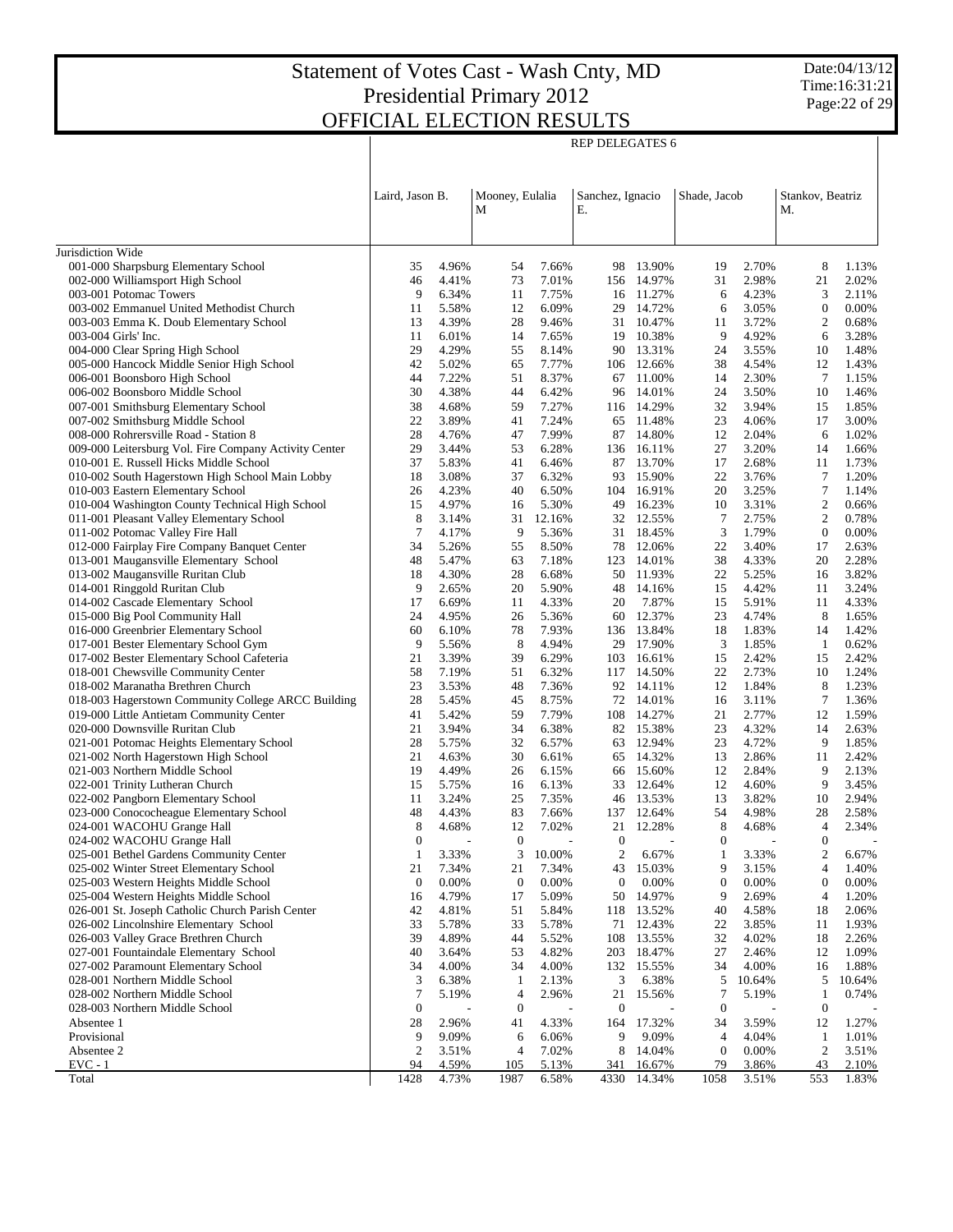REP DELEGATES 6

|                                                                                      | Stankov, Deian G. |                | Tippett, Thomas<br>М. |                | Wigfield, Darren<br>S. |                |
|--------------------------------------------------------------------------------------|-------------------|----------------|-----------------------|----------------|------------------------|----------------|
| Jurisdiction Wide                                                                    |                   |                |                       |                |                        |                |
| 001-000 Sharpsburg Elementary School                                                 | 5                 | 0.71%          | 24                    | 3.40%          | 38                     | 5.39%          |
| 002-000 Williamsport High School                                                     | 18                | 1.73%          | 29                    | 2.78%          | 47                     | 4.51%          |
| 003-001 Potomac Towers                                                               | 1                 | 0.70%          | 3                     | 2.11%          | 11                     | 7.75%          |
| 003-002 Emmanuel United Methodist Church                                             | $\overline{c}$    | 1.02%          | 7                     | 3.55%          | 17                     | 8.63%          |
| 003-003 Emma K. Doub Elementary School                                               | $\mathbf{1}$      | 0.34%          | 15                    | 5.07%          | 14                     | 4.73%          |
| 003-004 Girls' Inc.                                                                  | 4                 | 2.19%          | 8                     | 4.37%          | 10                     | 5.46%          |
| 004-000 Clear Spring High School                                                     | 8                 | 1.18%          | 26                    | 3.85%          | 27                     | 3.99%          |
| 005-000 Hancock Middle Senior High School                                            | 7                 | 0.84%          | 27                    | 3.23%          | 42                     | 5.02%          |
| 006-001 Boonsboro High School                                                        | 7                 | 1.15%          | 18                    | 2.96%          | 38                     | 6.24%          |
| 006-002 Boonsboro Middle School                                                      | 9                 | 1.31%          | 27                    | 3.94%          | 33                     | 4.82%          |
| 007-001 Smithsburg Elementary School                                                 | 12                | 1.48%          | 27                    | 3.33%          | 34                     | 4.19%          |
| 007-002 Smithsburg Middle School                                                     | 8                 | 1.41%          | 26                    | 4.59%          | 22                     | 3.89%          |
| 008-000 Rohrersville Road - Station 8                                                | 2                 | 0.34%          | 14                    | 2.38%          | 28                     | 4.76%          |
| 009-000 Leitersburg Vol. Fire Company Activity Center                                | 13<br>9           | 1.54%          | 21<br>27              | 2.49%<br>4.25% | 39                     | 4.62%          |
| 010-001 E. Russell Hicks Middle School                                               | 5                 | 1.42%<br>0.85% | 24                    | 4.10%          | 38<br>18               | 5.98%<br>3.08% |
| 010-002 South Hagerstown High School Main Lobby<br>010-003 Eastern Elementary School | 6                 | 0.98%          | 20                    | 3.25%          | 22                     | 3.58%          |
| 010-004 Washington County Technical High School                                      | $\mathfrak{2}$    | 0.66%          | 9                     | 2.98%          | 9                      | 2.98%          |
| 011-001 Pleasant Valley Elementary School                                            | $\mathbf{1}$      | 0.39%          | 9                     | 3.53%          | 11                     | 4.31%          |
| 011-002 Potomac Valley Fire Hall                                                     | $\mathbf{1}$      | 0.60%          | 3                     | 1.79%          | 8                      | 4.76%          |
| 012-000 Fairplay Fire Company Banquet Center                                         | 12                | 1.85%          | 25                    | 3.86%          | 31                     | 4.79%          |
| 013-001 Maugansville Elementary School                                               | 12                | 1.37%          | 40                    | 4.56%          | 38                     | 4.33%          |
| 013-002 Maugansville Ruritan Club                                                    | 8                 | 1.91%          | 14                    | 3.34%          | 20                     | 4.77%          |
| 014-001 Ringgold Ruritan Club                                                        | 8                 | 2.36%          | 20                    | 5.90%          | 10                     | 2.95%          |
| 014-002 Cascade Elementary School                                                    | 4                 | 1.57%          | 12                    | 4.72%          | 17                     | 6.69%          |
| 015-000 Big Pool Community Hall                                                      | $\mathfrak{Z}$    | 0.62%          | 19                    | 3.92%          | 31                     | 6.39%          |
| 016-000 Greenbrier Elementary School                                                 | 8                 | 0.81%          | 35                    | 3.56%          | 54                     | 5.49%          |
| 017-001 Bester Elementary School Gym                                                 | $\boldsymbol{0}$  | 0.00%          | $\overline{4}$        | 2.47%          | 10                     | 6.17%          |
| 017-002 Bester Elementary School Cafeteria                                           | 11                | 1.77%          | 17                    | 2.74%          | 21                     | 3.39%          |
| 018-001 Chewsville Community Center                                                  | 7                 | 0.87%          | 23                    | 2.85%          | 51                     | 6.32%          |
| 018-002 Maranatha Brethren Church                                                    | 7                 | 1.07%          | 21                    | 3.22%          | 25                     | 3.83%          |
| 018-003 Hagerstown Community College ARCC Building                                   | 8                 | 1.56%          | 15                    | 2.92%          | 23                     | 4.47%          |
| 019-000 Little Antietam Community Center                                             | 3                 | 0.40%          | 17                    | 2.25%          | 41                     | 5.42%          |
| 020-000 Downsville Ruritan Club                                                      | 7                 | 1.31%          | 23                    | 4.32%          | 18                     | 3.38%          |
| 021-001 Potomac Heights Elementary School                                            | 9                 | 1.85%          | 20                    | 4.11%          | 23                     | 4.72%          |
| 021-002 North Hagerstown High School                                                 | 6                 | 1.32%          | 19                    | 4.19%          | 22                     | 4.85%          |
| 021-003 Northern Middle School                                                       | 7                 | 1.65%          | 14                    | 3.31%          | 16                     | 3.78%          |
| 022-001 Trinity Lutheran Church                                                      | 5                 | 1.92%          | 14                    | 5.36%          | 14                     | 5.36%          |
| 022-002 Pangborn Elementary School                                                   | 6                 | 1.76%          | 15                    | 4.41%          | 11                     | 3.24%          |
| 023-000 Conococheague Elementary School                                              | 22                | 2.03%          | 32                    | 2.95%          | 46                     | 4.24%          |
| 024-001 WACOHU Grange Hall                                                           | 3                 | 1.75%          | 5                     | 2.92%          | 9                      | 5.26%          |
| 024-002 WACOHU Grange Hall                                                           | $\boldsymbol{0}$  |                | $\bf{0}$              |                | 0                      |                |
| 025-001 Bethel Gardens Community Center                                              | 1                 | 3.33%          | 2                     | 6.67%          | 2                      | 6.67%          |
| 025-002 Winter Street Elementary School                                              | 1                 | 0.35%          | 8                     | 2.80%          | 20                     | 6.99%          |
| 025-003 Western Heights Middle School                                                | $\boldsymbol{0}$  | 0.00%          | $\boldsymbol{0}$      | 0.00%          | $\boldsymbol{0}$       | 0.00%          |
| 025-004 Western Heights Middle School                                                | 5                 | 1.50%          | 9                     | 2.69%          | 17                     | 5.09%          |
| 026-001 St. Joseph Catholic Church Parish Center                                     | 17                | 1.95%          | 29                    | 3.32%          | 42                     | 4.81%          |
| 026-002 Lincolnshire Elementary School                                               | 12                | 2.10%          | 18                    | 3.15%          | 32                     | 5.60%          |
| 026-003 Valley Grace Brethren Church<br>027-001 Fountaindale Elementary School       | 13                | 1.63%          | 28                    | 3.51%          | 38                     | 4.77%          |
| 027-002 Paramount Elementary School                                                  | 9<br>11           | 0.82%<br>1.30% | 30<br>33              | 2.73%<br>3.89% | 46<br>32               | 4.19%          |
| 028-001 Northern Middle School                                                       | 3                 | 6.38%          | $\overline{4}$        | 8.51%          | 3                      | 3.77%<br>6.38% |
| 028-002 Northern Middle School                                                       | 4                 | 2.96%          | 7                     |                | 6                      | 4.44%          |
| 028-003 Northern Middle School                                                       | $\boldsymbol{0}$  |                | $\boldsymbol{0}$      | 5.19%          | 0                      |                |
| Absentee 1                                                                           | 3                 | 0.32%          | 36                    | 3.80%          | 32                     | 3.38%          |
| Provisional                                                                          | 2                 | 2.02%          | $\overline{4}$        | 4.04%          | 10                     | 10.10%         |
| Absentee 2                                                                           | 4                 | 7.02%          | 1                     | 1.75%          | 2                      | 3.51%          |
| $EVC - 1$                                                                            | 24                | 1.17%          | 72                    | 3.52%          | 89                     | 4.35%          |
| Total                                                                                | 386               | 1.28%          | 1049                  | 3.48%          | 1408                   | 4.66%          |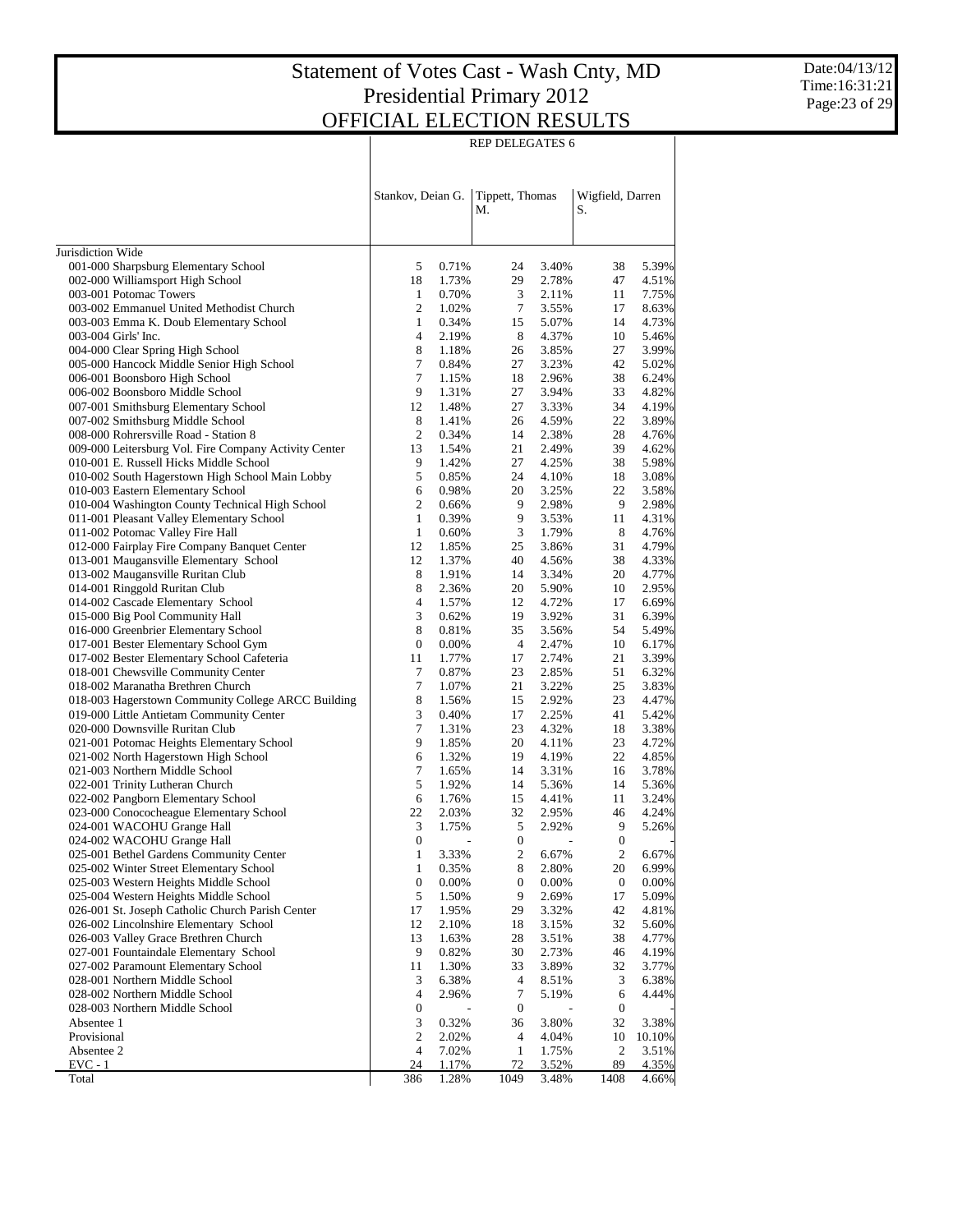Date:04/13/12 Time:16:31:21 Page:24 of 29

|                                                                                    | <b>REP ALTERNATES 6</b>                                              |                       |                  |                    |                |                        |                 |                        |                 |  |
|------------------------------------------------------------------------------------|----------------------------------------------------------------------|-----------------------|------------------|--------------------|----------------|------------------------|-----------------|------------------------|-----------------|--|
|                                                                                    | Dillard,<br>Times<br>Total<br>Clough, Candice<br>Reg.<br>Abdo, Ayman |                       |                  |                    |                |                        |                 |                        |                 |  |
|                                                                                    | <b>V</b> oters                                                       | Counted               | Votes            |                    |                | S.                     |                 | Christopher            |                 |  |
| Jurisdiction Wide                                                                  |                                                                      |                       |                  |                    |                |                        |                 |                        |                 |  |
| 001-000 Sharpsburg Elementary School                                               | 961                                                                  | 292                   | 645              | 10                 | 1.55%          | 56                     | 8.68%           | 55                     | 8.53%           |  |
| 002-000 Williamsport High School                                                   | 1302                                                                 | 422                   | 939              | 15                 | 1.60%          | 69                     | 7.35%           | 73                     | 7.77%           |  |
| 003-001 Potomac Towers                                                             | 191                                                                  | 59                    | 134              | 5                  | 3.73%          | 13                     | 9.70%           | 20                     | 14.93%          |  |
| 003-002 Emmanuel United Methodist Church                                           | 320                                                                  | 80                    | 180              | 2                  | 1.11%          | 17                     | 9.44%           | 21                     | 11.67%          |  |
| 003-003 Emma K. Doub Elementary School                                             | 453                                                                  | 117                   | 249              | 9                  | 3.61%          | 18                     | 7.23%           | 22                     | 8.84%           |  |
| 003-004 Girls' Inc.                                                                | 294                                                                  | 71                    | 157              | $\overline{4}$     | 2.55%          | 15                     | 9.55%           | 20                     | 12.74%          |  |
| 004-000 Clear Spring High School<br>005-000 Hancock Middle Senior High School      | 1095                                                                 | 299<br>361            | 593<br>759       | 8<br>14            | 1.35%          | 39                     | 6.58%           | 54                     | 9.11%<br>8.83%  |  |
| 006-001 Boonsboro High School                                                      | 1178<br>931                                                          | 257                   | 564              | 7                  | 1.84%<br>1.24% | 61<br>50               | 8.04%<br>8.87%  | 67<br>60               | 10.64%          |  |
| 006-002 Boonsboro Middle School                                                    | 985                                                                  | 277                   | 596              | 9                  | 1.51%          | 41                     | 6.88%           | 41                     | 6.88%           |  |
| 007-001 Smithsburg Elementary School                                               | 1137                                                                 | 340                   | 734              | 18                 | 2.45%          | 54                     | 7.36%           | 59                     | 8.04%           |  |
| 007-002 Smithsburg Middle School                                                   | 836                                                                  | 229                   | 506              | 16                 | 3.16%          | 39                     | 7.71%           | 43                     | 8.50%           |  |
| 008-000 Rohrersville Road - Station 8                                              | 741                                                                  | 245                   | 519              | 9                  | 1.73%          | 39                     | 7.51%           | 39                     | 7.51%           |  |
| 009-000 Leitersburg Vol. Fire Company Activity Center                              | 1033                                                                 | 351                   | 767              | 15                 | 1.96%          | 44                     | 5.74%           | 48                     | 6.26%           |  |
| 010-001 E. Russell Hicks Middle School                                             | 1008                                                                 | 266                   | 575              | 12                 | 2.09%          | 42                     | 7.30%           | 44                     | 7.65%           |  |
| 010-002 South Hagerstown High School Main Lobby                                    | 898                                                                  | 246                   | 550              | 8                  | 1.45%          | 25                     | 4.55%           | 31                     | 5.64%           |  |
| 010-003 Eastern Elementary School                                                  | 640                                                                  | 238                   | 570              | 7                  | 1.23%          | 30                     | 5.26%           | 38                     | 6.67%           |  |
| 010-004 Washington County Technical High School                                    | 358                                                                  | 120                   | 276              | 5                  | 1.81%          | 18                     | 6.52%           | 22                     | 7.97%           |  |
| 011-001 Pleasant Valley Elementary School                                          | 341                                                                  | 105                   | 217              | 5                  | 2.30%          | 15                     | 6.91%           | 15                     | 6.91%           |  |
| 011-002 Potomac Valley Fire Hall<br>012-000 Fairplay Fire Company Banquet Center   | 168<br>904                                                           | 65<br>262             | 138<br>609       | $\mathbf{1}$<br>13 | 0.72%<br>2.13% | 13<br>39               | 9.42%<br>6.40%  | 15<br>44               | 10.87%<br>7.22% |  |
| 013-001 Maugansville Elementary School                                             | 1257                                                                 | 368                   | 813              | 19                 | 2.34%          | 68                     | 8.36%           | 74                     | 9.10%           |  |
| 013-002 Maugansville Ruritan Club                                                  | 541                                                                  | 167                   | 373              | 10                 | 2.68%          | 28                     | 7.51%           | 34                     | 9.12%           |  |
| 014-001 Ringgold Ruritan Club                                                      | 421                                                                  | 147                   | 303              | 11                 | 3.63%          | 20                     | 6.60%           | 22                     | 7.26%           |  |
| 014-002 Cascade Elementary School                                                  | 382                                                                  | 104                   | 227              | 5                  | 2.20%          | 24                     | 10.57%          | 29                     | 12.78%          |  |
| 015-000 Big Pool Community Hall                                                    | 704                                                                  | 211                   | 419              | 11                 | 2.63%          | 34                     | 8.11%           | 37                     | 8.83%           |  |
| 016-000 Greenbrier Elementary School                                               | 1259                                                                 | 401                   | 891              | 9                  | 1.01%          | 76                     | 8.53%           | 87                     | 9.76%           |  |
| 017-001 Bester Elementary School Gym                                               | 354                                                                  | 64                    | 152              | $\mathfrak{2}$     | 1.32%          | 14                     | 9.21%           | 14                     | 9.21%           |  |
| 017-002 Bester Elementary School Cafeteria                                         | 858                                                                  | 244                   | 562              | 11                 | 1.96%          | 34                     | 6.05%           | 33                     | 5.87%           |  |
| 018-001 Chewsville Community Center                                                | 991                                                                  | 339                   | 677              | $\overline{7}$     | 1.03%          | 59                     | 8.71%           | 61                     | 9.01%           |  |
| 018-002 Maranatha Brethren Church                                                  | 1013                                                                 | 268                   | 545              | 11                 | 2.02%          | 39                     | 7.16%           | 51                     | 9.36%           |  |
| 018-003 Hagerstown Community College ARCC Building                                 | 970<br>812                                                           | 207<br>286            | 481<br>669       | 10<br>10           | 2.08%<br>1.49% | 39<br>49               | 8.11%<br>7.32%  | 42<br>59               | 8.73%<br>8.82%  |  |
| 019-000 Little Antietam Community Center<br>020-000 Downsville Ruritan Club        | 728                                                                  | 232                   | 471              | 11                 | 2.34%          | 28                     | 5.94%           | 31                     | 6.58%           |  |
| 021-001 Potomac Heights Elementary School                                          | 585                                                                  | 211                   | 420              | 5                  | 1.19%          | 30                     | 7.14%           | 40                     | 9.52%           |  |
| 021-002 North Hagerstown High School                                               | 690                                                                  | 187                   | 403              | $\overline{7}$     | 1.74%          | 21                     | 5.21%           | 27                     | 6.70%           |  |
| 021-003 Northern Middle School                                                     | 459                                                                  | 178                   | 366              | 7                  | 1.91%          | 18                     | 4.92%           | 26                     | 7.10%           |  |
| 022-001 Trinity Lutheran Church                                                    | 471                                                                  | 106                   | 230              | 5                  | 2.17%          | 24                     | 10.43%          | 21                     | 9.13%           |  |
| 022-002 Pangborn Elementary School                                                 | 460                                                                  | 142                   | 288              | 9                  | 3.13%          | 17                     | 5.90%           | 18                     | 6.25%           |  |
| 023-000 Conococheague Elementary School                                            | 1674                                                                 | 476                   | 930              | 20                 | 2.15%          | 73                     | 7.85%           | 75                     | 8.06%           |  |
| 024-001 WACOHU Grange Hall                                                         | 219                                                                  | 72                    | 166              | 6                  | 3.61%          | 7                      | 4.22%           | 10                     | 6.02%           |  |
| 024-002 WACOHU Grange Hall                                                         | 17                                                                   | $\boldsymbol{0}$      | $\boldsymbol{0}$ | $\mathbf{0}$       |                | $\boldsymbol{0}$       | $\overline{a}$  | $\boldsymbol{0}$       |                 |  |
| 025-001 Bethel Gardens Community Center<br>025-002 Winter Street Elementary School | 118                                                                  | 12                    | 28               | $\overline{c}$     | 7.14%          | $\mathbf{1}$           | 3.57%           | $\boldsymbol{2}$       | 7.14%           |  |
| 025-003 Western Heights Middle School                                              | 496<br>10                                                            | 116<br>$\overline{c}$ | 271<br>3         | 7<br>$\bf{0}$      | 2.58%<br>0.00% | 19<br>$\boldsymbol{0}$ | 7.01%<br>0.00%  | 23<br>$\boldsymbol{0}$ | 8.49%<br>0.00%  |  |
| 025-004 Western Heights Middle School                                              | 564                                                                  | 145                   | 306              | 3                  | 0.98%          | 22                     | 7.19%           | 26                     | 8.50%           |  |
| 026-001 St. Joseph Catholic Church Parish Center                                   | 1135                                                                 | 364                   | 811              | 13                 | 1.60%          | 56                     | 6.91%           | 61                     | 7.52%           |  |
| 026-002 Lincolnshire Elementary School                                             | 773                                                                  | 229                   | 534              | 12                 | 2.25%          | 38                     | 7.12%           | 42                     | 7.87%           |  |
| 026-003 Valley Grace Brethren Church                                               | 1106                                                                 | 354                   | 733              | 21                 | 2.86%          | 50                     | 6.82%           | 60                     | 8.19%           |  |
| 027-001 Fountaindale Elementary School                                             | 1273                                                                 | 446                   | 1021             | 14                 | 1.37%          | 58                     | 5.68%           | 65                     | 6.37%           |  |
| 027-002 Paramount Elementary School                                                | 1079                                                                 | 333                   | 797              | 8                  | 1.00%          | 54                     | 6.78%           | 56                     | 7.03%           |  |
| 028-001 Northern Middle School                                                     | 73                                                                   | 18                    | 43               | 5                  | 11.63%         | 2                      | 4.65%           | 3                      | 6.98%           |  |
| 028-002 Northern Middle School                                                     | 194                                                                  | 50                    | 120              | 6                  | 5.00%          | 7                      | 5.83%           | 8                      | 6.67%           |  |
| 028-003 Northern Middle School                                                     | 2                                                                    | $\boldsymbol{0}$      | $\mathbf 0$      | $\boldsymbol{0}$   |                | $\boldsymbol{0}$       |                 | $\boldsymbol{0}$       |                 |  |
| Absentee 1                                                                         | $\boldsymbol{0}$                                                     | 391                   | 842              | 11                 | 1.31%          | 45                     | 5.34%           | 48                     | 5.70%           |  |
| Provisional<br>Absentee 2                                                          | $\boldsymbol{0}$<br>$\boldsymbol{0}$                                 | 43<br>25              | 95<br>53         | 3<br>$\mathbf{1}$  | 3.16%<br>1.89% | 12<br>2                | 12.63%<br>3.77% | 14<br>2                | 14.74%<br>3.77% |  |
| $EVC - 1$                                                                          | $\boldsymbol{0}$                                                     | 804                   | 1904             | 36                 | 1.89%          | 117                    | 6.14%           | 119                    | 6.25%           |  |
| Total                                                                              | 37462                                                                | 12444                 | 27224            | 520                | 1.91%          | 1922                   | 7.06%           | 2151                   | 7.90%           |  |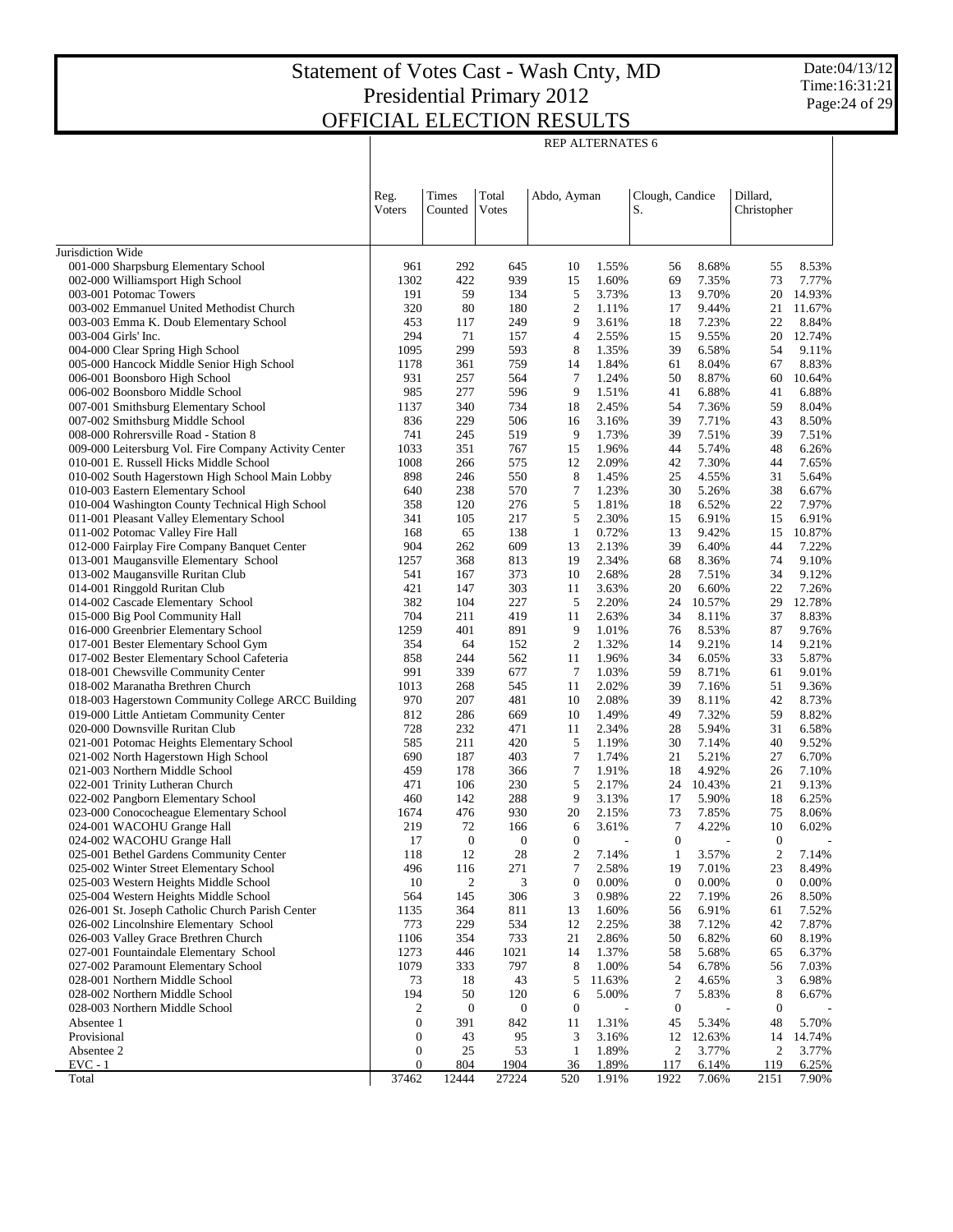Date:04/13/12 Time:16:31:21 Page:25 of 29

Τ

|                                                                             | Huang, Qian                    |                | Kerns, Marilee E. |                         | Lozupone, Jabette                |                | Owen-Williams,       |                | Phillips, Al     |                |
|-----------------------------------------------------------------------------|--------------------------------|----------------|-------------------|-------------------------|----------------------------------|----------------|----------------------|----------------|------------------|----------------|
|                                                                             |                                |                |                   |                         |                                  |                | Adol                 |                |                  |                |
| Jurisdiction Wide                                                           |                                |                |                   |                         |                                  |                |                      |                |                  |                |
| 001-000 Sharpsburg Elementary School                                        | 5                              | 0.78%          | 138               | 21.40%                  | 13                               | 2.02%          | 12                   | 1.86%          | 52               | 8.06%          |
| 002-000 Williamsport High School                                            | 13                             | 1.38%          |                   | 196 20.87%              | 20                               | 2.13%          | 14                   | 1.49%          | 70               | 7.45%          |
| 003-001 Potomac Towers                                                      | -1                             | 0.75%          |                   | 21 15.67%               | 3                                | 2.24%          | 5                    | 3.73%          | 12               | 8.96%          |
| 003-002 Emmanuel United Methodist Church                                    | $\boldsymbol{2}$               | 1.11%          |                   | 34 18.89%               | 1                                | 0.56%          | 3                    | 1.67%          | 21               | 11.67%         |
| 003-003 Emma K. Doub Elementary School                                      | 5                              | 2.01%          |                   | 42 16.87%               | 8                                | 3.21%          | 10                   | 4.02%          | 22               | 8.84%          |
| 003-004 Girls' Inc.                                                         | 5                              | 3.18%          |                   | 21 13.38%               | 5                                | 3.18%          | 3                    | 1.91%          | 16               | 10.19%         |
| 004-000 Clear Spring High School                                            | $\overline{4}$                 | 0.67%          |                   | 125 21.08%              | 6                                | 1.01%          | 10                   | 1.69%          | 46               | 7.76%          |
| 005-000 Hancock Middle Senior High School                                   | 12                             | 1.58%          |                   | 151 19.89%              | 14                               | 1.84%          | 23                   | 3.03%          | 58               | 7.64%          |
| 006-001 Boonsboro High School                                               | $\overline{4}$                 | 0.71%          |                   | 127 22.52%              | 10                               | 1.77%          | 8                    | 1.42%          | 47               | 8.33%          |
| 006-002 Boonsboro Middle School                                             | 7                              | 1.17%          |                   | 146 24.50%              | 7                                | 1.17%          | 13                   | 2.18%          | 40               | 6.71%          |
| 007-001 Smithsburg Elementary School                                        | 13<br>9                        | 1.77%          |                   | 152 20.71%              | 16                               | 2.18%          | 10                   | 1.36%          | 50               | 6.81%          |
| 007-002 Smithsburg Middle School<br>008-000 Rohrersville Road - Station 8   | $\overline{7}$                 | 1.78%<br>1.35% |                   | 97 19.17%<br>120 23.12% | 13<br>9                          | 2.57%<br>1.73% | 12<br>12             | 2.37%<br>2.31% | 25<br>36         | 4.94%<br>6.94% |
| 009-000 Leitersburg Vol. Fire Company Activity Center                       | 18                             | 2.35%          |                   | 166 21.64%              | 19                               | 2.48%          | 17                   | 2.22%          | 46               | 6.00%          |
| 010-001 E. Russell Hicks Middle School                                      | 13                             | 2.26%          | 117               | 20.35%                  | 12                               | 2.09%          | 11                   | 1.91%          | 48               | 8.35%          |
| 010-002 South Hagerstown High School Main Lobby                             | 6                              | 1.09%          |                   | 123 22.36%              | 7                                | 1.27%          | 12                   | 2.18%          | 31               | 5.64%          |
| 010-003 Eastern Elementary School                                           | $\overline{4}$                 | 0.70%          |                   | 131 22.98%              | 7                                | 1.23%          | 10                   | 1.75%          | 37               | 6.49%          |
| 010-004 Washington County Technical High School                             | 3                              | 1.09%          |                   | 59 21.38%               | 4                                | 1.45%          | 1                    | 0.36%          | 20               | 7.25%          |
| 011-001 Pleasant Valley Elementary School                                   | 5                              | 2.30%          |                   | 47 21.66%               | 6                                | 2.76%          | 2                    | 0.92%          | 13               | 5.99%          |
| 011-002 Potomac Valley Fire Hall                                            | $\mathbf{0}$                   | 0.00%          |                   | 34 24.64%               | $\boldsymbol{0}$                 | 0.00%          | -1                   | 0.72%          | 11               | 7.97%          |
| 012-000 Fairplay Fire Company Banquet Center                                | 14                             | 2.30%          |                   | 125 20.53%              | 17                               | 2.79%          | 10                   | 1.64%          | 42               | 6.90%          |
| 013-001 Maugansville Elementary School                                      | 18                             | 2.21%          |                   | 153 18.82%              | 13                               | 1.60%          | 20                   | 2.46%          | 52               | 6.40%          |
| 013-002 Maugansville Ruritan Club                                           | 10                             | 2.68%          | 70                | 18.77%                  | 5                                | 1.34%          | 5                    | 1.34%          | 29               | 7.77%          |
| 014-001 Ringgold Ruritan Club                                               | 7                              | 2.31%          | 58                | 19.14%                  | $\overline{4}$                   | 1.32%          | 9                    | 2.97%          | 21               | 6.93%          |
| 014-002 Cascade Elementary School                                           | 5                              | 2.20%          |                   | 32 14.10%               | 10                               | 4.41%          | 7                    | 3.08%          | 19               | 8.37%          |
| 015-000 Big Pool Community Hall                                             | 7                              | 1.67%          |                   | 81 19.33%               | 6                                | 1.43%          | 6                    | 1.43%          | 35               | 8.35%          |
| 016-000 Greenbrier Elementary School                                        | 11                             | 1.23%          |                   | 185 20.76%              | 17                               | 1.91%          | 10                   | 1.12%          | 74               | 8.31%          |
| 017-001 Bester Elementary School Gym                                        | $\mathbf{1}$                   | 0.66%          | 30                | 19.74%                  | $\overline{4}$                   | 2.63%          | 1                    | 0.66%          | 9                | 5.92%          |
| 017-002 Bester Elementary School Cafeteria                                  | 9                              | 1.60%          |                   | 132 23.49%              | 5                                | 0.89%          | 9                    | 1.60%          | 36               | 6.41%          |
| 018-001 Chewsville Community Center                                         | 11                             | 1.62%          | 140               | 20.68%                  | $\overline{4}$                   | 0.59%          | 15                   | 2.22%          | 59               | 8.71%          |
| 018-002 Maranatha Brethren Church                                           | 10                             | 1.83%          |                   | 116 21.28%              | 12                               | 2.20%          | 14                   | 2.57%          | 36               | 6.61%          |
| 018-003 Hagerstown Community College ARCC Building                          | 6<br>10                        | 1.25%<br>1.49% | 99                | 20.58%<br>142 21.23%    | 8                                | 1.66%<br>2.24% | 5                    | 1.04%<br>1.49% | 39<br>51         | 8.11%<br>7.62% |
| 019-000 Little Antietam Community Center<br>020-000 Downsville Ruritan Club | 8                              | 1.70%          |                   | 108 22.93%              | 15<br>8                          | 1.70%          | 10<br>8              | 1.70%          | 27               | 5.73%          |
| 021-001 Potomac Heights Elementary School                                   | 12                             | 2.86%          | 85                | 20.24%                  | 6                                | 1.43%          | 10                   | 2.38%          | 34               | 8.10%          |
| 021-002 North Hagerstown High School                                        | 5                              | 1.24%          |                   | 84 20.84%               | 13                               | 3.23%          | 13                   | 3.23%          | 22               | 5.46%          |
| 021-003 Northern Middle School                                              | 9                              | 2.46%          |                   | 82 22.40%               | 5                                | 1.37%          | 11                   | 3.01%          | 19               | 5.19%          |
| 022-001 Trinity Lutheran Church                                             | 5                              | 2.17%          |                   | 37 16.09%               | 8                                | 3.48%          | 9                    | 3.91%          | 15               | 6.52%          |
| 022-002 Pangborn Elementary School                                          | 9                              | 3.13%          | 65                | 22.57%                  | 6                                | 2.08%          | 5                    | 1.74%          | 15               | 5.21%          |
| 023-000 Conococheague Elementary School                                     | 16                             | 1.72%          | 187               | 20.11%                  | 15                               | 1.61%          | 23                   | 2.47%          | 67               | 7.20%          |
| 024-001 WACOHU Grange Hall                                                  | $\overline{4}$                 | 2.41%          | 38                | 22.89%                  | $\mathfrak{2}$                   | 1.20%          | $\overline{4}$       | 2.41%          | 9                | 5.42%          |
| 024-002 WACOHU Grange Hall                                                  | $\Omega$                       |                | $\theta$          |                         | $\mathbf{0}$                     |                | $\mathbf{0}$         |                | $\mathbf{0}$     |                |
| 025-001 Bethel Gardens Community Center                                     | 1                              | 3.57%          | 4                 | 14.29%                  | 2                                | 7.14%          | 1                    | 3.57%          | 3                | 10.71%         |
| 025-002 Winter Street Elementary School                                     | 6                              | 2.21%          |                   | 52 19.19%               | 8                                | 2.95%          | 6                    | 2.21%          | 26               | 9.59%          |
| 025-003 Western Heights Middle School                                       | $\boldsymbol{0}$               | 0.00%          | 1                 | 33.33%                  | $\boldsymbol{0}$                 | 0.00%          | $\boldsymbol{0}$     | 0.00%          | $\mathbf{0}$     | 0.00%          |
| 025-004 Western Heights Middle School                                       | 3                              | 0.98%          | 63                | 20.59%                  | 2                                | 0.65%          | 7                    | 2.29%          | 20               | 6.54%          |
| 026-001 St. Joseph Catholic Church Parish Center                            | 16                             | 1.97%          | 166               | 20.47%                  | 15                               | 1.85%          | 24                   | 2.96%          | 55               | 6.78%          |
| 026-002 Lincolnshire Elementary School                                      | 15                             | 2.81%          | 99                | 18.54%                  | 8                                | 1.50%          | 17                   | 3.18%          | 40               | 7.49%          |
| 026-003 Valley Grace Brethren Church                                        | 12                             | 1.64%          | 147               | 20.05%                  | 15                               | 2.05%          | 22                   | 3.00%          | 51               | 6.96%          |
| 027-001 Fountaindale Elementary School                                      | 23                             | 2.25%          | 240               | 23.51%                  | 18                               | 1.76%          | 14                   | 1.37%          | 52               | 5.09%          |
| 027-002 Paramount Elementary School                                         | 6                              | 0.75%          |                   | 177 22.21%              | 14                               | 1.76%          | 14                   | 1.76%          | 46               | 5.77%          |
| 028-001 Northern Middle School                                              | $\overline{4}$                 | 9.30%          | 4                 | 9.30%                   | $\mathbf{1}$                     | 2.33%          | 3                    | 6.98%          | 3                | 6.98%          |
| 028-002 Northern Middle School                                              | $\overline{2}$                 | 1.67%          | 28                | 23.33%                  | $\boldsymbol{0}$                 | 0.00%          | 3                    | 2.50%          | 7                | 5.83%          |
| 028-003 Northern Middle School                                              | $\boldsymbol{0}$               |                | $\boldsymbol{0}$  |                         | $\boldsymbol{0}$                 |                | $\boldsymbol{0}$     |                | $\boldsymbol{0}$ |                |
| Absentee 1                                                                  | 7                              | 0.83%          | 201               | 23.87%                  | 15                               | 1.78%          | 17                   | 2.02%          | 40               | 4.75%          |
| Provisional<br>Absentee 2                                                   | $\overline{4}$<br>$\mathbf{1}$ | 4.21%          | 15                | 15.79%                  | $\boldsymbol{0}$<br>$\mathbf{0}$ | 0.00%          | $\mathbf{1}$         | 1.05%          | 12               | 12.63%         |
| $EVC - 1$                                                                   | 30                             | 1.89%<br>1.58% | 425               | 14 26.42%<br>22.32%     | 39                               | 0.00%<br>2.05% | $\overline{c}$<br>29 | 3.77%<br>1.52% | 2<br>110         | 3.77%<br>5.78% |
| Total                                                                       | 453                            | 1.66%          |                   | 5732 21.05%             | 500                              | 1.84%          | 553                  | 2.03%          | 1878             | 6.90%          |

REP ALTERNATES 6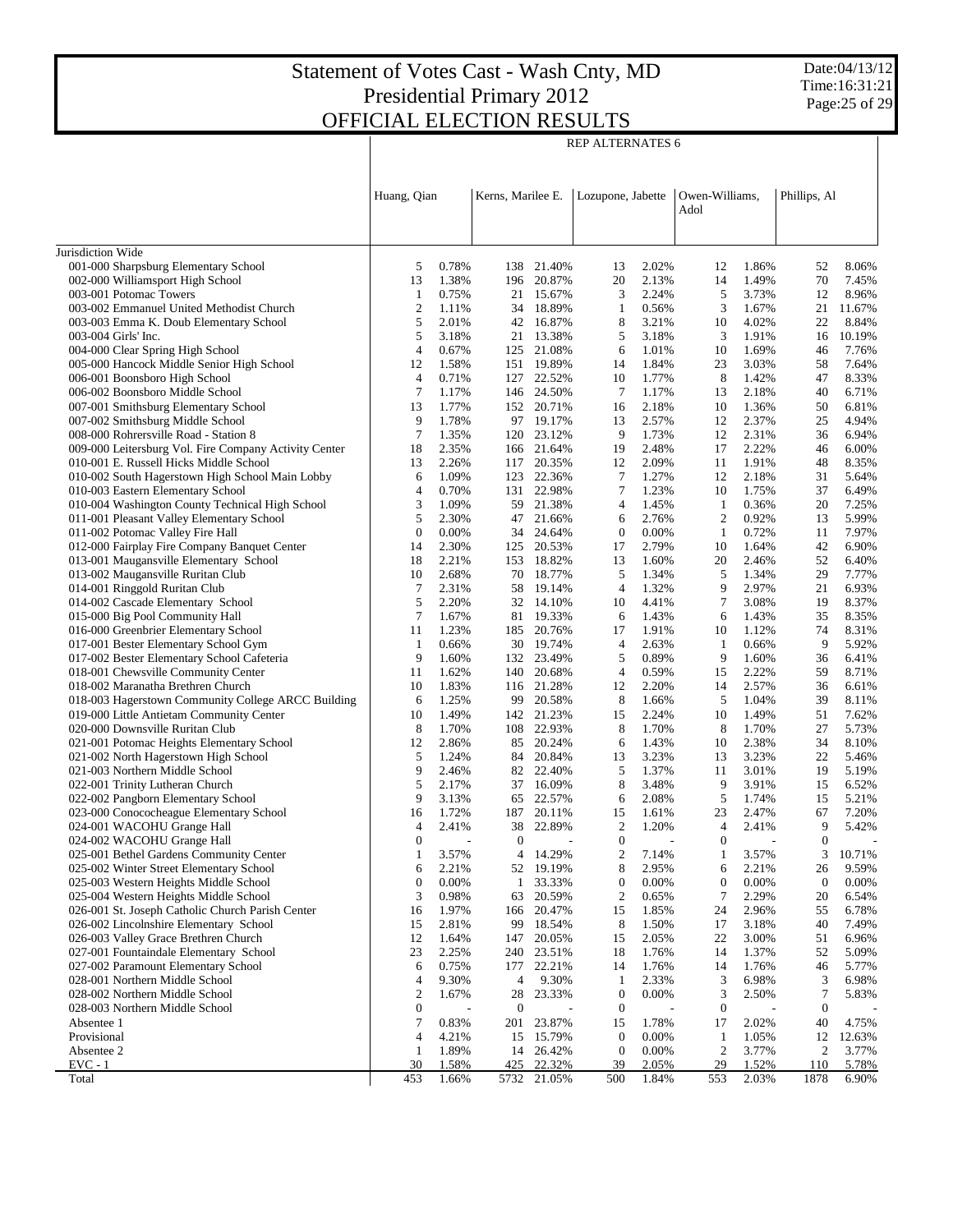REP ALTERNATES 6

|                                                                                      | Riley, Patrick W.  |                 | Smith, C. Paul         |                          | Umbel, Ruth<br>Hinebaug |                 | Wang, Josephine<br>J.  |                  |
|--------------------------------------------------------------------------------------|--------------------|-----------------|------------------------|--------------------------|-------------------------|-----------------|------------------------|------------------|
| Jurisdiction Wide                                                                    |                    |                 |                        |                          |                         |                 |                        |                  |
| 001-000 Sharpsburg Elementary School                                                 | 32                 | 4.96%           | 135                    | 20.93%                   | 25                      | 3.88%           | 112                    | 17.36%           |
| 002-000 Williamsport High School                                                     | 69                 | 7.35%           |                        | 194 20.66%               | 44                      | 4.69%           | 162                    | 17.25%           |
| 003-001 Potomac Towers                                                               | 11                 | 8.21%           | 21                     | 15.67%                   | 3                       | 2.24%           | 19                     | 14.18%           |
| 003-002 Emmanuel United Methodist Church                                             | 12                 | 6.67%           | 33                     | 18.33%                   | 8                       | 4.44%           | 26                     | 14.44%           |
| 003-003 Emma K. Doub Elementary School                                               | 23                 | 9.24%           | 42                     | 16.87%                   | 15                      | 6.02%           |                        | 33 13.25%        |
| 003-004 Girls' Inc.                                                                  | 16                 | 10.19%          |                        | 27 17.20%                | 6                       | 3.82%           |                        | 19 12.10%        |
| 004-000 Clear Spring High School                                                     | 43                 | 7.25%           | 128                    | 21.59%                   | 20                      | 3.37%           |                        | 110 18.55%       |
| 005-000 Hancock Middle Senior High School                                            | 67                 | 8.83%           | 157                    | 20.69%                   | 27                      | 3.56%           |                        | 108 14.23%       |
| 006-001 Boonsboro High School                                                        | 39                 | 6.91%           |                        | 106 18.79%               | 20                      | 3.55%           |                        | 86 15.25%        |
| 006-002 Boonsboro Middle School                                                      | 43                 | 7.21%           |                        | 126 21.14%               | 26                      | 4.36%           | 97                     | 16.28%           |
| 007-001 Smithsburg Elementary School                                                 | 51                 | 6.95%           | 147                    | 20.03%                   | 37                      | 5.04%           | 127                    | 17.30%           |
| 007-002 Smithsburg Middle School                                                     | 52                 | 10.28%          |                        | 93 18.38%                | 30                      | 5.93%           | 77                     | 15.22%           |
| 008-000 Rohrersville Road - Station 8                                                | 30                 | 5.78%           |                        | 102 19.65%               | 24                      | 4.62%           | 92                     | 17.73%           |
| 009-000 Leitersburg Vol. Fire Company Activity Center                                | 50                 | 6.52%           |                        | 165 21.51%               | 31                      | 4.04%           |                        | 148 19.30%       |
| 010-001 E. Russell Hicks Middle School                                               | 47<br>42           | 8.17%           |                        | 107 18.61%<br>129 23.45% | 29<br>23                | 5.04%           | 93                     | 16.17%           |
| 010-002 South Hagerstown High School Main Lobby<br>010-003 Eastern Elementary School | 35                 | 7.64%           |                        | 130 22.81%               | 20                      | 4.18%           | 113<br>121             | 20.55%           |
| 010-004 Washington County Technical High School                                      | 19                 | 6.14%<br>6.88%  |                        | 64 23.19%                | 10                      | 3.51%<br>3.62%  | 51                     | 21.23%<br>18.48% |
| 011-001 Pleasant Valley Elementary School                                            | 14                 | 6.45%           | 45                     | 20.74%                   | 13                      | 5.99%           | 37                     | 17.05%           |
| 011-002 Potomac Valley Fire Hall                                                     | 7                  | 5.07%           |                        | 31 22.46%                | 3                       | 2.17%           | 22                     | 15.94%           |
| 012-000 Fairplay Fire Company Banquet Center                                         | 46                 | 7.55%           |                        | 125 20.53%               | 29                      | 4.76%           | 105                    | 17.24%           |
| 013-001 Maugansville Elementary School                                               | 67                 | 8.24%           |                        | 150 18.45%               | 42                      | 5.17%           | 137                    | 16.85%           |
| 013-002 Maugansville Ruritan Club                                                    | 36                 | 9.65%           | 68                     | 18.23%                   | 19                      | 5.09%           | 59                     | 15.82%           |
| 014-001 Ringgold Ruritan Club                                                        | 31                 | 10.23%          | 54                     | 17.82%                   | 13                      | 4.29%           | 53                     | 17.49%           |
| 014-002 Cascade Elementary School                                                    | 21                 | 9.25%           |                        | 35 15.42%                | 16                      | 7.05%           | 24                     | 10.57%           |
| 015-000 Big Pool Community Hall                                                      | 32                 | 7.64%           |                        | 82 19.57%                | 22                      | 5.25%           | 66                     | 15.75%           |
| 016-000 Greenbrier Elementary School                                                 | 56                 | 6.29%           | 177                    | 19.87%                   | 38                      | 4.26%           | 151                    | 16.95%           |
| 017-001 Bester Elementary School Gym                                                 | 9                  | 5.92%           | 31                     | 20.39%                   | 8                       | 5.26%           | 29                     | 19.08%           |
| 017-002 Bester Elementary School Cafeteria                                           | 37                 | 6.58%           |                        | 125 22.24%               | 20                      | 3.56%           | 111                    | 19.75%           |
| 018-001 Chewsville Community Center                                                  | 41                 | 6.06%           | 137                    | 20.24%                   | 26                      | 3.84%           |                        | 117 17.28%       |
| 018-002 Maranatha Brethren Church                                                    | 40                 | 7.34%           | 114                    | 20.92%                   | 15                      | 2.75%           | 87                     | 15.96%           |
| 018-003 Hagerstown Community College ARCC Building                                   | 24                 | 4.99%           | 101                    | 21.00%                   | 17                      | 3.53%           | 91                     | 18.92%           |
| 019-000 Little Antietam Community Center                                             | 50                 | 7.47%           |                        | 127 18.98%               | 30                      | 4.48%           |                        | 116 17.34%       |
| 020-000 Downsville Ruritan Club                                                      | 33                 | 7.01%           |                        | 105 22.29%               | 19                      | 4.03%           | 85                     | 18.05%           |
| 021-001 Potomac Heights Elementary School                                            | 25                 | 5.95%           | 84                     | 20.00%                   | 14                      | 3.33%           | 75                     | 17.86%           |
| 021-002 North Hagerstown High School                                                 | 36                 | 8.93%           | 81                     | 20.10%                   | 22                      | 5.46%           | 72                     | 17.87%           |
| 021-003 Northern Middle School                                                       | 26                 | 7.10%           | 76                     | 20.77%                   | 17                      | 4.64%           | 70                     | 19.13%           |
| 022-001 Trinity Lutheran Church                                                      | 19                 | 8.26%           | 39                     | 16.96%                   | 14                      | 6.09%           |                        | 34 14.78%        |
| 022-002 Pangborn Elementary School                                                   | 27                 | 9.38%           | 59                     | 20.49%                   | 14                      | 4.86%           | 44                     | 15.28%           |
| 023-000 Conococheague Elementary School                                              | 77                 | 8.28%           | 183                    | 19.68%                   | 42                      | 4.52%           | 152                    | 16.34%           |
| 024-001 WACOHU Grange Hall                                                           | 11                 | 6.63%           | 34                     | 20.48%                   | 10                      | 6.02%           | 31                     | 18.67%           |
| 024-002 WACOHU Grange Hall                                                           | $\boldsymbol{0}$   |                 | $\mathbf{0}$           |                          | $\boldsymbol{0}$        |                 | $\boldsymbol{0}$       |                  |
| 025-001 Bethel Gardens Community Center                                              | 1                  | 3.57%           | 5                      | 17.86%                   | 3                       | 10.71%          | 3                      | 10.71%           |
| 025-002 Winter Street Elementary School                                              | 18                 | 6.64%           | 47                     | 17.34%                   | 14                      | 5.17%           | 45                     | 16.61%           |
| 025-003 Western Heights Middle School<br>025-004 Western Heights Middle School       | $\mathbf{1}$<br>18 | 33.33%<br>5.88% | $\boldsymbol{0}$<br>74 | 0.00%<br>24.18%          | $\mathbf{1}$<br>10      | 33.33%<br>3.27% | $\boldsymbol{0}$<br>58 | 0.00%<br>18.95%  |
| 026-001 St. Joseph Catholic Church Parish Center                                     | 77                 | 9.49%           | 158                    | 19.48%                   | 50                      | 6.17%           | 120                    | 14.80%           |
| 026-002 Lincolnshire Elementary School                                               | 48                 | 8.99%           | 100                    | 18.73%                   | 27                      | 5.06%           | 88                     | 16.48%           |
| 026-003 Valley Grace Brethren Church                                                 | 66                 | 9.00%           | 140                    | 19.10%                   | 25                      | 3.41%           | 124                    | 16.92%           |
| 027-001 Fountaindale Elementary School                                               | 51                 | 5.00%           | 240                    | 23.51%                   | 27                      | 2.64%           | 219                    | 21.45%           |
| 027-002 Paramount Elementary School                                                  | 51                 | 6.40%           | 180                    | 22.58%                   | 34                      | 4.27%           | 157                    | 19.70%           |
| 028-001 Northern Middle School                                                       | 8                  | 18.60%          | 4                      | 9.30%                    | 3                       | 6.98%           | 3                      | 6.98%            |
| 028-002 Northern Middle School                                                       | 9                  | 7.50%           | 27                     | 22.50%                   | 2                       | 1.67%           | 21                     | 17.50%           |
| 028-003 Northern Middle School                                                       | $\boldsymbol{0}$   |                 | $\boldsymbol{0}$       |                          | $\boldsymbol{0}$        |                 | $\boldsymbol{0}$       |                  |
| Absentee 1                                                                           | 61                 | 7.24%           | 198                    | 23.52%                   | 34                      | 4.04%           | 165                    | 19.60%           |
| Provisional                                                                          | 5                  | 5.26%           | 12                     | 12.63%                   | 2                       | 2.11%           | 15                     | 15.79%           |
| Absentee 2                                                                           | 3                  | 5.66%           | 13                     | 24.53%                   | 2                       | 3.77%           | 11                     | 20.75%           |
| $EVC - 1$                                                                            | 122                | 6.41%           | 404                    | 21.22%                   | 96                      | 5.04%           | 377                    | 19.80%           |
| Total                                                                                | 1985               | 7.29%           | 5571                   | 20.46%                   | 1191                    | 4.37%           | 4768                   | 17.51%           |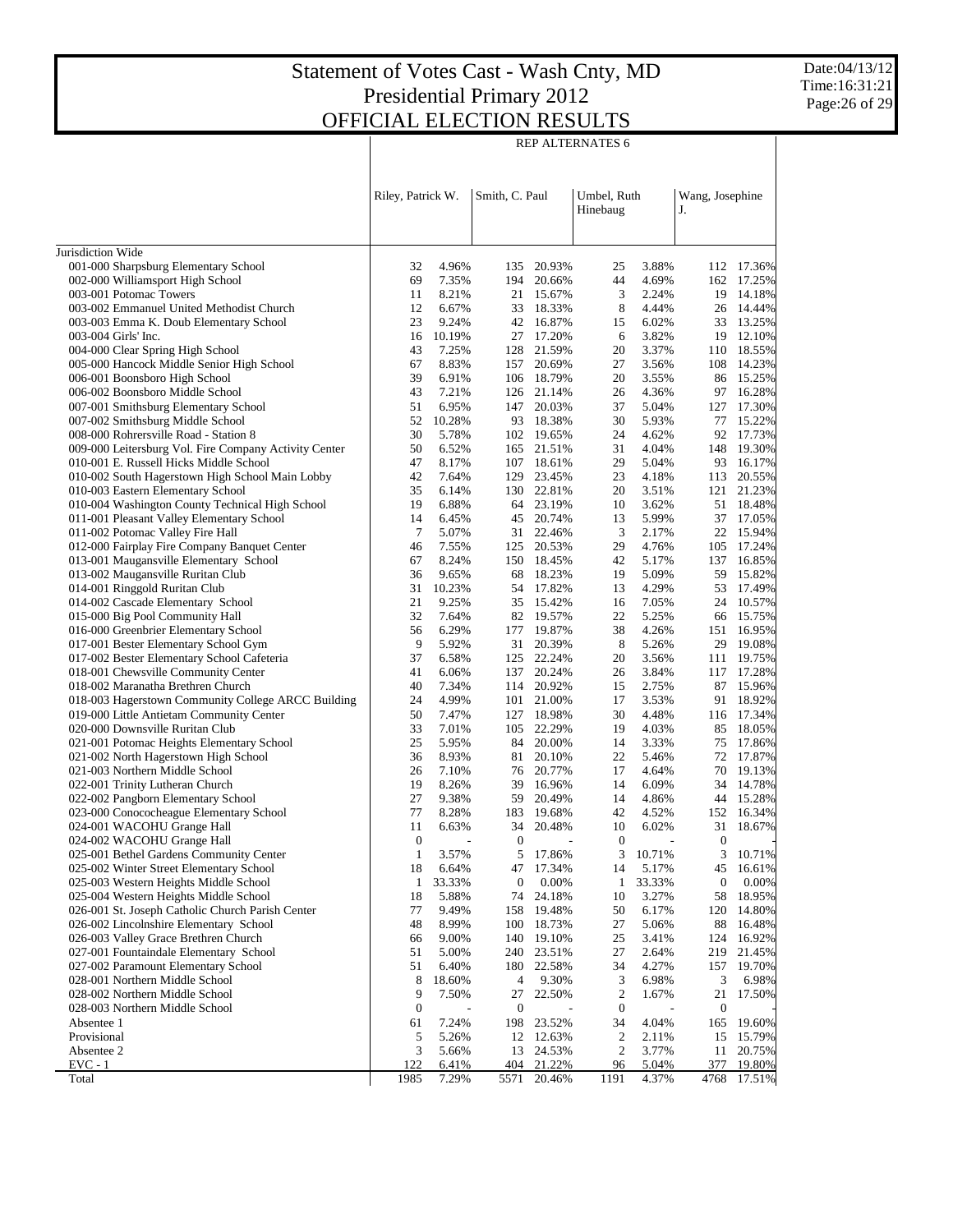|                                            | <b>MAYOR OF HAGERSTOWN HG</b> |                  |                        |                       |           |                 |          |  |  |  |  |
|--------------------------------------------|-------------------------------|------------------|------------------------|-----------------------|-----------|-----------------|----------|--|--|--|--|
|                                            | Reg.<br><b>V</b> oters        | Times<br>Counted | Total<br><b>V</b> otes | Bruchey, Robert<br>Е. |           | Caron, Brian D. |          |  |  |  |  |
| Jurisdiction Wide                          |                               |                  |                        |                       |           |                 |          |  |  |  |  |
| 003-001 Potomac Towers                     | 191                           | 59               | 52                     | 27                    | 51.92%    | 25              | 48.08%   |  |  |  |  |
| 003-002 Emmanuel United Methodist Church   | 320                           | 80               | 73                     | 36                    | 49.32%    | 37              | 50.68%   |  |  |  |  |
| 003-003 Emma K. Doub Elementary School     | 453                           | 117              | 112                    | 66                    | 58.93%    | 46              | 41.07%   |  |  |  |  |
| 003-004 Girls' Inc.                        | 294                           | 71               | 66                     | 38                    | 57.58%    | 28              | 42.42%   |  |  |  |  |
| 017-001 Bester Elementary School Gym       | 354                           | 64               | 56                     | 36                    | 64.29%    | 20              | 35.71%   |  |  |  |  |
| 017-002 Bester Elementary School Cafeteria | 858                           | 244              | 221                    | 124                   | 56.11%    | 97              | 43.89%   |  |  |  |  |
| 021-001 Potomac Heights Elementary School  | 585                           | 211              | 186                    | 115                   | 61.83%    | 71              | 38.17%   |  |  |  |  |
| 021-002 North Hagerstown High School       | 690                           | 187              | 178                    | 93                    | 52.25%    | 85              | 47.75%   |  |  |  |  |
| 021-003 Northern Middle School             | 459                           | 178              | 164                    | 102                   | 62.20%    | 62              | 37.80%   |  |  |  |  |
| 022-001 Trinity Lutheran Church            | 471                           | 106              | 98                     | 62                    | 63.27%    | 36              | 36.73%   |  |  |  |  |
| 022-002 Pangborn Elementary School         | 460                           | 142              | 133                    | 80                    | 60.15%    | 53              | 39.85%   |  |  |  |  |
| 025-001 Bethel Gardens Community Center    | 118                           | 12               | 10                     | 7                     | 70.00%    | 3               | 30.00%   |  |  |  |  |
| 025-002 Winter Street Elementary School    | 496                           | 116              | 107                    | 55                    | 51.40%    | 52              | 48.60%   |  |  |  |  |
| 025-003 Western Heights Middle School      | 10                            | $\overline{2}$   | 2                      |                       | 2 100,00% | $\mathbf{0}$    | $0.00\%$ |  |  |  |  |
| 025-004 Western Heights Middle School      | 564                           | 145              | 134                    | 69                    | 51.49%    | 65              | 48.51%   |  |  |  |  |
| 028-001 Northern Middle School             | 73                            | 18               | 17                     | 10                    | 58.82%    | 7               | 41.18%   |  |  |  |  |
| 028-002 Northern Middle School             | 194                           | 50               | 45                     | 32                    | 71.11%    | 13              | 28.89%   |  |  |  |  |
| 028-003 Northern Middle School             | 2                             | $\mathbf{0}$     | $\mathbf{0}$           | $\theta$              |           | $\mathbf{0}$    |          |  |  |  |  |
| Absentee 1                                 | $\overline{0}$                | 90               | 74                     | 40                    | 54.05%    | 34              | 45.95%   |  |  |  |  |
| Provisional                                | 0                             | 11               | 9                      |                       | 77.78%    | 2               | 22.22%   |  |  |  |  |
| Absentee 2                                 | 0                             | 10               | 10                     | 8                     | 80.00%    | 2               | 20.00%   |  |  |  |  |
| $EVC - 1$                                  | $\overline{0}$                | 174              | 158                    | 93                    | 58.86%    | 65              | 41.14%   |  |  |  |  |
| Total                                      | 6592                          | 2087             | 1905                   | 1102                  | 57.85%    | 803             | 42.15%   |  |  |  |  |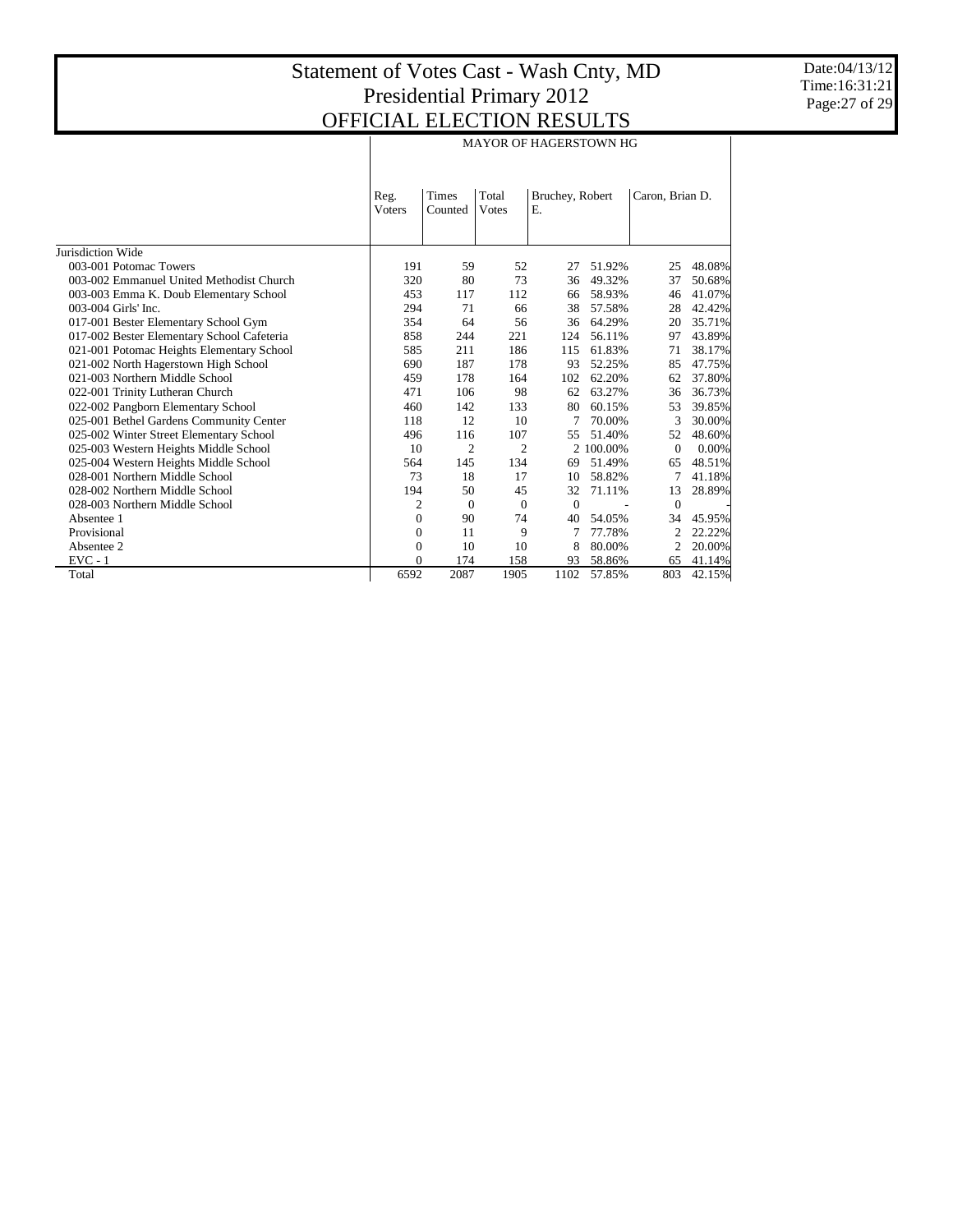Date:04/13/12 Time:16:31:21 Page:28 of 29

|                                            | <b>HAGERSTOWN COUNCIL HG</b> |                  |                        |                |        |                    |        |                |        |  |
|--------------------------------------------|------------------------------|------------------|------------------------|----------------|--------|--------------------|--------|----------------|--------|--|
|                                            | Reg.<br><b>V</b> oters       | Times<br>Counted | Total<br><b>V</b> otes | Bayer, Larry   |        | Burrs, Jonathan R. |        | Coney, Jeffrey |        |  |
| Jurisdiction Wide                          |                              |                  |                        |                |        |                    |        |                |        |  |
| 003-001 Potomac Towers                     | 191                          | 59               | 170                    | 28             | 16.47% | 25                 | 14.71% | 23             | 13.53% |  |
| 003-002 Emmanuel United Methodist Church   | 320                          | 80               | 259                    | 46             | 17.76% | 39                 | 15.06% | 39             | 15.06% |  |
| 003-003 Emma K. Doub Elementary School     | 453                          | 117              | 387                    | 63             | 16.28% | 64                 | 16.54% | 57             | 14.73% |  |
| 003-004 Girls' Inc.                        | 294                          | 71               | 238                    | 39             | 16.39% | 38                 | 15.97% | 38             | 15.97% |  |
| 017-001 Bester Elementary School Gym       | 354                          | 64               | 192                    | 34             | 17.71% | 26                 | 13.54% | 24             | 12.50% |  |
| 017-002 Bester Elementary School Cafeteria | 858                          | 244              | 791                    | 124            | 15.68% | 116                | 14.66% | 118            | 14.92% |  |
| 021-001 Potomac Heights Elementary School  | 585                          | 211              | 532                    | 81             | 15.23% | 75                 | 14.10% | 64             | 12.03% |  |
| 021-002 North Hagerstown High School       | 690                          | 187              | 572                    | 86             | 15.03% | 78                 | 13.64% | 85             | 14.86% |  |
| 021-003 Northern Middle School             | 459                          | 178              | 493                    | 77             | 15.62% | 71                 | 14.40% | 59             | 11.97% |  |
| 022-001 Trinity Lutheran Church            | 471                          | 106              | 334                    | 43             | 12.87% | 53                 | 15.87% | 50             | 14.97% |  |
| 022-002 Pangborn Elementary School         | 460                          | 142              | 492                    | 75             | 15.24% | 80                 | 16.26% | 74             | 15.04% |  |
| 025-001 Bethel Gardens Community Center    | 118                          | 12               | 41                     |                | 17.07% | 8                  | 19.51% | 4              | 9.76%  |  |
| 025-002 Winter Street Elementary School    | 496                          | 116              | 394                    | 67             | 17.01% | 52                 | 13.20% | 62             | 15.74% |  |
| 025-003 Western Heights Middle School      | 10                           | $\overline{2}$   | 7                      |                | 14.29% |                    | 14.29% | $\theta$       | 0.00%  |  |
| 025-004 Western Heights Middle School      | 564                          | 145              | 467                    | 70             | 14.99% | 74                 | 15.85% | 70             | 14.99% |  |
| 028-001 Northern Middle School             | 73                           | 18               | 72                     | 12             | 16.67% | 12                 | 16.67% | 12             | 16.67% |  |
| 028-002 Northern Middle School             | 194                          | 50               | 167                    | 25             | 14.97% | 28                 | 16.77% | 25             | 14.97% |  |
| 028-003 Northern Middle School             | 2                            | $\theta$         | $\mathbf{0}$           | $\overline{0}$ |        | $\overline{0}$     |        | $\mathbf{0}$   |        |  |
| Absentee 1                                 | $\Omega$                     | 90               | 260                    | 36             | 13.85% | 34                 | 13.08% | 40             | 15.38% |  |
| Provisional                                | $\mathbf{0}$                 | 11               | 23                     | 4              | 17.39% | 4                  | 17.39% |                | 4.35%  |  |
| Absentee 2                                 | $\Omega$                     | 10               | 29                     | 5              | 17.24% | 4                  | 13.79% | 4              | 13.79% |  |
| $EVC - 1$                                  | 0                            | 174              | 532                    | 83             | 15.60% | 87                 | 16.35% | 77             | 14.47% |  |
| Total                                      | 6592                         | 2087             | 6452                   | 1006           | 15.59% | 969                | 15.02% | 926            | 14.35% |  |